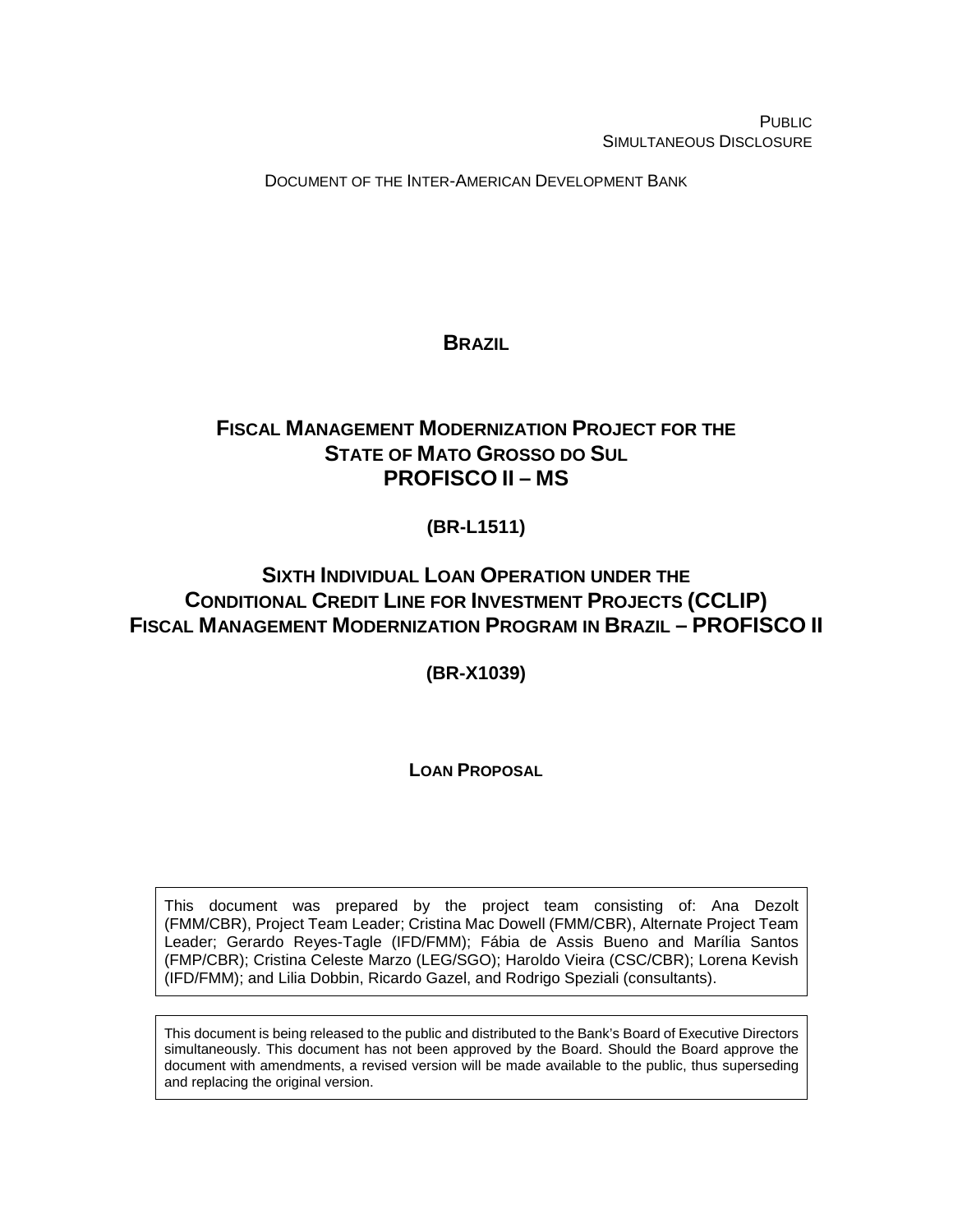## **CONTENTS**

#### PROJECT SUMMARY

| I.   |                           |  |
|------|---------------------------|--|
|      | А.<br>В.<br>C.            |  |
| Ⅱ.   |                           |  |
|      | А.<br>В.<br>$C_{1}$<br>D. |  |
| III. |                           |  |
|      | Α.<br>В.                  |  |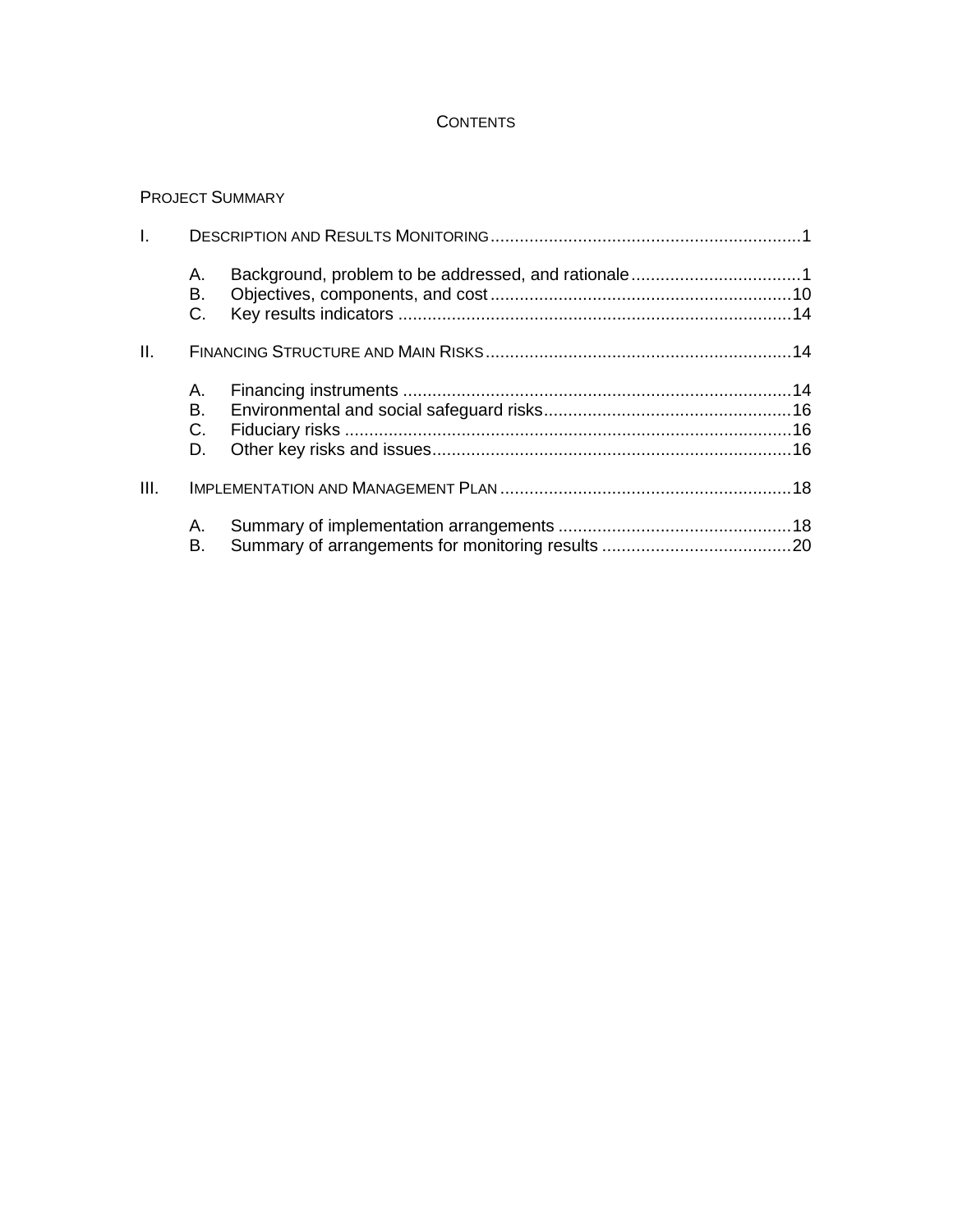#### **ANNEXES**

Annex I Development Effectiveness Matrix (DEM) - Summary Annex II Results Matrix

Annex III Fiduciary Agreements and Requirements

#### **LINKS**

#### **REQUIRED**

- 1. Multiyear execution plan [\(MEP\) and annual work plan](https://idbg.sharepoint.com/teams/EZ-BR-LON/BR-L1511/_layouts/15/DocIdRedir.aspx?ID=EZSHARE-745577444-3) (AWP)
- 2. [Monitoring and evaluation plan](https://idbg.sharepoint.com/teams/EZ-BR-LON/BR-L1511/_layouts/15/DocIdRedir.aspx?ID=EZSHARE-745577444-9)
- 3. [Procurement plan](https://idbg.sharepoint.com/teams/EZ-BR-LON/BR-L1511/_layouts/15/DocIdRedir.aspx?ID=EZSHARE-745577444-10)

#### **OPTIONAL**

- 1. [Project economic analysis](https://idbg.sharepoint.com/teams/EZ-BR-LON/BR-L1511/_layouts/15/DocIdRedir.aspx?ID=EZSHARE-745577444-12)
- 2. **[Itemized](https://idbg.sharepoint.com/teams/EZ-BR-LON/BR-L1511/_layouts/15/DocIdRedir.aspx?ID=EZSHARE-745577444-4) budget**
- 3. [Problems, solutions, and outcomes matrix](https://idbg.sharepoint.com/teams/EZ-BR-LON/BR-L1511/_layouts/15/DocIdRedir.aspx?ID=EZSHARE-745577444-6)
- 4. [Fiscal Management Maturity and Performance Assessment \(MD-GEFIS\)](https://idbg.sharepoint.com/teams/EZ-BR-LON/BR-L1511/_layouts/15/DocIdRedir.aspx?ID=EZSHARE-745577444-7)
- 5. [Program Operating Regulations](https://idbg.sharepoint.com/teams/EZ-BR-LON/BR-L1500/_layouts/15/DocIdRedir.aspx?ID=EZSHARE-1869036552-23)
- 6. [Fiscal data on Mato Grosso do Sul](https://idbg.sharepoint.com/teams/EZ-BR-LON/BR-L1511/_layouts/15/DocIdRedir.aspx?ID=EZSHARE-745577444-11)
- 7. PROFISCO I MS [\(2327/OC-BR; BR-L1235\)](https://idbg.sharepoint.com/teams/EZ-BR-LON/BR-L1511/_layouts/15/DocIdRedir.aspx?ID=EZSHARE-745577444-14)
- 8. [Lessons learned from previous Bank experience](https://idbg.sharepoint.com/teams/EZ-BR-LON/BR-L1500/_layouts/15/DocIdRedir.aspx?ID=EZSHARE-136685644-34)
- 9. Technical Note [Financial Status of the State of MS](https://idbg.sharepoint.com/teams/EZ-BR-LON/BR-L1500/_layouts/15/DocIdRedir.aspx?ID=EZSHARE-745577444-22)
- 10. [Safeguard policy filter \(SPF\) and safeguard screening form for classification of projects \(SSF\)](https://idbg.sharepoint.com/teams/EZ-BR-LON/BR-L1511/_layouts/15/DocIdRedir.aspx?ID=EZSHARE-745577444-28)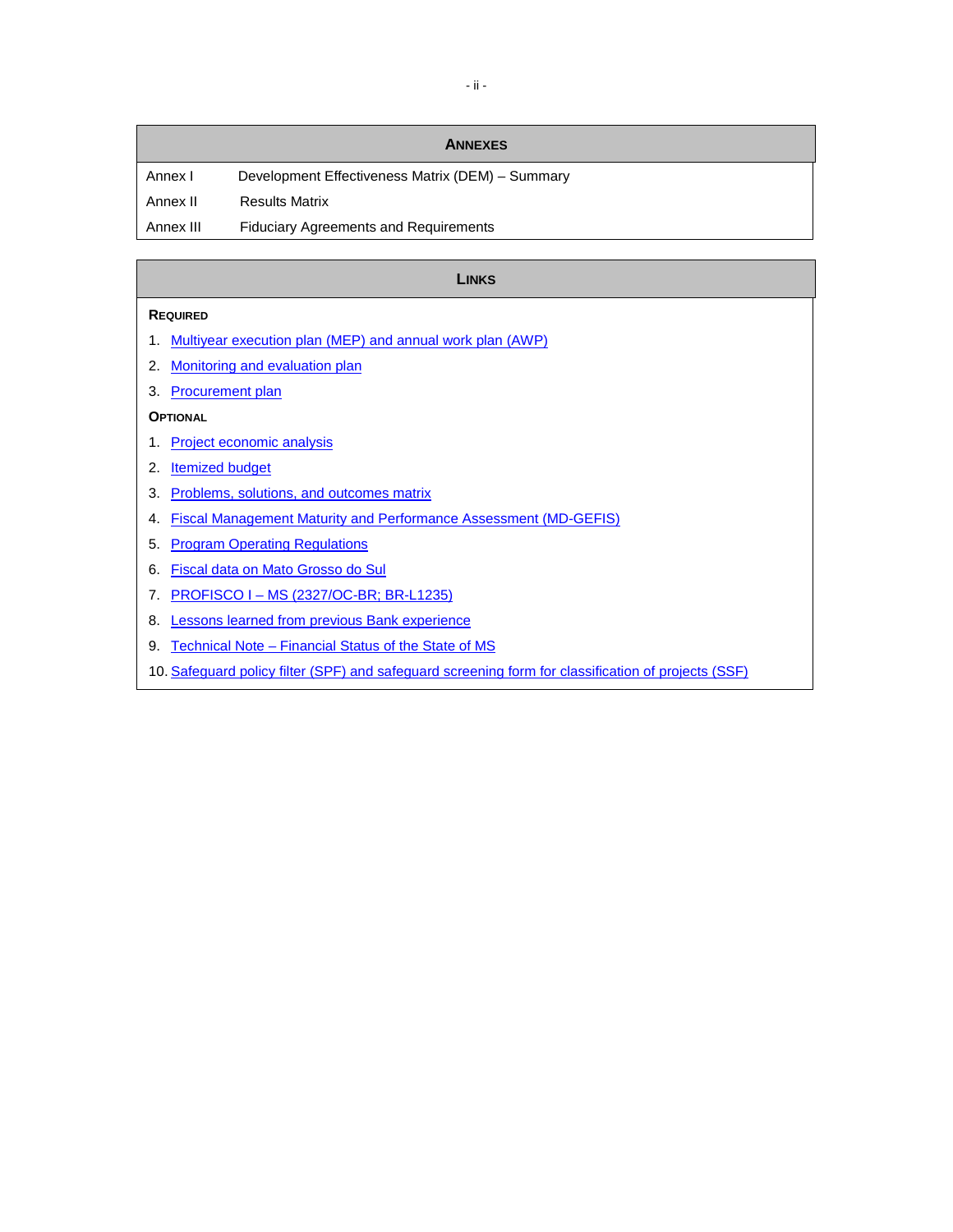#### **ABBREVIATIONS**

| <b>AWP</b>       | Annual work plan                                                                                                                                                       |
|------------------|------------------------------------------------------------------------------------------------------------------------------------------------------------------------|
| <b>CCLIP</b>     | Conditional credit line for investment projects                                                                                                                        |
| <b>CEL</b>       | Comissão Especial de Licitação [Special Bidding Committee]                                                                                                             |
| CGE/MS           | Controladoria Geral do Estado de Mato Grosso do Sul [State of Mato                                                                                                     |
|                  | Grosso do Sul Comptroller General's Office]                                                                                                                            |
| CGU              | Controladoria Geral da União [Comptroller General of the Union]                                                                                                        |
| <b>COGEF</b>     | Comissão de Gestão Fazendária [Fiscal Management Commission]                                                                                                           |
| <b>CONEMAE</b>   | Coordenação do Núcleo Especial de Modernização da Administração<br>Estadual [Coordination Office of the Special Unit for the Modernization<br>of State Administration] |
| <b>ECD</b>       | Escrituração contábil digital [digital bookkeeping]                                                                                                                    |
| <b>EFD</b>       | Escrituração fiscal digital [digital tax accounting]                                                                                                                   |
| <b>ESAF</b>      | Escola de Administração Fazendária [School of Finance                                                                                                                  |
|                  | Administration]                                                                                                                                                        |
| <b>ENAP</b>      | Escola Nacional de Administração Pública [National School of Public<br>Administration]                                                                                 |
| <b>FADEFE/MS</b> | Fundo de Apoio ao Desenvolvimento Econômico e de Equilíbrio                                                                                                            |
|                  | Fiscal do Estado de Mato Grosso do Sul [Support Fund for the                                                                                                           |
|                  | Economic Development and Fiscal Balance of the State of Mato                                                                                                           |
|                  | Grosso do Sul]                                                                                                                                                         |
| <b>IBGE</b>      | Instituto Brasileiro de Geografia e Estatística [Brazilian Institute of                                                                                                |
|                  | <b>Geography and Statistics]</b>                                                                                                                                       |
| <b>ICAP</b>      | <b>Institutional Capacity Analysis Platform</b>                                                                                                                        |
| <b>ICMS</b>      | Imposto sobre a circulação de mercadorias e prestação de serviços                                                                                                      |
|                  | [goods and services sales tax]                                                                                                                                         |
| <b>ICTs</b>      | Information and communication technologies                                                                                                                             |
| <b>IEF</b>       | Instituto de Estudios Fiscales [Institute of Fiscal Studies]                                                                                                           |
| <b>IPEA</b>      | Instituto de Pesquisa Econômica Aplicada [Institute of Applied                                                                                                         |
|                  | Economic Research]                                                                                                                                                     |
| ΙT               | Information technology                                                                                                                                                 |
| <b>LDO</b>       | Lei de Diretrizes Orçamentárias [Budgetary Guidelines Law]                                                                                                             |
| <b>LOA</b>       | Lei de Orçamento Annual [Annual Budget Law]                                                                                                                            |
| <b>MD-GEFIS</b>  | Avaliação da Maturidade e Desempenho da Gestão Fiscal [Fiscal                                                                                                          |
|                  | Management Maturity and Performance Assessment]                                                                                                                        |
| MEP              | Monitoring and evaluation plan                                                                                                                                         |
| <b>MPDG</b>      | Ministry of Planning, Development, and Management                                                                                                                      |
| MS               | State of Mato Grosso do Sul                                                                                                                                            |
| NF-e             | Nota fiscal eletrônica [electronic tax invoice]                                                                                                                        |
| <b>PCU</b>       | Project coordination unit                                                                                                                                              |
| <b>PEP</b>       | Program execution plan                                                                                                                                                 |
| PGE/MS           | Procuraduria Geral do Estado de Mato Grosso do Sul [State of Mato<br>Grosso do Sul Attorney General's Office]                                                          |
| <b>PMR</b>       | Progress monitoring report                                                                                                                                             |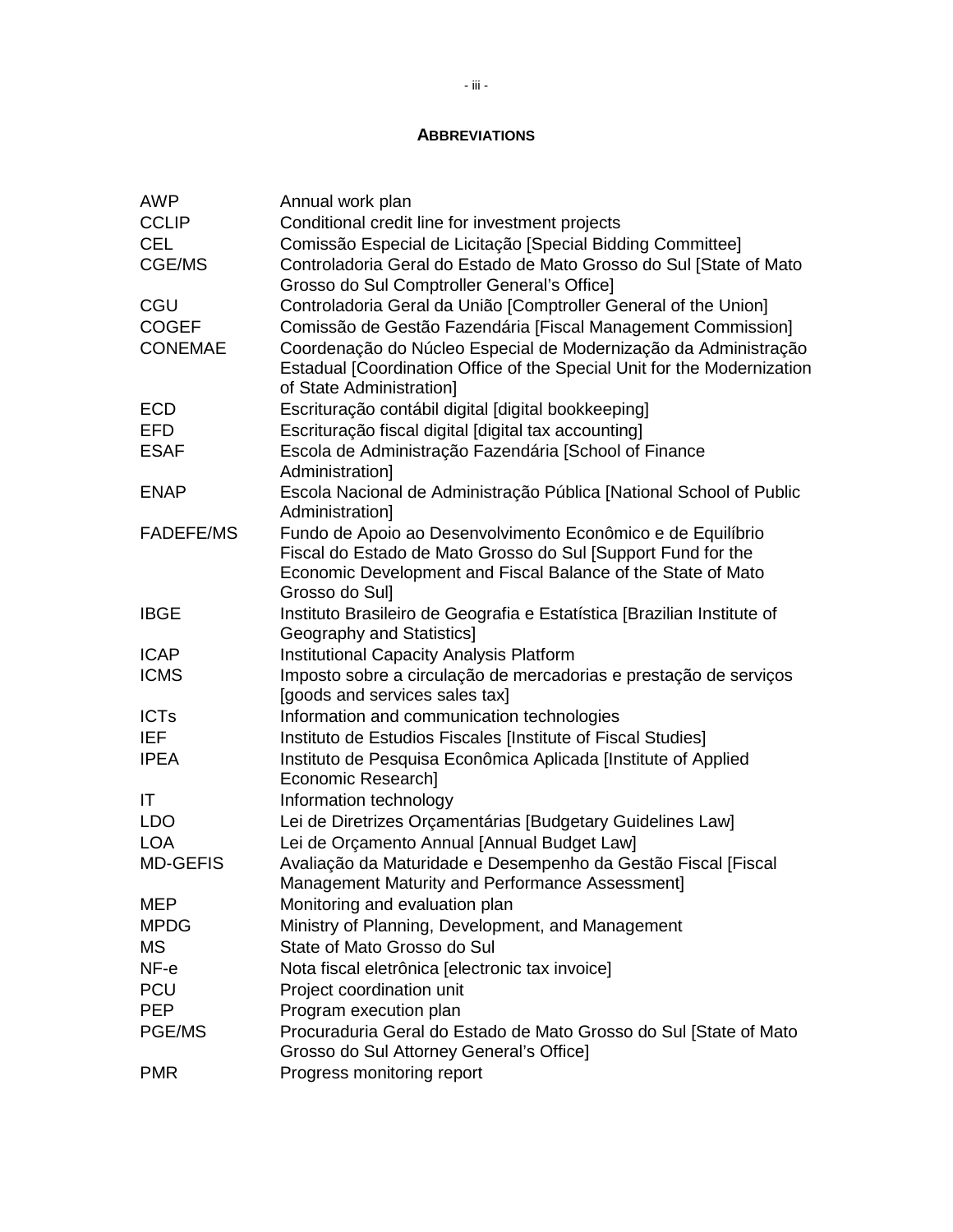| <b>PNAFE</b>                              | Programa Nacional de Apoio à Modernização da Administração Fiscal<br>para os Estados Brasileiros [National Fiscal Administration Program<br>for the Brazilian States]                                                                 |
|-------------------------------------------|---------------------------------------------------------------------------------------------------------------------------------------------------------------------------------------------------------------------------------------|
| <b>PNAFM</b>                              | Programa Nacional de Apoio à Gestão Administrativa e Fiscal dos<br>Municípios Brasileiros [Fiscal Management Program for Brazilian<br>Municipalities]                                                                                 |
| <b>PPA</b>                                | Plano Plurianual [Multiyear Plan]                                                                                                                                                                                                     |
| <b>PROFISCO</b>                           | Programa de Apoio à Gestão e Integração dos Fiscos no Brasil<br>[Program to Support the Management and Integration of Finance<br>Administrations in Brazil]                                                                           |
| SAD/MS                                    | Secretaria de Estado de Administração de Mato Grosso do Sul [State<br>of Mato Grosso do Sul Department of Administration]                                                                                                             |
| SEFAZ/MS                                  | Secretaria de Estado de Fazenda de Mato Grosso do Sul [State of<br>Mato Grosso do Sul Department of the Treasury]                                                                                                                     |
| SEGOV/MS                                  | Secretaria de Estado de Governo e Gestão Estratégica de Mato<br>Grosso do Sul [State of Mato Grosso do Sul Department of the<br>Interior and Strategic Management]                                                                    |
| <b>SPED</b>                               | Sistema Público de Escrituração Digital [Digital Public Accounting<br>System]                                                                                                                                                         |
| <b>SPF</b><br><b>STN</b><br><b>TCE/MS</b> | Sistema de Planejamento e Finanças [Planning and Finance System]<br>Secretaria do Tesouro Nacional [National Treasury Department]<br>Tribunal de Contas do Estado de Mato Grosso do Sul [State of Mato<br>Grosso do Sul Audit Office] |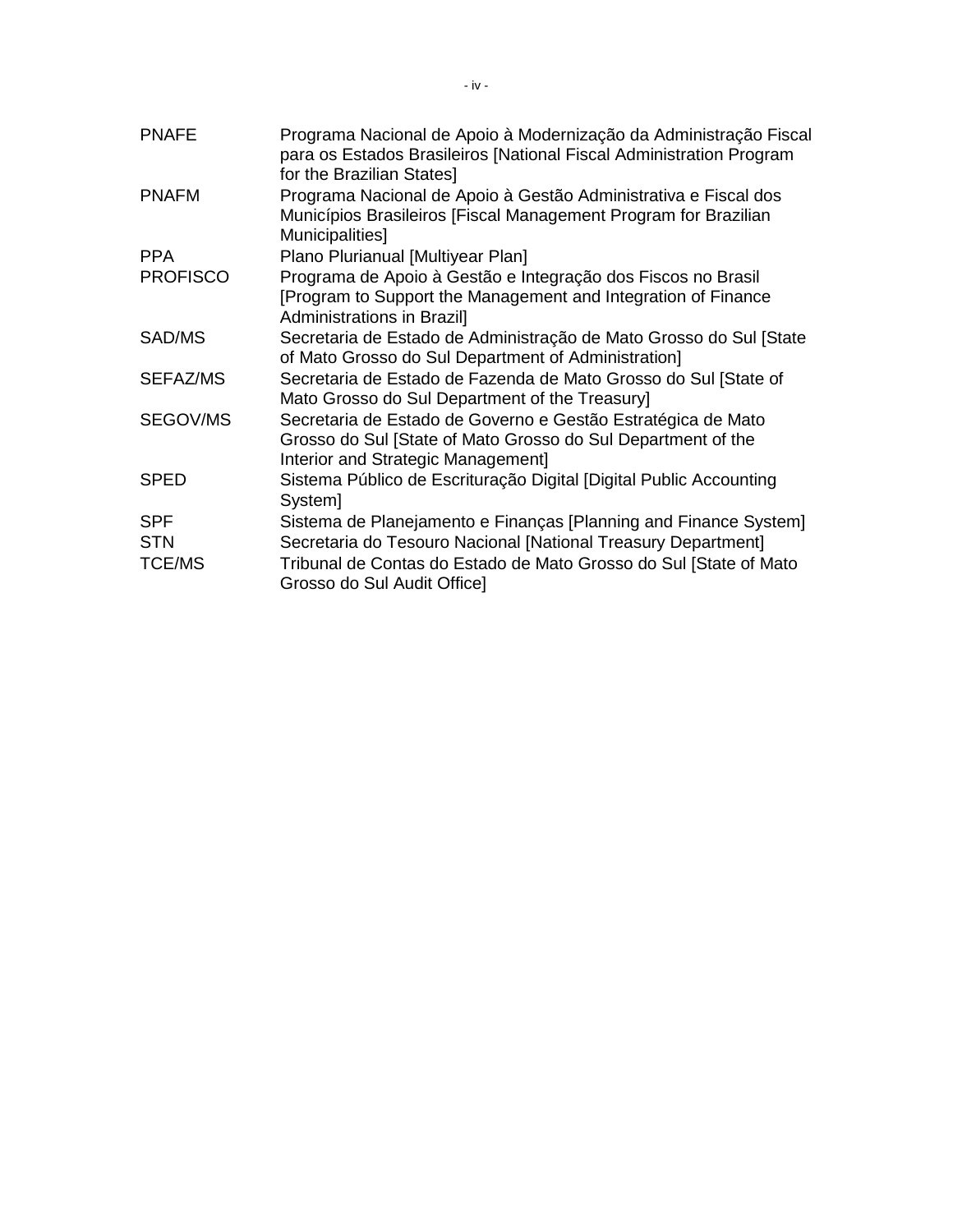#### **PROJECT SUMMARY**

#### **[BRAZIL](#page-0-0) FISCAL MANAGEMENT MODERNIZATION PROJECT FOR THE STATE OF MATO GROSSO DO SUL PROFISCO II – MS (BR-L1511)**

#### **SIXTH INDIVIDUAL LOAN OPERATION UNDER THE CONDITIONAL CREDIT LINE FOR INVESTMENT PROJECTS (CCLIP) FISCAL MANAGEMENT MODERNIZATION PROGRAM IN BRAZIL – PROFISCO II (BR-X1039)**

| <b>Financial Terms and Conditions</b>                                                                                                                                                                                                                                                                                                                                                                                                                                                                                                                                                                                                                                                                                                                                                                                                                                                                                                                                                                                                                                                                                                                                                                                                                                                                                                                                                                                                                                                                                                                           |                            |      |                                            |                             |                            |                              |  |  |  |
|-----------------------------------------------------------------------------------------------------------------------------------------------------------------------------------------------------------------------------------------------------------------------------------------------------------------------------------------------------------------------------------------------------------------------------------------------------------------------------------------------------------------------------------------------------------------------------------------------------------------------------------------------------------------------------------------------------------------------------------------------------------------------------------------------------------------------------------------------------------------------------------------------------------------------------------------------------------------------------------------------------------------------------------------------------------------------------------------------------------------------------------------------------------------------------------------------------------------------------------------------------------------------------------------------------------------------------------------------------------------------------------------------------------------------------------------------------------------------------------------------------------------------------------------------------------------|----------------------------|------|--------------------------------------------|-----------------------------|----------------------------|------------------------------|--|--|--|
| Borrower: State of Mato Grosso do Sul                                                                                                                                                                                                                                                                                                                                                                                                                                                                                                                                                                                                                                                                                                                                                                                                                                                                                                                                                                                                                                                                                                                                                                                                                                                                                                                                                                                                                                                                                                                           |                            |      | Flexible Financing Facility <sup>(a)</sup> |                             |                            |                              |  |  |  |
| <b>Guarantor: Federative Republic of Brazil</b>                                                                                                                                                                                                                                                                                                                                                                                                                                                                                                                                                                                                                                                                                                                                                                                                                                                                                                                                                                                                                                                                                                                                                                                                                                                                                                                                                                                                                                                                                                                 |                            |      | <b>Amortization period:</b>                |                             | 25 years                   |                              |  |  |  |
| Executing agency: State of Mato Grosso do Sul, acting                                                                                                                                                                                                                                                                                                                                                                                                                                                                                                                                                                                                                                                                                                                                                                                                                                                                                                                                                                                                                                                                                                                                                                                                                                                                                                                                                                                                                                                                                                           |                            |      | <b>Disbursement period:</b>                |                             | 5 years                    |                              |  |  |  |
| through its Department of the Treasury (SEFAZ/MS)                                                                                                                                                                                                                                                                                                                                                                                                                                                                                                                                                                                                                                                                                                                                                                                                                                                                                                                                                                                                                                                                                                                                                                                                                                                                                                                                                                                                                                                                                                               |                            |      | Grace period:                              |                             | $5.5$ years <sup>(b)</sup> |                              |  |  |  |
| <b>Source</b>                                                                                                                                                                                                                                                                                                                                                                                                                                                                                                                                                                                                                                                                                                                                                                                                                                                                                                                                                                                                                                                                                                                                                                                                                                                                                                                                                                                                                                                                                                                                                   | <b>Amount (US\$)</b>       | $\%$ | Interest rate:                             |                             | LIBOR-based                |                              |  |  |  |
| IDB (OC):                                                                                                                                                                                                                                                                                                                                                                                                                                                                                                                                                                                                                                                                                                                                                                                                                                                                                                                                                                                                                                                                                                                                                                                                                                                                                                                                                                                                                                                                                                                                                       | 47.7 million               | 90%  | <b>Credit Fee:</b>                         |                             | (c)                        |                              |  |  |  |
| Local:                                                                                                                                                                                                                                                                                                                                                                                                                                                                                                                                                                                                                                                                                                                                                                                                                                                                                                                                                                                                                                                                                                                                                                                                                                                                                                                                                                                                                                                                                                                                                          | 5.3 million                | 10%  | Inspection and supervision fee:            |                             | (c)                        |                              |  |  |  |
| Total:                                                                                                                                                                                                                                                                                                                                                                                                                                                                                                                                                                                                                                                                                                                                                                                                                                                                                                                                                                                                                                                                                                                                                                                                                                                                                                                                                                                                                                                                                                                                                          | 53.0 million               | 100% | Weighted average life (WAL):               |                             |                            | 15.25 years $(d)$            |  |  |  |
|                                                                                                                                                                                                                                                                                                                                                                                                                                                                                                                                                                                                                                                                                                                                                                                                                                                                                                                                                                                                                                                                                                                                                                                                                                                                                                                                                                                                                                                                                                                                                                 |                            |      | <b>Currency of approval:</b>               |                             |                            | <b>United States dollars</b> |  |  |  |
|                                                                                                                                                                                                                                                                                                                                                                                                                                                                                                                                                                                                                                                                                                                                                                                                                                                                                                                                                                                                                                                                                                                                                                                                                                                                                                                                                                                                                                                                                                                                                                 | <b>Project at a Glance</b> |      |                                            |                             |                            |                              |  |  |  |
| Project objective/description: The project objective is to contribute to the state's fiscal sustainability through: (i) modernization<br>of fiscal management; (ii) improvement of tax administration; and (iii) improvement of public expenditure management.<br>This project is the sixth individual loan operation under the PROFISCO II CCLIP (BR-X1039) approved by the Board of Executive<br>Directors through Resolution DE-113/17.<br>Special contractual conditions precedent to the first disbursement of the loan proceeds: (i) The borrower will adhere to the<br>program Operating Regulations previously approved by the Bank for all individual operations under the PROFISCO II CCLIP; and<br>(ii) the project coordination unit (PCU) will be established, and its members appointed (see paragraph 3.4). For other contractual<br>conditions precedent to the first disbursement of the loan proceeds of a fiduciary nature, see in Annex III, paragraph 4.1.<br>Special contractual condition for execution: Prior to the start of activities whose beneficiaries will be the State of Mato Grosso<br>do Sul Department of the Interior and Strategic Management (SEGOV/MS), Department of Administration (SAD/MS), Comptroller<br>General's Office (CGE/MS), and Attorney General's Office (PGE/MS), the executing agency will sign cooperation agreements with<br>those entities to establish the roles and responsibilities of the parties as part of program execution (see paragraph 3.5).<br><b>Exceptions to Bank policies: None.</b> |                            |      |                                            |                             |                            |                              |  |  |  |
| Challenges:(e)                                                                                                                                                                                                                                                                                                                                                                                                                                                                                                                                                                                                                                                                                                                                                                                                                                                                                                                                                                                                                                                                                                                                                                                                                                                                                                                                                                                                                                                                                                                                                  |                            | SI   | <b>Strategic Alignment</b><br>PI           |                             | EI                         |                              |  |  |  |
|                                                                                                                                                                                                                                                                                                                                                                                                                                                                                                                                                                                                                                                                                                                                                                                                                                                                                                                                                                                                                                                                                                                                                                                                                                                                                                                                                                                                                                                                                                                                                                 |                            |      |                                            | ⊽                           |                            | $\sim$                       |  |  |  |
| Crosscutting themes:(f)                                                                                                                                                                                                                                                                                                                                                                                                                                                                                                                                                                                                                                                                                                                                                                                                                                                                                                                                                                                                                                                                                                                                                                                                                                                                                                                                                                                                                                                                                                                                         |                            | GD   | <b>CC</b>                                  | $\mathcal{C}^{\mathcal{A}}$ | IC                         | ⊽                            |  |  |  |

(a) Under the terms of the Flexible Financing Facility (document FN-655-1), the borrower has the option of requesting changes to the amortization schedule, as well as currency and interest rate conversions. The Bank will take operational and risk management considerations into account, when reviewing such requests.

<sup>(b)</sup> Under the flexible repayment options of the Flexible Financing Facility, changes to the grace period are permitted provided that they do not entail any extension of the original weighted average life of the loan or the last payment date as documented in the loan contract.

<sup>(c)</sup> The credit fee and inspection and supervision fee will be established periodically by the Board of Executive Directors as part of its review of the Bank's lending charges, in accordance with the applicable policies.

(d) The weighted average life (WAL) may be less than stipulated, depending on the signature date of the loan contract.

(d) SI (Social Inclusion and Equality); PI (Productivity and Innovation); and EI (Economic Integration).

(e) GD (Gender Equality and Diversity); CC (Climate Change and Environmental Sustainability); and IC (Institutional Capacity and Rule of Law).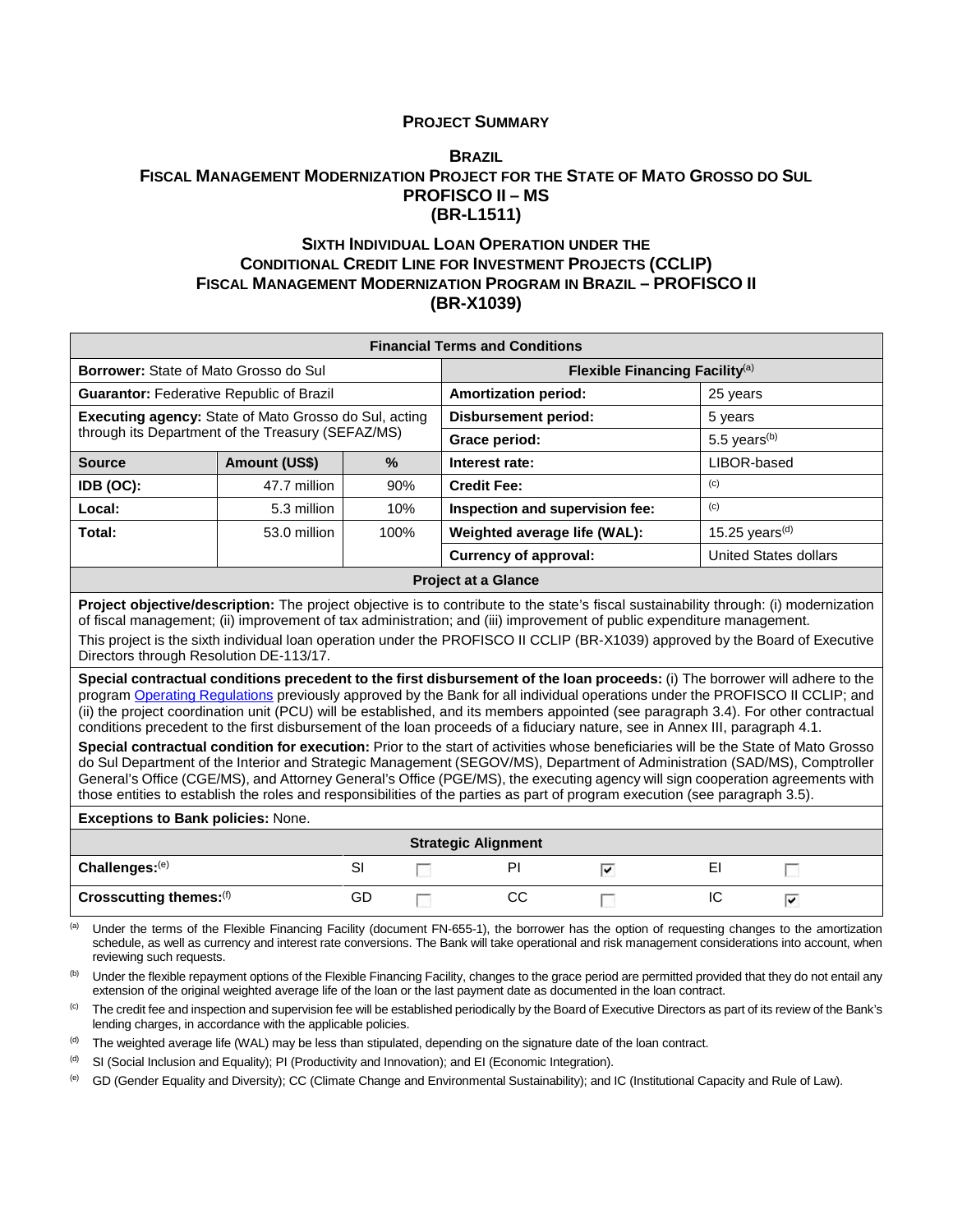# **I. DESCRIPTION AND RESULTS MONITORING**

#### **A. Background, problem to be addressed, and rationale**

- 1.1 This project is the sixth individual loan operation under the PROFISCO II conditional credit line for investment projects (CCLIP) (BR-X1039), approved by the Board of Executive Directors through Resolution DE-113/17, which the Government of Brazil has requested from the Bank<sup>[1](#page-6-0)</sup> with a view to consolidating the progress made by the PROFISCO I CCLIP (BR-X1005) and to continue modernizing the states' fiscal management.
- 1.2 The purpose of PROFISCO I was to promote the integration of tax administrations in Brazil and to modernize the fiscal, financial, and property management of the states by instituting the Digital Public Accounting System (SPED) using the electronic tax invoice (NF-e)[.2](#page-6-1)
- 1.3 **Economic and fiscal features of Brazil.** Brazil is facing significant challenges in keeping its economy on a sustainable growth path. Its GDP contracted 3.8% in 2015, and  $3.5\%$  in 2016, and grew 1.1% in 2017 [\(IBGE, 2018\)](http://www.ibge.gov.br/home/estatistica/indicadores/pib/defaultcnt.shtm). The economy is expected to continue growing in the medium term, with projected growth of 1.9% for 2018 and 2.1% for 2019.[3](#page-6-2)
- 1.4 The decline in economic activity caused the consolidated public sector revenue to fall significantly, representing around two percentage points of national GDP between 2013 and 2016 [\(World Economic Outlook,](https://www.imf.org/external/pubs/ft/weo/2017/01/weodata/index.aspx) IMF, 2017). Despite the downward trend in tax revenue intake, public expenditure climbed steadily over this period from 37.4% of national GDP in 2013 to 41.6% in 2016. Consequently, the primary balance has deteriorated in recent years, in comparison with previous periods, from an average primary surplus of 3.4% of national GDP in 2002-2008, to 1.3% in 2009-2015. In 2016, the primary deficit reached 2.5% of national GDP,[4](#page-6-3) and the country is not expected to run a structural primary surplus again until 2019 (IMF, [2017\)](https://www.imf.org/external/pubs/ft/weo/2017/01/weodata/index.aspx). Public debt in relation to national GDP also rose by almost one third over three years, from 60.2% of national GDP in 2013 to 78.3% in 2016, and is projected to reach 81.2% by 2021 [\(IFI, 2017\)](http://www2.senado.leg.br/bdsf/bitstream/handle/id/529484/RAF_fev17_completo.pdf?sequence=1).
- 1.5 The recessionary setting has also adversely impacted the fiscal performance of the Brazilian states. State tax revenue intake shrank from 7.6% of national GDP in 2008 to 6.9% in 2015. The goods and services sales tax (ICMS), which is the states' main source of tax revenue, declined by an average 6% in real terms from 6.7% of national GDP in 2013 to 6.5% in 2015. Moreover, federal government transfers to the states lessened over this same period from 2.9% of national GDP to 2.5% [\(STN, 2016\)](http://www.tesouro.fazenda.gov.br/documents/10180/318974/Boletim+Vers%C3%A3o+31+10.pdf/a89a75b0-6d07-4f4e-ad56-35cd6be5c0ea).

<span id="page-6-0"></span><sup>&</sup>lt;sup>1</sup> [Letter from the Ministry of Finance.](https://idbg.sharepoint.com/teams/EZ-BR-CON/BR-X1039/_layouts/15/DocIdRedir.aspx?ID=EZSHARE-1935926188-12) The project has a favorable recommendation from the External Financing Commission (COFIEX), [No. 03/0122,](http://idbdocs.iadb.org/wsdocs/getDocument.aspx?DOCNUM=EZSHARE-136685644-3) and [state legislative approval.](https://idbg.sharepoint.com/teams/EZ-BR-LON/BR-L1501/_layouts/15/DocIdRedir.aspx?ID=EZSHARE-108688034-38)

<span id="page-6-1"></span><sup>&</sup>lt;sup>2</sup> [McKinsey & Co., 2014.](http://www.idv.org.br/docs/Diagnostico-da-informalidade_2014_resumo-livro-IDV-vfinal.pdf) The NF-e and SPED increased the risk of detection of tax evasion and helped to reduce employment informality in Brazil over the last 10 years (from 55% to 40%).

<span id="page-6-2"></span><sup>&</sup>lt;sup>3</sup> [IMF, 2018.](http://www.imf.org/en/Publications/WEO/Issues/2018/01/11/world-economic-outlook-update-january-2018) The 5 February 2018 [Focus](https://www.bcb.gov.br/pec/GCI/PORT/readout/R20180202.pdf) market report of the Central Bank of Brazil projects GDP growth of 2.7% for 2018 and 3% and 2019.

<span id="page-6-3"></span><sup>4</sup> Macroeconomic volatility forced the authorities to revise the primary balance targets in fiscal 2016 and 2017 [\(IFI, 2017\)](http://www2.senado.leg.br/bdsf/bitstream/handle/id/529485/RAF_mar17_apresentacao.pdf?sequence=6).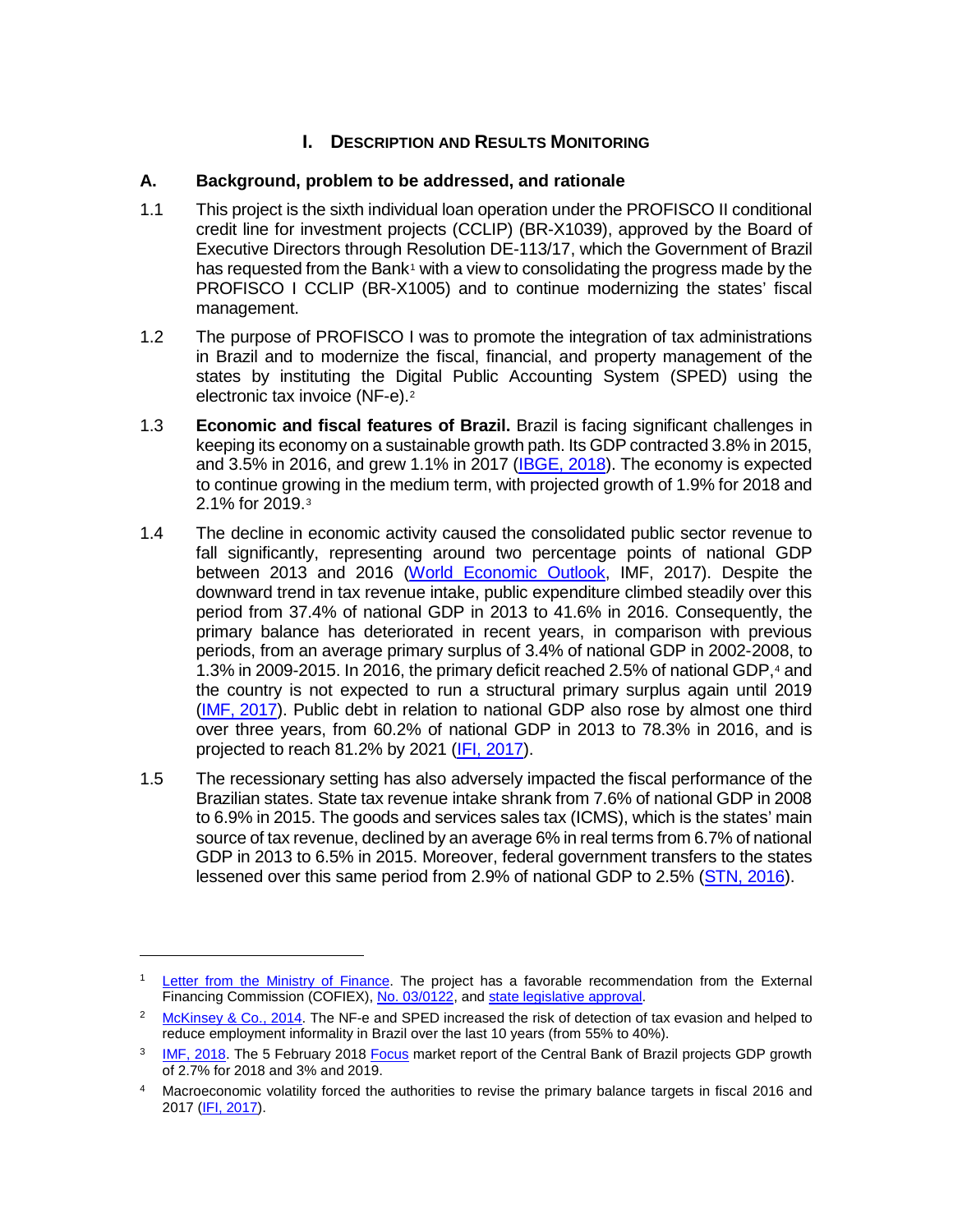- 1.6 As state revenues weakened, current expenditure climbed steadily, driven by rising personnel costs, which went from 10.2% of national GDP in 2011 to 10.9% in 2015 [\(Rossi, 2016\)](https://idbg.sharepoint.com/teams/EZ-BR-LON/BR-L1502/_layouts/15/DocIdRedir.aspx?ID=EZSHARE-796691-8). Investment fell by 16% on average in real terms in 2013-2016. Thus, the primary balance began to deteriorate in 2012, recording primary deficits in three of the last four years. In 2016, 10 of the 27 states ran primary deficits [\(STN, 2017\)](http://www.tesouro.fazenda.gov.br/documents/10180/0/Boletim+de+Finan%C3%A7as+dos+Entes_8set17/6ad83181-517a-4e31-bbe7-2305fff4949a).
- 1.7 **Public finances of Mato Grosso do Sul (MS).** The lower level of activity in the Brazilian economy has led to a decline in the nominal growth rate of state GDP, which fell from 14% in 2014 to 5% in 2015 [\(IBGE, regional GDP 2002-2015\)](https://sidra.ibge.gov.br/pesquisa/pib-munic/tabelas). As a result, the real annual growth rate of tax revenues dropped from 6% between 2010 and 2014 to -3.1% in 2015-2016, before returning to positive growth in 2017. The proceeds of the ICMS shrank from a real annual growth rate of 5.6% to -5.3% over the same period, reducing its share of state GDP from 9% in 2013 to 8.4% in 201[5](#page-7-0).<sup>5</sup>
- 1.8 To address this decline in revenues, the state of MS took steps to contain current expenditure,<sup>[6](#page-7-1)</sup> and the payroll costs of the executive branch consequently went from representing 47.23% of net current revenues in 2014, which was above the prudential limits of the Fiscal Responsibility Law, to 43.15% in 2016 [\(STN, 2018\)](https://siconfi.tesouro.gov.br/siconfi/pages/public/declaracao/declaracao_list.jsf;jsessionid=DPL0aXY9D5jLzkMhCBXpGLUU.node4). The real annual growth rate of investment expenditure shrank from 8.2% in 2010- 2014 to -27.9% in 2015-2016, cutting the state's investment in 2016 to the equivalent of half what it was in 2010, in real terms[.7](#page-7-2)
- 1.9 In the period 2013-2014, the primary balance was negative on average at 0.4% of state GDP, although it recovered in 2015 and 2016 to an average surplus of 1%. The consolidated debt went from 120% of net current revenues in 2013 to 100% in 2016 [\(STN, 2018\)](https://siconfi.tesouro.gov.br/siconfi/pages/public/declaracao/declaracao_list.jsf;jsessionid=DPL0aXY9D5jLzkMhCBXpGLUU.node4).
- 1.10 **Rationale.** The national and state macroeconomic contexts highlight the need for further measures to modernize fiscal management in MS, with a view to keeping the public accounts in balance and consolidating the state's fiscal sustainability. In [PROFISCO](http://idbdocs.iadb.org/wsdocs/getDocument.aspx?DOCNUM=EZSHARE-1921123612-4) I – MS, the emphasis was on improving tax administration by promoting: (i) integration of the state tax administration with other levels of government through introduction of the SPED; and (ii) improving enforcement and collection capabilities through the development of systems and access to virtual services for taxpayers. This project, in addition to reinforcing efforts at modernization under the first phase, will promote: (i) the strengthening of public expenditure management; (ii) use of the SPED and digital technologies to enhance tax intelligence, electronic auditing, enforcement, public procurement, and other areas; and (iii) simplification of tax compliance to make the state more competitive.
- 1.11 The effectiveness and efficiency of public institutions are limited by the restrictions faced by their staff in terms of access to information technologies, the availability of financial resources, and the legal framework (Arenas de Mesa, 2016; Finan et al., 2017). MS needs to address lingering weaknesses in staffing that limit its fiscal

<span id="page-7-0"></span><sup>5</sup> Fiscal Data, SEFAZ/MS.

<span id="page-7-1"></span><sup>&</sup>lt;sup>6</sup> [Public expenditure ceiling.](http://www.spdo.ms.gov.br/diariodoe/Index/Download/DO9392_19_04_2017) Accession to the Ministry of Finance plan for assistance and stimulus measures to restore the fiscal balance of the states [\(Supplemental Law 156/2016\)](http://www.planalto.gov.br/ccivil_03/Leis/LCP/Lcp156.htm) through renegotiation and extension of their debt profile with the federal government, audits and improved payroll management, and an [administrative restructuring of the state government.](http://www.spdo.ms.gov.br/diariodoe/Index/Download/DO8828_26_12_2014)

<span id="page-7-2"></span><sup>7</sup> [Fiscal Data, SEFAZ/MS.](https://idbg.sharepoint.com/:x:/r/teams/EZ-BR-LON/BR-L1511/_layouts/15/WopiFrame.aspx?sourcedoc=%7b37f5f7dd-7232-4bd3-861c-6b5cbb1bdcf9%7d&action=default)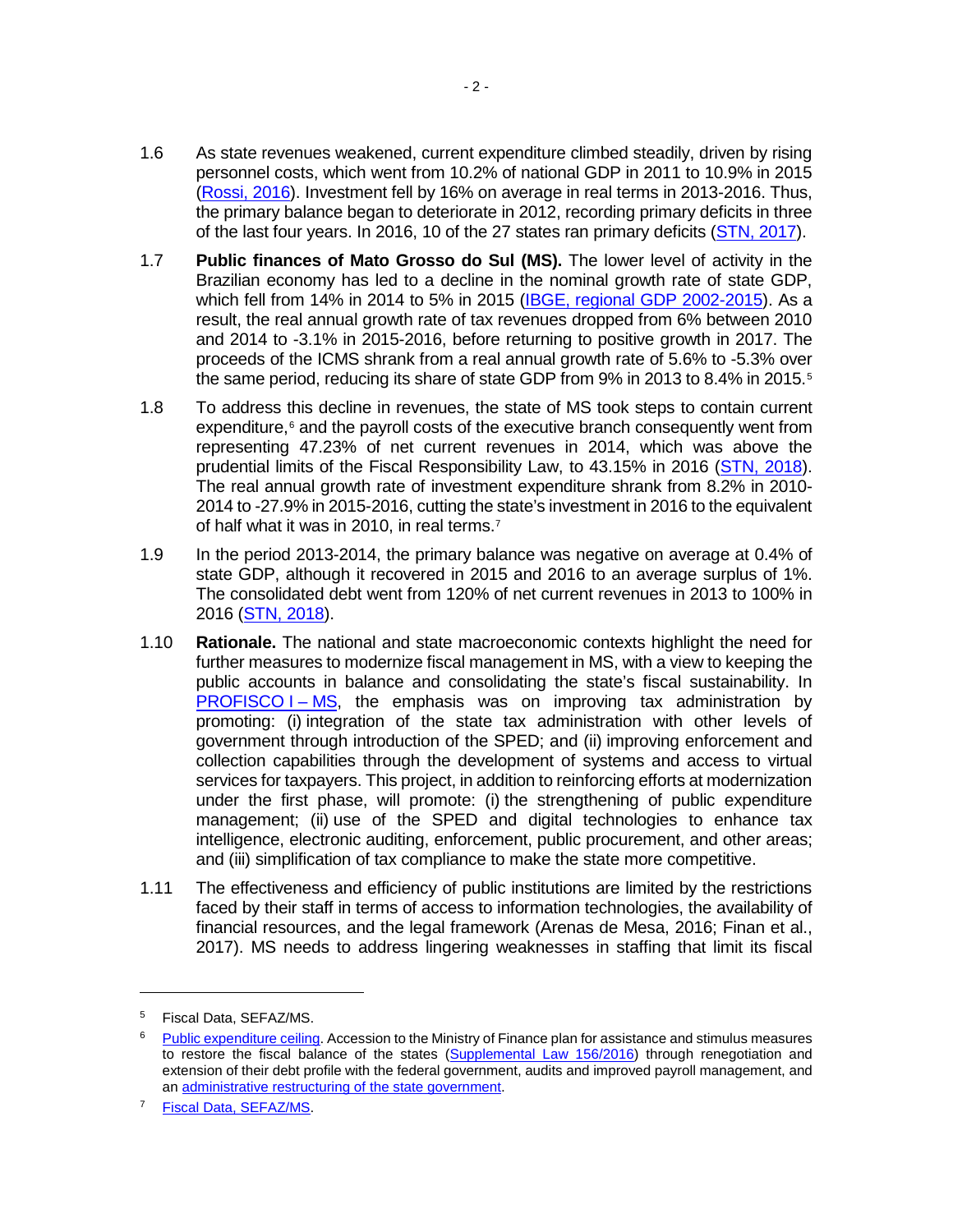performance. In terms of human resources,<sup>8</sup> the State of Mato Grosso do Sul Department of the Treasury (SEFAZ/MS) has 1,192 headcount staff and 46 contractors. In terms of planning and managing its human resources, the department lacks information, professional performance evaluation methodologies, and procedures for resizing the labor force and quantifying skills. Although 80% of its personnel has a higher education, there are few training offerings for the maintenance and further development of professional qualifications. The total average budget of SEFAZ/MS in 2013-2016 was US\$17.5 million, 60% earmarked for payroll and 40% for investments, but less than 1% for training. In addition, SEFAZ/MS has no code of ethics for its employees, although there are standards of conduct and an ethics commission in place.[9](#page-8-1)

- 1.12 In terms of access to technologies, the SEFAZ/MS technology platform is inadequate to meet the need to protect and retrieve data and information and ensure its integrity, and to meet demand for new technologies and the processing of large volumes of data. There are also weaknesses, restrictions, and obsolescence in the network, server, and system monitoring software that cause delays in response times and longer processing times for services. SEFAZ/MS currently administers 10,115 workstations, 6,018 of which have been in use for more than four years and have low processing power. The SEFAZ/MS information and communication technology (ICT) area is responsible for maintaining all 354 [computer systems of the](https://idbg.sharepoint.com/teams/EZ-BR-LON/BR-L1511/_layouts/15/DocIdRedir.aspx?ID=EZSHARE-136685644-23)  [state,](https://idbg.sharepoint.com/teams/EZ-BR-LON/BR-L1511/_layouts/15/DocIdRedir.aspx?ID=EZSHARE-136685644-23) 198 of which are specific to SEFAZ/MS (29 of these systems run on obsolete platforms)[.10](#page-8-2)
- 1.13 In terms of the legal framework, the rules for granting and tracking tax concessions (exemptions) are tenuous. This reflects the inadequacy of controls and shortcomings in the systems. There is no automatic management of the 3,541 firms that benefit from tax exemptions.
- 1.14 There are other significant challenges to strengthening the fiscal sustainability of MS that were identified using the evaluation methodology of [the Fiscal Management](https://idbg.sharepoint.com/teams/EZ-BR-LON/BR-L1511/_layouts/15/DocIdRedir.aspx?ID=EZSHARE-745577444-7)  [Maturity and Performance Assessment](https://idbg.sharepoint.com/teams/EZ-BR-LON/BR-L1511/_layouts/15/DocIdRedir.aspx?ID=EZSHARE-745577444-7) (MD-GEFIS),<sup>[11](#page-8-3)</sup> the Report on Implementation of the Institutional Capacity Analysis Platform (ICAP), [12](#page-8-4) and the [Matrix of Problems, Solutions,](https://idbg.sharepoint.com/teams/EZ-BR-LON/BR-L1511/_layouts/15/DocIdRedir.aspx?ID=EZSHARE-745577444-6) and Results, which is the instrument for defining outputs and activities based on the identified problems and challenges, as described below.
- 1.15 Weaknesses in **fiscal management** adversely affect the institutional performance of SEFAZ/MS, as a result of:

<span id="page-8-0"></span><sup>8</sup> Human Resources, SEFAZ/MS.

<span id="page-8-1"></span><sup>9</sup> [State Law 2,195/2000.](http://aacpdappls.net.ms.gov.br/appls/legislacao/secoge/govato.nsf/1b758e65922af3e904256b220050342a/d87bd92ee23cea0c04256bfa007e8aa6?OpenDocument&Highlight=2,etica)

<span id="page-8-2"></span><sup>10</sup> **[ICT report, SEFAZ/MS.](https://idbg.sharepoint.com/teams/EZ-BR-LON/BR-L1511/_layouts/15/DocIdRedir.aspx?ID=EZSHARE-911096986-38)** 

<span id="page-8-3"></span><sup>&</sup>lt;sup>11</sup> [Evidencias evaluación MD-GEFIS MS](https://idbg.sharepoint.com/teams/EZ-BR-LON/BR-L1511/_layouts/15/DocIdRedir.aspx?ID=EZSHARE-911096986-45) [Evidence for MD-GEFIS evaluation MS].

<span id="page-8-4"></span> $12$  This report indicated that SEFAZ/MS has medium execution capacity, given its extensive experience in the execution of projects in its sector using its own staff for implementation. It was identified that the SEFAZ/MS has institutional capacity in all areas assessed: legal framework and governance, human resources and managerial and technical capabilities, project administration, procurement management, and financial management.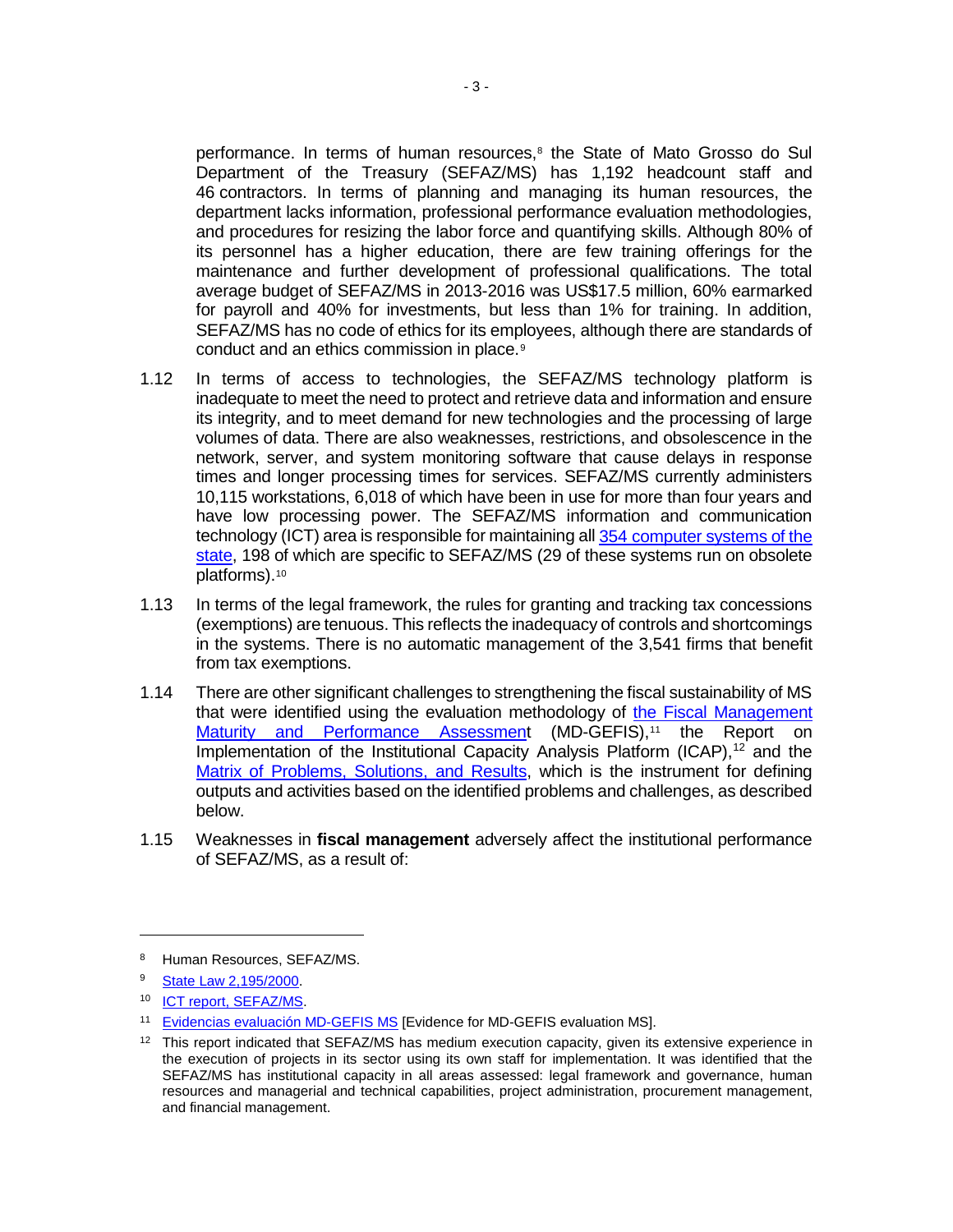- a. **Poor alignment between fiscal management and other areas of government to support the strategic actions and scope of the agreed institutional outcomes**, due to the following: (i) the agreed indicators in the strategic plan are misaligned with government priorities<sup>[13](#page-9-0)</sup> and not systematically revised; (ii) there are no methodologies for managing processes and projects, with no method for setting priorities, allocating resources, and managing risks; (iii) the strategic management processes are obsolete, and there is no integration with the government's corporate systems; (iv) there is cultural resistance to the monitoring and control of processes and projects; and (v) physical space is inadequate.
- b. **There are still few correction, audit, and control measures in place**, due to the following: (i) there are no rules for implementing the guidelines approved in [Law 230/2016](http://www.spdo.ms.gov.br/diariodoe/Index/Download/DO9304_12_12_2016) on correction, audit, and control of the state; (ii) there are no procedures for standardized internal control, which is limited to occasional inspections;[14](#page-9-1) (iii) there is no information for monitoring public expenditure actions, as recommended by the Comptroller General of the Union (CGU);[15](#page-9-2) and (iv) training is not skills-based.
- c. **The workforce is being used inefficiently**[16](#page-9-3) **to achieve SEFAZ/MS corporate results**, due to the following: (i) job assignment, transfer and promotion to management are not based on criteria of merit, performance,<sup>[17](#page-9-4)</sup> and innovation and are untied to SEFAZ/MS strategic directives;[18](#page-9-5) (ii) there is a lack of knowledge about individual skills for reducing skills gaps; (iii) human resources are distributed without corporate competency-based management criteria; (iv) training offerings have little to do with the required skills; (v) there is a lack of methodologies for knowledge creation, capture, and sharing at SEFAZ/MS; and (vi) there is little sharing of knowledge or dissemination of good practices, due to the lack of modern tools.
- d. **There is little control over personnel expenditure**, due to the following: (i) there are inefficiencies in the control of personnel expenditure, including no cross-referencing of information on employees;<sup>[19](#page-9-6)</sup> and (ii) corporate systems are unintegrated and inconsistent with rules under existing legislation (for example, [e-Social\)](https://idbg.sharepoint.com/teams/EZ-BR-LON/BR-L1511/_layouts/15/DocIdRedir.aspx?ID=EZSHARE-136685644-26), leading to delays<sup>[20](#page-9-7)</sup> and the manual data entry.
- e. **The capacity for generating ICT products and services is insufficient to meet modernization/innovation needs**, due to the following: (i) there are no

<span id="page-9-0"></span><sup>&</sup>lt;sup>13</sup> In its **strategic map**, the state established 152 initiatives and 12 management contracts, 101 of which were completed: [Management Contract Evaluation Report 2017, SEGOV/MS.](http://www.segov.ms.gov.br/avaliacao-dos-contratos-de-gestao-2017/)

<span id="page-9-1"></span><sup>14</sup> [Sixty-five audit reports, 2017, CGE/MS.](https://idbg.sharepoint.com/teams/EZ-BR-LON/BR-L1511/_layouts/15/DocIdRedir.aspx?ID=EZSHARE-136685644-28)

<span id="page-9-2"></span><sup>&</sup>lt;sup>15</sup> [Technical Cooperation Agreement 4.](https://idbg.sharepoint.com/teams/EZ-BR-LON/BR-L1511/05%20Basic%20Data/Acordo%20de%20Coopera%C3%A7%C3%A3o%20T%C3%A9cnica%20CGU.pdf)

<span id="page-9-3"></span><sup>16</sup> SEFAZ/MS workforce: 1,238 employees, 998 with higher education degrees, 218 with high school education, and 22 with basic education.

<span id="page-9-4"></span><sup>&</sup>lt;sup>17</sup> [Regulations for individual performance evaluation of MS public employees.](http://www.spdo.ms.gov.br/diariodoe/Index/Download/DO9392_19_04_2017)

<span id="page-9-5"></span><sup>&</sup>lt;sup>18</sup> [Guidelines for the introduction of competency-based management.](http://www.gestaoporcompetencia.ms.gov.br/gestao-por-competencia/)

<span id="page-9-6"></span><sup>&</sup>lt;sup>19</sup> In 2016, 39% of temporary teachers had actually been in place more than two years, longer than stipulated by law.

<span id="page-9-7"></span> $20$  Actual time for processing payroll data in the state's computer system (monthly): 30 hours.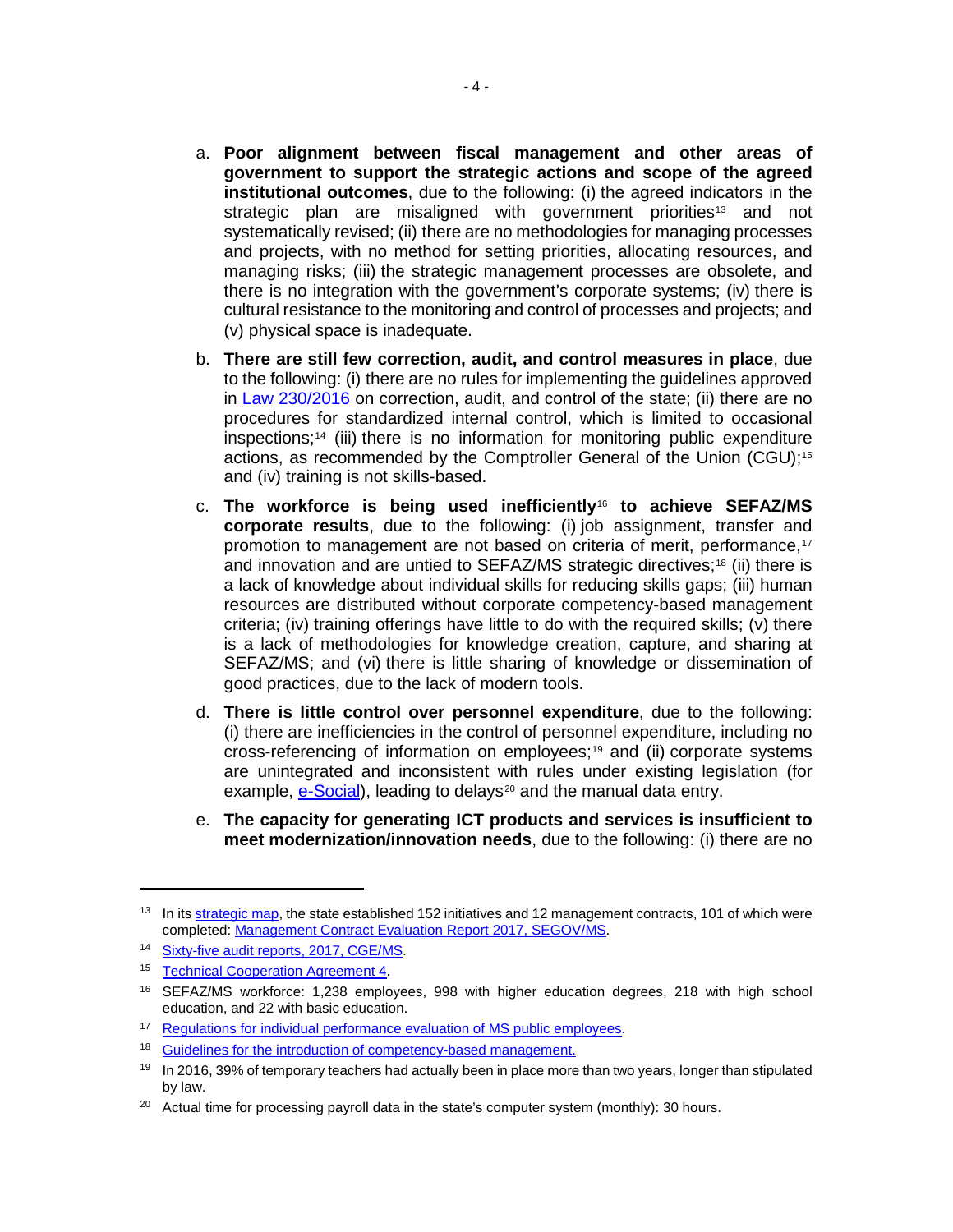guidelines, planning, monitoring, and evaluation of ICT management; (ii) there are no contingency procedures in the event of failures and disasters, and data communication performance is poor; (iii) there are no rules and regulations in place for ICT management and security processes; (iv) state information is vulnerable; (v) the hardware structured is insufficient in terms of both disk space and memory and processing capacity;<sup>[21](#page-10-0)</sup> (vi) there is little standardization of ICT services; (vii) there are no instruments for dealing with contingencies in the event of failures and disasters, and data communication performance of fiscal units is poor; (viii) many [ICT service](https://idbg.sharepoint.com/teams/EZ-BR-LON/BR-L1511/_layouts/15/DocIdRedir.aspx?ID=EZSHARE-136685644-19) request and [helpdesk](https://idbg.sharepoint.com/teams/EZ-BR-LON/BR-L1511/_layouts/15/DocIdRedir.aspx?ID=EZSHARE-136685644-18) calls go unanswered; and (ix) systems use outdated computer languages, and ICT equipment is obsolete and runs on outmoded platforms.

- f. **Low level of communication with the public**:[22](#page-10-1) (i) there is no evidence of the impact of the fiscal education program instituted in 2000; (ii) the guidelines for fiscal education<sup>[23](#page-10-2)</sup> are out of date and technologically obsolete; (iii) there is little interaction or responsiveness to citizen requests for information;<sup>[24](#page-10-3)</sup> and (iv) information is incomplete, fragmented, or inconsistent due to the limited interaction with state systems and databases.
- 1.16 **In the tax administration the degree of tax evasion is still high, which affects the performance of revenue collection**. Tax evasion in Brazil represents an estimated 7.6% of GDP.<sup>25</sup> This is a consequence of:
	- a. **Inefficient management of tax concessions**: (i) the granting of tax concessions is fragmented among areas of government; (ii) the processes for granting tax concessions is not tied to a government strategy;<sup>[26](#page-10-5)</sup> (iii) there is no methodology for economic analysis (costs and benefits) of tax expenditures in the short and medium term; (iv) decisions are made subjectively due to scattered data and lack of management reports quantifying tax expenditure in relation to revenues; and (v) there is no unified tool for the government to interact with the private sector on the state's development policy.
	- b. **Complexity in compliance with tax obligations**, due to: (i) the low reliability of tax roll data results in transaction costs for the taxpayer and the tax administration,<sup>[27](#page-10-6)</sup> caused by: (a) fragmented use of the database, inconsistency in replicating tax roll data, and a taxpayer registry that is out of date; (b) little or no integration of information with other state, municipal, and federal agencies; and (c) primarily manual changes to the tax roll that need to be integrated with

<span id="page-10-0"></span><sup>&</sup>lt;sup>21</sup> The storage capacity of SEFAZ/MS is 613.7 terabytes, with 90.6% of that capacity established, and the [availability rate of the data center](https://idbg.sharepoint.com/teams/EZ-BR-LON/BR-L1511/_layouts/15/DocIdRedir.aspx?ID=EZSHARE-136685644-22) in 2017 was 92%, equivalent to 720 hours per year of unavailability, which is below the minimum level established by the TIER 1 standard (Telecommunications Infrastructure Standard for Data Centers), which is 99.87%, equivalent to 28 hours per year of unavailability.

<span id="page-10-1"></span><sup>&</sup>lt;sup>22</sup> [Instituto PUBLIX,](https://idbg.sharepoint.com/teams/EZ-BR-LON/BR-L1511/_layouts/15/DocIdRedir.aspx?ID=EZSHARE-136685644-15) 2015. On the Transparency and Fiscal Citizenship Index for the Brazilian states, MS was rated zero for direct communication with citizens.

<span id="page-10-2"></span><sup>&</sup>lt;sup>23</sup> [Fiscal Education Portal.](http://www.educacaofiscal.ms.gov.br/)

<span id="page-10-3"></span><sup>&</sup>lt;sup>24</sup> [MS Government Transparency Portal](http://www.transparencia.ms.gov.br/) an[d visits to the Transparency Portal in 2017.](https://idbg.sharepoint.com/teams/EZ-BR-LON/BR-L1511/_layouts/15/DocIdRedir.aspx?ID=EZSHARE-136685644-12))

<span id="page-10-4"></span><sup>25</sup> SINPROFAZ, 2016, "Sonegação no Brasil – [Exercício 2015" \[Tax Evasion in Brazil, Fiscal Year 2015\].](http://www.quantocustaobrasil.com.br/artigos-pdf/sinprofaz_indicador_sonegacao-28-06-2016.pdf)

<span id="page-10-5"></span><sup>26</sup> Legislation governing tax concessions, SEFAZ/MS.

<span id="page-10-6"></span> $27$  In 2017, 1,784 taxpayers had their registrations canceled, resulting in the improper rejection of 12,645 electronic documents: SEFAZ/MS.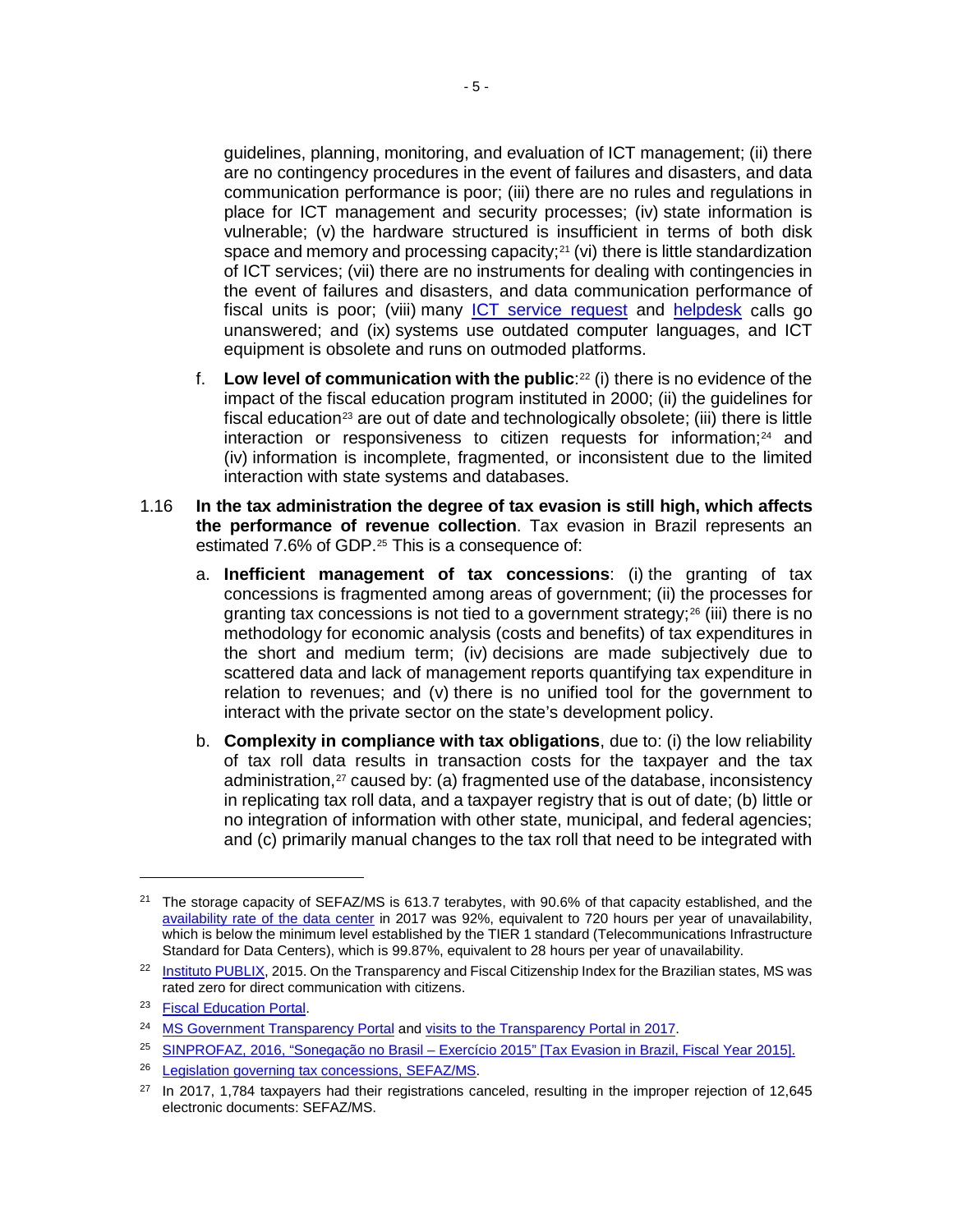other subsystems; (ii) the additional operating cost to taxpayers of complying with redundant ancillary obligations<sup>[28](#page-11-0)</sup> such as the requirement to file returns with redundant information in relation to the digital tax accounting record (EFD); and (iii) the means of tracking tax obligations in relation to foreign trade are inefficient due to limited tracking of foreign trade transactions by the state, creating additional costs to the taxpayer as a result of substantial documentation requirements.

- c. **Limited efficiency and effectiveness of tax enforcement measures, undermining tax revenue intake**, due to the following: (i) the stages involving fiscal planning, taxpayer selection, audits, and the compilation of results are conducted in a decentralized manner that is not systematic or integrated; (ii) the tools used for inspection and audit are obsolete, as a result of which: (a) planning is done manually without a methodology; (b) taxpayer selection is from nonsystematic tax bases using nonparameterized criteria that are not integrated with the system for issuing audit orders;<sup>[29](#page-11-1)</sup> (c) laws and regulations contain no procedures for self-regularization; (d) there are no mechanisms for tracking and supporting the execution and results evaluation of planned actions; and (e) there is no tool for identifying, calculating, and notifying taxpayers of their taxes; (iii) inspections of goods in transit are obsolete, based on the mandatory stopping of all vehicles; $30$  (iv) there is no preprocessing of electronic documents used in inspections; (v) infrastructure is weak with little automation, which hinders comprehensive, real-time tracking of freight; (vi) tax intelligence activities are deficient; (vii) taxpayer compliance findings are controlled without any method of analysis and data processing; and (viii) data for identifying tax fraud rings are not integrated among government agencies.
- d. **Inefficient handling of tax litigation with long completion times for proceedings**,[31](#page-11-3) due to the following: (i) the tax litigation model is out of date, burdensome, and complex; and (ii) the tax litigation process is manual and unstandardized, producing a high risk of losing cases, and taxpayer access is limited.
- e. **Eroding services to taxpayers**, due to the following: (i) taxpayer service procedures are not standardized; (ii) taxpayer requests and complaints are processed physically;<sup>[32](#page-11-4)</sup> (iii) the level of taxpayer satisfaction with SEFAZ/MS services is unknown; and (iv) there are no automated tools for managing and consulting legislation.
- f. **Low rate of recovery assessed tax owed, both administrative and via the courts**,[33](#page-11-5) due to the following: (i) processes in the areas of recovery, collection, tax refunds, and tax claims are fragmented and obsolete; (ii) the tax collection system does not issue management reports, nor is it integrated with other

<span id="page-11-0"></span><sup>28</sup> [Estimated cost of tax return intake, SEFAZ/MS.](https://www.sine.com.br/media-salarial-para-contador)

<span id="page-11-1"></span> $29$  In 2016, 2,069 flawed orders were issued, impacting 5,378 taxpayers, SEFAZ/MS.

<span id="page-11-2"></span><sup>&</sup>lt;sup>30</sup> 100% of vehicles are inspected physically.

<span id="page-11-3"></span> $31$  Average processing times in SEFAZ/MS: trial level, 172 days; appeal level, 470 days.

<span id="page-11-4"></span><sup>&</sup>lt;sup>32</sup> [Catalogue of SEFAZ/MS services.](http://www.catalogo.sefaz.ms.gov.br/) Of 144 [services to taxpayers,](https://idbg.sharepoint.com/teams/EZ-BR-LON/BR-L1511/_layouts/15/DocIdRedir.aspx?ID=EZSHARE-136685644-30) only 48 are fully online.

<span id="page-11-5"></span><sup>33</sup> [Recovery of assessed tax owed, 2015-2017, SEFAZ/MS.](https://idbg.sharepoint.com/teams/EZ-BR-LON/BR-L1511/_layouts/15/DocIdRedir.aspx?ID=EZSHARE-911096986-64)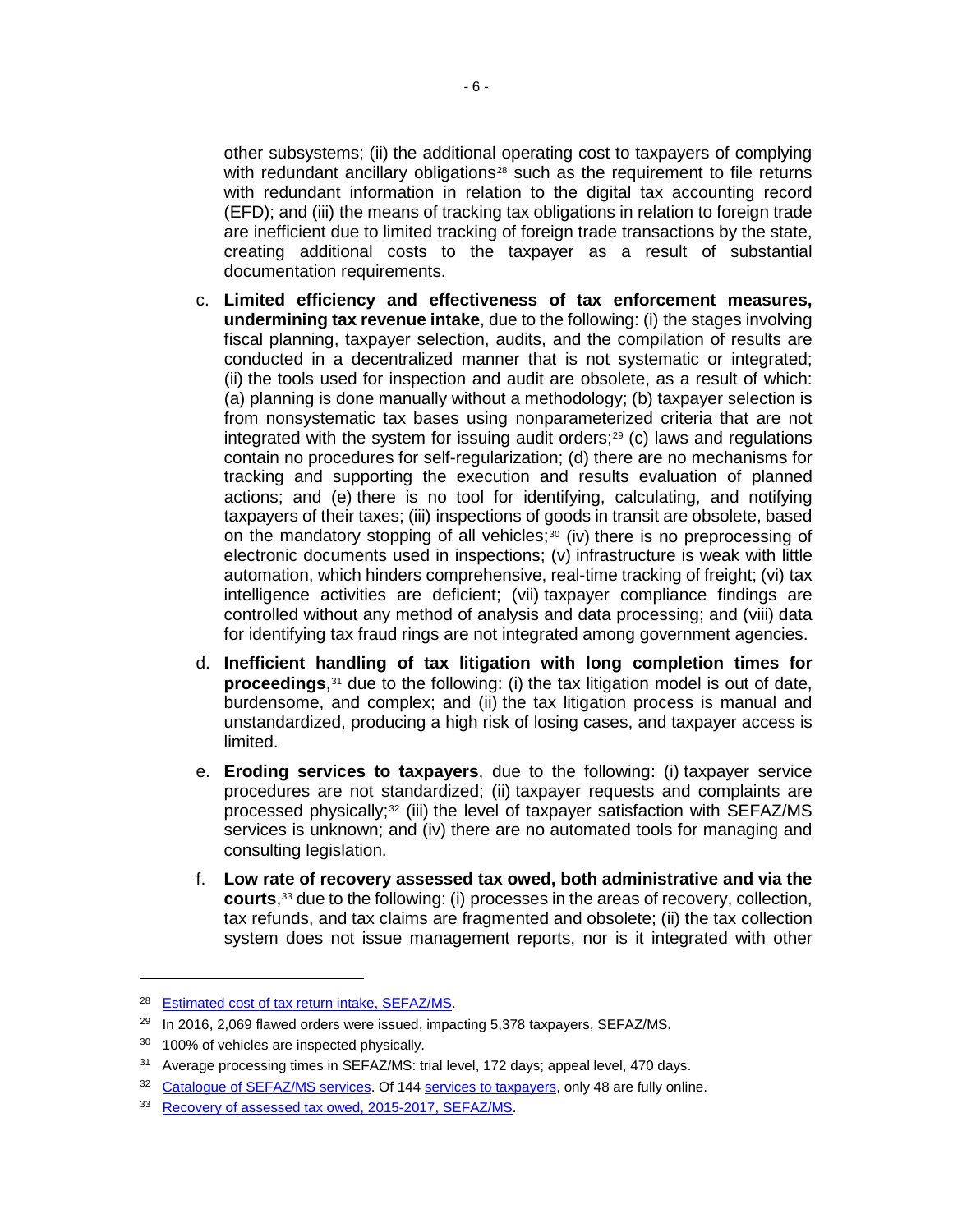systems of the state and other levels of government; (iii) the analysis and tracking of tax payment returns is done manually, and not integrated; (iv) the tax claim process is outmoded, and proof of tax claims must be presented in person; and (v) the tax claim system does not issue management reports and is not integrated with other state systems.

- 1.17 **The administration of public expenditures lacks effective instruments to generate reliable and timely budgetary, financial, and asset management information for decision-making and optimization of the use of public resources**. This is a consequence of:
	- a. **Inefficient allocation of resources in public policies**[34](#page-12-0) and limited responsiveness for decision-making, due to the following: (i) the scant interaction among corporate systems in the areas of planning, budgeting, and strategic management limits realistic estimates of revenues and expenditures; (ii) there are no flows or procedures defining budgetary, financial, and accounting management; (iii) there are no methodologies for simulating the short and medium-term fiscal impact in contracting new credit operations and public-private partnerships; and (iv) the instruments for planning the stages of the MS [fiscal cycle](http://www.transparencia.ms.gov.br/#/Orcamento) are weak. The Brazilian Public Sector Accounting Standards and Public Sector Accounting Manual are not fully applied.
	- b. **Inefficient procurement management**, due to the following: (i) the effectiveness of state procurement procedures is unknown;<sup>[35](#page-12-1)</sup> (ii) there are no defined procedures nor any computerized system for monitoring and enforcing contracts and agreements, and each administrative unit does this independently; and (iii) there is a lack of technical knowledge for conducting state procurement processes.
	- c. **Inefficient pension management, resulting in financial losses to the state**, due to the following: (i) documentation prior to 1989 is incomplete and poorly organized, and there is no tracking of procedures and the payment of benefits; (ii) the tracking and management of the granting of pensions, re-evaluations, certificates, accounting, finances, assets, and registries are compiled manually;<sup>[36](#page-12-2)</sup> (iii) there is no cross-referencing of data for government decision-making; (iv) the registry of retirees and pension recipients is out of date;[37](#page-12-3) and (v) public servants have limited qualifications in pension management.
	- d. **Inefficient management of investment expenditure**, due to the following: (i) investment projects are defined by demand, with no criteria for setting priorities based on technical qualifications; (ii) the state does not have an up-to-date public investment portfolio;<sup>[38](#page-12-4)</sup> (iii) the [existing legal framework](https://idbg.sharepoint.com/:w:/r/teams/EZ-BR-LON/BR-L1511/_layouts/15/WopiFrame.aspx?sourcedoc=%7bde148c09-399d-41e1-8be9-e96e7b027916%7d&action=default) has not been revised to ensure greater legal safeguards for public-private partnerships; (iv) public and private agents have only limited knowledge of state investments;

<span id="page-12-0"></span><sup>34</sup> [Frequent reallocation of resources during budget execution \(2014-2017\).](https://idbg.sharepoint.com/teams/EZ-BR-LON/BR-L1511/_layouts/15/DocIdRedir.aspx?ID=EZSHARE-136685644-11) SEFAZ/MS.

<span id="page-12-1"></span><sup>&</sup>lt;sup>35</sup> [Solicitations issued in 2017,](https://idbg.sharepoint.com/teams/EZ-BR-LON/BR-L1511/_layouts/15/DocIdRedir.aspx?ID=EZSHARE-911096986-44) SAD/MS. 782 direct contracting awards, giving rise to 103 audit notifications.

<sup>36</sup> Average time for granting retirement requests: 120 days. SAD/MS.

<span id="page-12-3"></span><span id="page-12-2"></span><sup>37</sup> The 2016 census of pension recipients yielded monthly savings of 241,859.99 Brazilian reais. SAD/MS.

<span id="page-12-4"></span><sup>&</sup>lt;sup>38</sup> There is no portfolio of investment projects, only [a portfolio of projects. SEFAZ/MS.](https://idbg.sharepoint.com/teams/EZ-BR-LON/BR-L1511/05%20Basic%20Data/Programa%20Estadual%20de%20Parcerias%20Estrat%C3%A9gicas.pdf)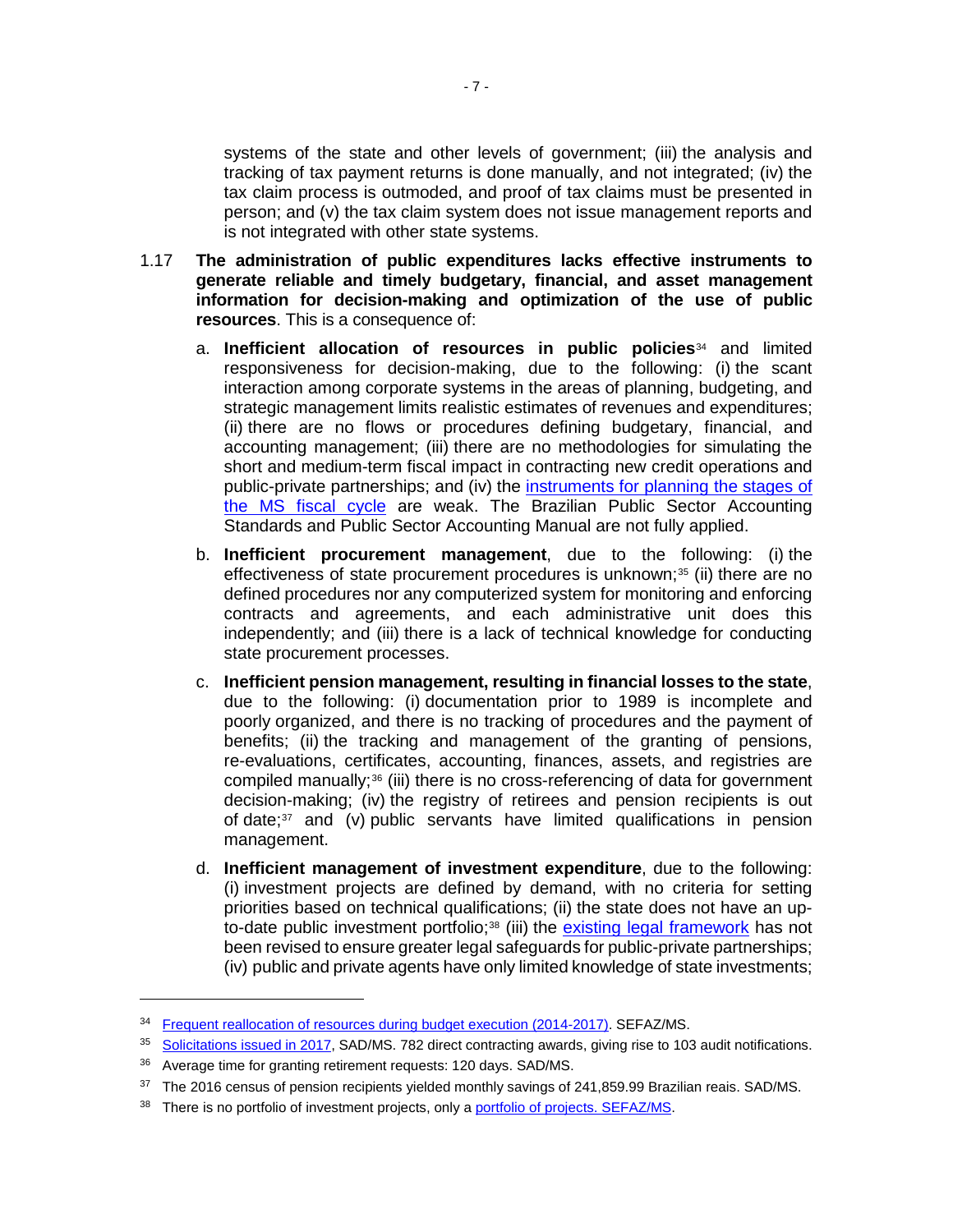(v) there are no guidelines, standards, or methodologies for trimming the costs of investments; (vi) cost breakdown information is scattered; and (vii) there are no sector studies analyzing the costs of public services.[39](#page-13-0)

- 1.18 **The Bank's experience in the country**. The Bank has financed programs to improve fiscal management in Brazil, particularly at the state level, under the National Fiscal Administration Program for the Brazilian States (PNAFE) (loan 980/OC-BR) and the PROFISCO I CCLIP (BR-X1005). It has also supported the Fiscal Modernization Project in the State of São Paulo, the Program to Support Fiscal Management Modernization and Transparency in the State of Bahia (loan 1727/OC-BR) and the fiscal stability consolidation projects in the states of Amazonas, Alagoas, Bahia, Pernambuco, and Rio Grande do Sul.<sup>[40](#page-13-1)</sup> At other levels of government, the Bank has supported the Federal Revenue Service Fiscal Modernization Program (SRF) (1996), and the Fiscal Management Program for Brazilian Municipalities (PNAFM I, loan 1194/OC-BR; PNAFM II, loan 2248/OC-BR; and PNAFM III, loan 3391/OC-BR).
- 1.19 According to the midterm [evaluation of the PROFISCO I](https://idbg.sharepoint.com/teams/EZ-BR-CON/BR-X1039/_layouts/15/DocIdRedir.aspx?ID=EZSHARE-1935926188-4) CCLIP (2014), between 2009 and 2013 the states with a PROFISCO program in the advanced stage of execution recorded revenues from the goods and services sales tax (ICMS) that were on average 6% higher than those of states where the PROFISCO program was in the early stages of execution. According to the [final progress report,](http://idbdocs.iadb.org/wsdocs/getDocument.aspx?DOCNUM=EZSHARE-1921123612-4) the [PROFISCO](http://idbdocs.iadb.org/wsdocs/getDocument.aspx?DOCNUM=EZSHARE-1921123612-4) I – MS operation was implemented in a satisfactory manner, achieving 83% of the impact indicators and 89% of the outcomes originally planned.<sup>[41](#page-13-2)</sup>
- 1.20 **Lessons learned**. The lessons learned from the PROFISCO I CCLIP and the PROFISCO I – MS operation include the following:
	- a. **Design.** An instrument is needed to identify innovative solutions in fiscal management processes. The Fiscal Management Maturity and Performance Assessment (MD-GEFIS), which identifies the maturity of the state's fiscal management processes and opportunities for strengthening them, was developed for this purpose.<sup>[42](#page-13-3)</sup>
	- b. **Development**. The participation of SEFAZ/MS in the network of the [Fiscal](http://www.cogef.ms.gov.br/)  [Management Commission](http://www.cogef.ms.gov.br/) (COGEF) encouraged the exchange of know-how and solutions with other states for fiscal management modernization.
	- c. **Execution**. To overcome execution delays, the Bank created a monitoring tool called the Accelerated Execution Plan which uses the progress monitoring report (PMR) to identify outputs that are late and prepare mitigation measures to get them back on track.
	- d. **Outcomes.** It was found that the SPED, including the NF-e, EFD, and digital bookkeeping (ECD), were the outputs making the biggest contribution to

<span id="page-13-0"></span><sup>&</sup>lt;sup>39</sup> The [fiscal adjustment program](http://www.planalto.gov.br/ccivil_03/Leis/LCP/Lcp101.htm) calls for implementation of a costing system.

<span id="page-13-1"></span><sup>40</sup> Policy-based loan programs: 2081/OC-BR; 2841/OC-BR; 2850/OC-BR; 3039/OC-BR; 3061/OC-BR; 3138/OC-BR; and 3139/OC-BR.

<span id="page-13-2"></span><sup>41</sup> Loan 2327/OC-BR, PMR.

<span id="page-13-3"></span><sup>42</sup> [CIAT, June 2017. MD-GEFIS: A proposal for evaluation.](https://cds.ciat.org/Biblioteca/Revista/Revista_42/Ingles/2017_TR_42_bid_br.pdf)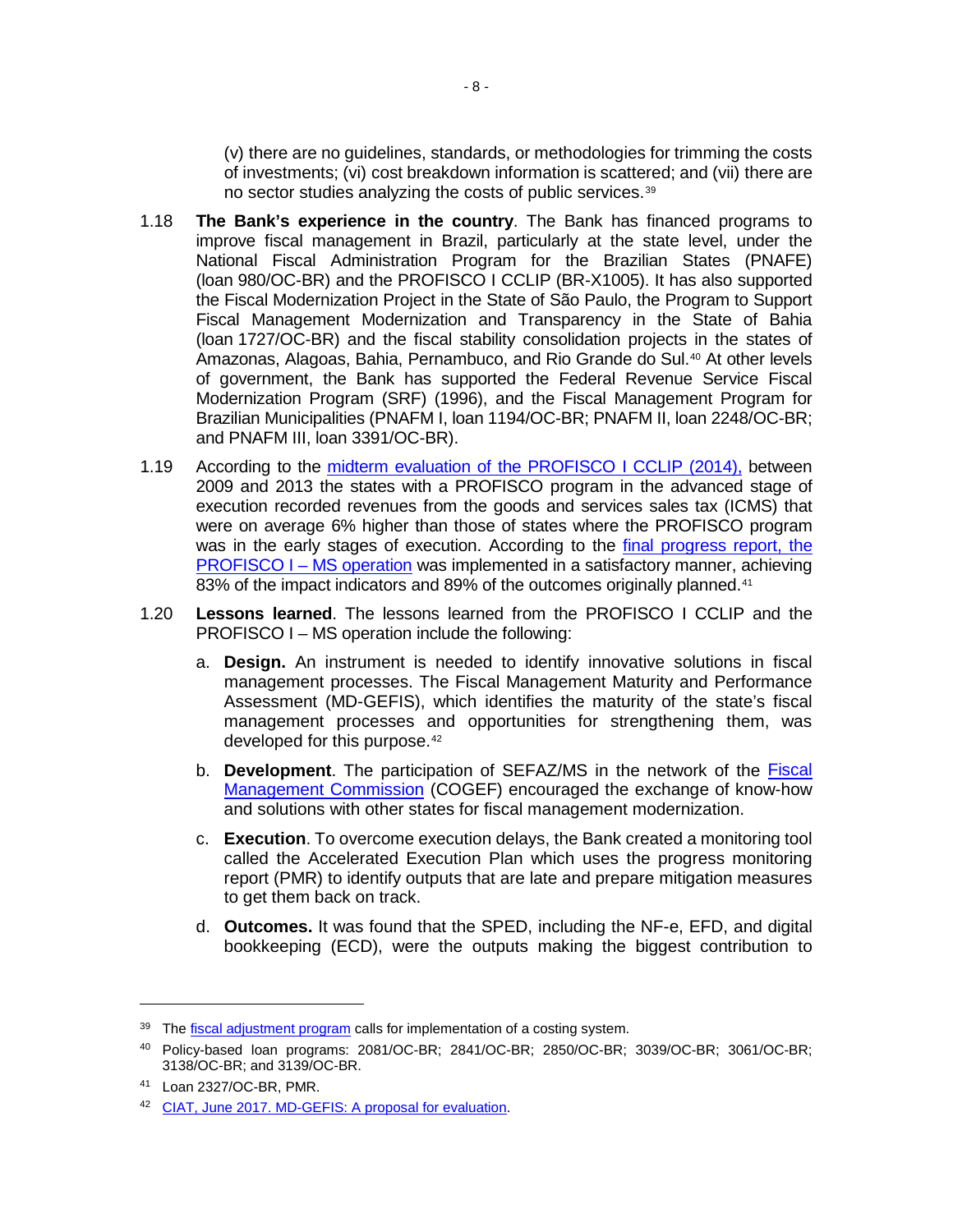increasing the efficiency of state tax audits.[43](#page-14-0) This operation will invest in the SPED's development and seek to maximize its potential by expanding the use of the information it generates to automate tax auditing, $44$  simplify tax obligations, and improve public procurement [\(CONSAD, 2016\)](https://idbg.sharepoint.com/teams/EZ-BR-CON/BR-X1039/_layouts/15/DocIdRedir.aspx?ID=EZSHARE-1935926188-24), etc., by leveraging new digital economy technologies.

- e. PROFISCO I MS, specifically, obtained a 24-month extension of the execution period. The negative factors were found to cluster around: (i) a change of decision in implementing the integrated fiscal management system that was to be donated by the State of Pernambuco, given the technological platform's architecture and the high cost of maintaining the system; (ii) the short time frame for execution of the 20 outputs (four years); and (iii) a delay in the Bank's accreditation of the state's e-procurement management system. These lessons have been reflected in the PROFISCO II – MS operation, which will have fewer outputs (16), use the state's electronic exchange, require cooperation agreements between SEFAZ/MS and the agencies involved, and have an execution period of five years.
- 1.21 **The Bank's international experience in other countries of the region**. Recent Bank experience with tax administration reform in Jamaica (loan 2658/OC-JA), Ecuador (loan 3325/OC-EC), Honduras (loan 3541/BL-HO), Peru (loan 3214/OC-PE), El Salvador (loan 3852/OC-ES), and Guatemala (loan 3786/OC-GU), as well as with modernization of financial administration systems in Honduras (loan 2032/BL-HO), Guatemala (loans 2050/OC-GU and 2766/OC-GU), and Guyana (loans 1550/SF-GY and 1551/SF-GY), have been reflected in this operation, which also emphasizes the role of institutionstrengthening and fiscal management modernization, and some of the [lessons](https://idbg.sharepoint.com/:w:/r/teams/EZ-BR-LON/BR-L1511/_layouts/15/WopiFrame.aspx?sourcedoc=%7bff82963d-6aa8-4ad9-8d1b-ad9122bdf388%7d&action=default)  [learned.](https://idbg.sharepoint.com/:w:/r/teams/EZ-BR-LON/BR-L1511/_layouts/15/WopiFrame.aspx?sourcedoc=%7bff82963d-6aa8-4ad9-8d1b-ad9122bdf388%7d&action=default)
- 1.22 **The Bank's country strategy**. The project is aligned with the Bank's country strategy with Brazil 2016-2018 (document GN-2850) in relation to the objective of improving the business climate and enhancing efficiency in the management of public resources. The operation is also included in the 2018 Operational Program Report (document GN-2915).
- 1.23 **Strategic alignment**. The project is consistent with the Update to the Institutional Strategy 2010-2010 (document AB-3008), and strategically aligned with the development challenge of productivity and innovation through reducing tax collection costs,[45](#page-14-2) and with the crosscutting area of institutional capacity and rule of law, through the strengthening of tax systems<sup>[46](#page-14-3)</sup> and public resource management and planning systems.[47](#page-14-4) The project contributes to the Corporate Results Framework 2016-2019 (document GN-2727-6) via the indicators for: (i) percent of GDP collected in taxes; and (ii) government agencies benefited by projects that strengthen technological and managerial tools to improve public service delivery, through

<span id="page-14-0"></span><sup>43</sup> [McKinsey & Co., 2014.](https://idbg.sharepoint.com/teams/EZ-BR-LON/BR-L1502/_layouts/15/DocIdRedir.aspx?ID=EZSHARE-676725693-8)

<span id="page-14-1"></span><sup>&</sup>lt;sup>44</sup> The use of the SPED and artificial intelligence will broaden the identification of tax fraud. Se[e Araujo,](https://idbg.sharepoint.com/teams/EZ-BR-LON/BR-L1502/_layouts/15/DocIdRedir.aspx?ID=EZSHARE-676725693-10) 2013.

<span id="page-14-2"></span><sup>45</sup> Outcome indicator 2 of the Results Matrix.

<span id="page-14-3"></span><sup>&</sup>lt;sup>46</sup> Impact indicator 2 and component II output indicators of the Results Matrix.

<span id="page-14-4"></span><sup>&</sup>lt;sup>47</sup> Outcome indicator 3 and component III output indicators of the Results Matrix.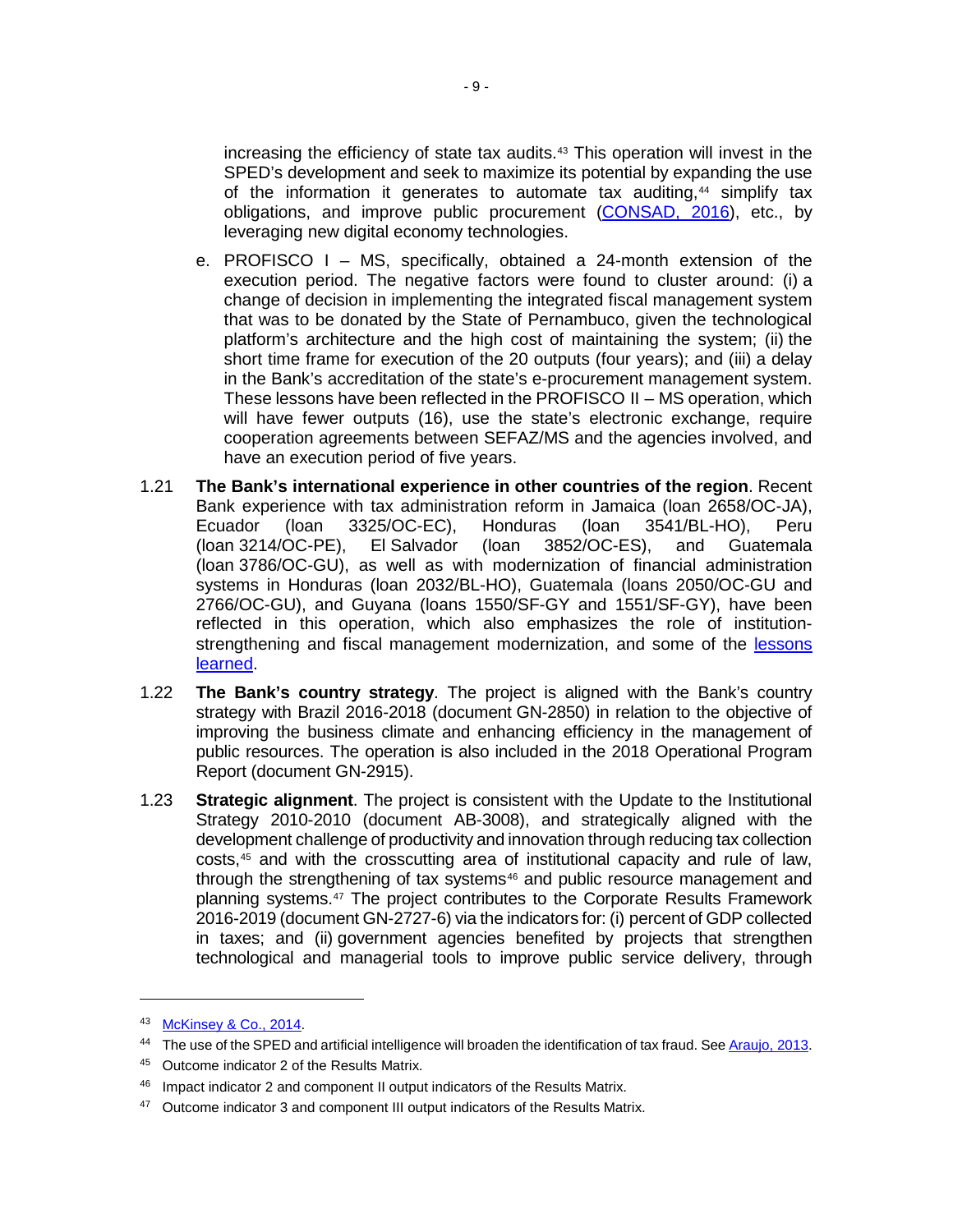strengthening of the e-Fisco; (iii) accountability institutions strengthened; and (iv) subnational governments benefited by decentralization, fiscal management, and institutional capacity projects. Lastly, it is aligned with the Sector Strategy on Institutions for Growth and Social Welfare (document GN-2587-2), and consistent with the sector frameworks documents on Decentralization and Subnational Governments (document GN-2813-3), and Fiscal Policy and Management (document GN-2831-3) under the dimensions of: (i) improving the efficiency and quality of expenditure and service delivery; (ii) improving own revenue collection; and (iii) working with greater transparency and accountability.

#### **B. Objectives, components, and cost**

- 1.24 The project objective is to contribute to the state's fiscal sustainability through: (i) modernization of fiscal management; (ii) improvement of tax administration; and (iii) improvement of public expenditure management.
- 1.25 Enhancing the performance of public finance, increasing tax revenue intake, increasing the efficiency of public expenditure, and thus strengthening the fiscal sustainability of the State of Mato Grosso do Sul (MS) will benefit its citizens, corporate and individual taxpayers, as well as public and nongovernmental sector entities through better service delivery, ease and lower cost of tax compliance, and greater availability of information and data for public management and transparency of public accounts. This operation will finance the following components:
- 1.26 **Component I. Fiscal management and transparency (US\$26,475,200).** This component seeks to improve management instruments, modernize technological infrastructure, and improve the relationship with taxpayers. It will finance:
	- a. **Implementation of a public fiscal governance model**[48](#page-15-0) through: (i) updating of the government's strategic plan, including an institutional indicator dashboard; (ii) introduction of a methodology for managing processes and projects, including risk management, aligned with government directives; (iii) redesign and automation of strategic management processes with the integration of corporate systems; (iv) implementation of the internal communication plan; and (v) physical upgrades to the working environment of SEFAZ/MS.
	- b. **Implementation of the state comptroller model**[49](#page-15-1) through: (i) design of the operational model for compliance, audit, and public hearings based on performance, quality, and risk analysis; (ii) implementation and automation of internal processes of the Comptroller General's Office, integrated into the state's strategic management system; (iii) methodology for processing data on public spending, in order to expand efforts to prevent and combat corruption; and (iv) a training plan for the State of Mato Grosso do Sul Comptroller General's Office (CGE/MS).
	- c. **Implementation of a model for skills-based strategic personnel management**[50](#page-15-2) through two suboutputs: (i) a skills-based training plan,

<span id="page-15-0"></span><sup>48</sup> [Fiscal governance model.](https://idbg.sharepoint.com/teams/EZ-BR-LON/BR-L1501/_layouts/15/DocIdRedir.aspx?ID=EZSHARE-108688034-29)

<span id="page-15-1"></span><sup>49</sup> [State comptroller model.](https://idbg.sharepoint.com/teams/EZ-BR-LON/BR-L1501/_layouts/15/DocIdRedir.aspx?ID=EZSHARE-108688034-30)

<span id="page-15-2"></span><sup>50</sup> [Model for skills-based strategic personnel management.](https://idbg.sharepoint.com/teams/EZ-BR-LON/BR-L1501/_layouts/15/DocIdRedir.aspx?ID=EZSHARE-108688034-28)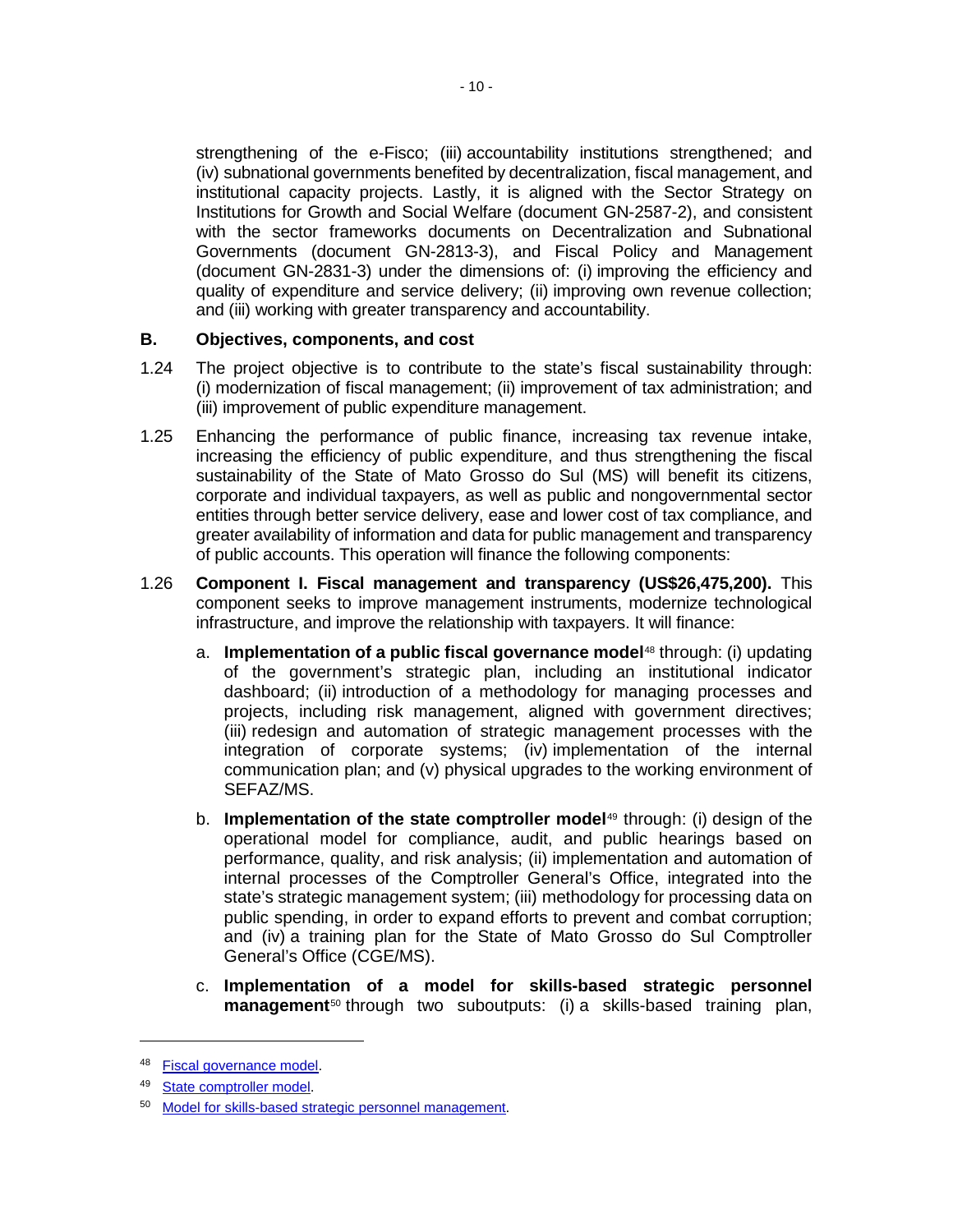containing (a) definition of the skills-based management methodology aligned with the strategic objectives of SEFAZ/MS; (b) mapping of individual skills and analysis of the job description, the skills gap, and the dimensioning of the work force; (c) Individual Development Plan, with criteria for the recognition of performance; (d) implementation of the annual training plan; and (e) physical upgrade of multimedia spaces; and (ii) knowledge management tools with: (a) definition of the knowledge management methodology; and (b) introduction of knowledge tools (library, historical archives, databank of ideas and talent).

- d. **Implementation of a payroll management system**[51](#page-16-0) through: (i) definition of a payslip management model, including electronic audit routines; and (ii) upgrade and integration of the pay slip system with the state's corporate systems for planning, finance, and granting of benefits, generating information for e-Social and the state employee performance management cycle.
- e. **Implementation of an ICT management and operations model**.[52](#page-16-1) This includes two suboutputs: (i) ICT management and security plans, with: (a) preparation of an ICT and information security master plan; (b) mapping, documentation of internal ICT management and security processes and preparation of a catalog of services; and (c) upgrade of the system for ICT request handling and tracking (service desk); and (ii) ICT platforms, with: (a) expanded capacity for processing, storing, and transferring data from the data center; (b) updating of microcomputer hardware; (c) expanded and improved security and performance of the local, remote, and metropolitan-area data networks; (d) implementation of a unified platform for identity management, systems integration, and management of integrations and electronic processing solution; (e) implementation of data contingency platform; (f) installation of network operations management and monitoring tools; (g) implementation of new ICT solutions using artificial intelligence; and (h) implementation of tools for handling large volumes of data ("Big Data").
- f. **Implementation of the Web-based platform for transparency and fiscal citizenship**[53](#page-16-2) through two suboutputs: (i) fiscal education plans, with (a) evaluation of fiscal education actions, and (b) implementation of the fiscal education plan using new technologies; and (ii) tools for communicating with citizens, through: (a) updating of the citizen information system and (b) implementation of a Web-based transparency portal and multifunctional software.
- 1.27 **Component II. Tax administration and litigation (US\$15,206,000).** This component seeks to grow internally generated revenues and simplify tax compliance. It will finance the following activities:
	- a. **Implementation of a system for managing tax concessions**[54](#page-16-3) through: (i) mapping of the tax concession grant and control process; (ii) definition of a methodology for managing tax concessions; (iii) definition of a methodology for

<span id="page-16-0"></span><sup>&</sup>lt;sup>51</sup> [Payroll management system.](https://idbg.sharepoint.com/teams/EZ-BR-LON/BR-L1511/_layouts/15/DocIdRedir.aspx?ID=EZSHARE-911096986-51)

<span id="page-16-1"></span><sup>52</sup> [ICT management and operations model.](https://idbg.sharepoint.com/teams/EZ-BR-LON/BR-L1511/_layouts/15/DocIdRedir.aspx?ID=EZSHARE-911096986-52)

<span id="page-16-2"></span><sup>53</sup> [Transparency and tax compliance.](http://idbdocs.iadb.org/wsdocs/getDocument.aspx?DOCNUM=EZSHARE-566127059-6)

<span id="page-16-3"></span><sup>&</sup>lt;sup>54</sup> [Tax concessions.](https://idbg.sharepoint.com/teams/EZ-BR-LON/BR-L1501/_layouts/15/DocIdRedir.aspx?ID=EZSHARE-108688034-35)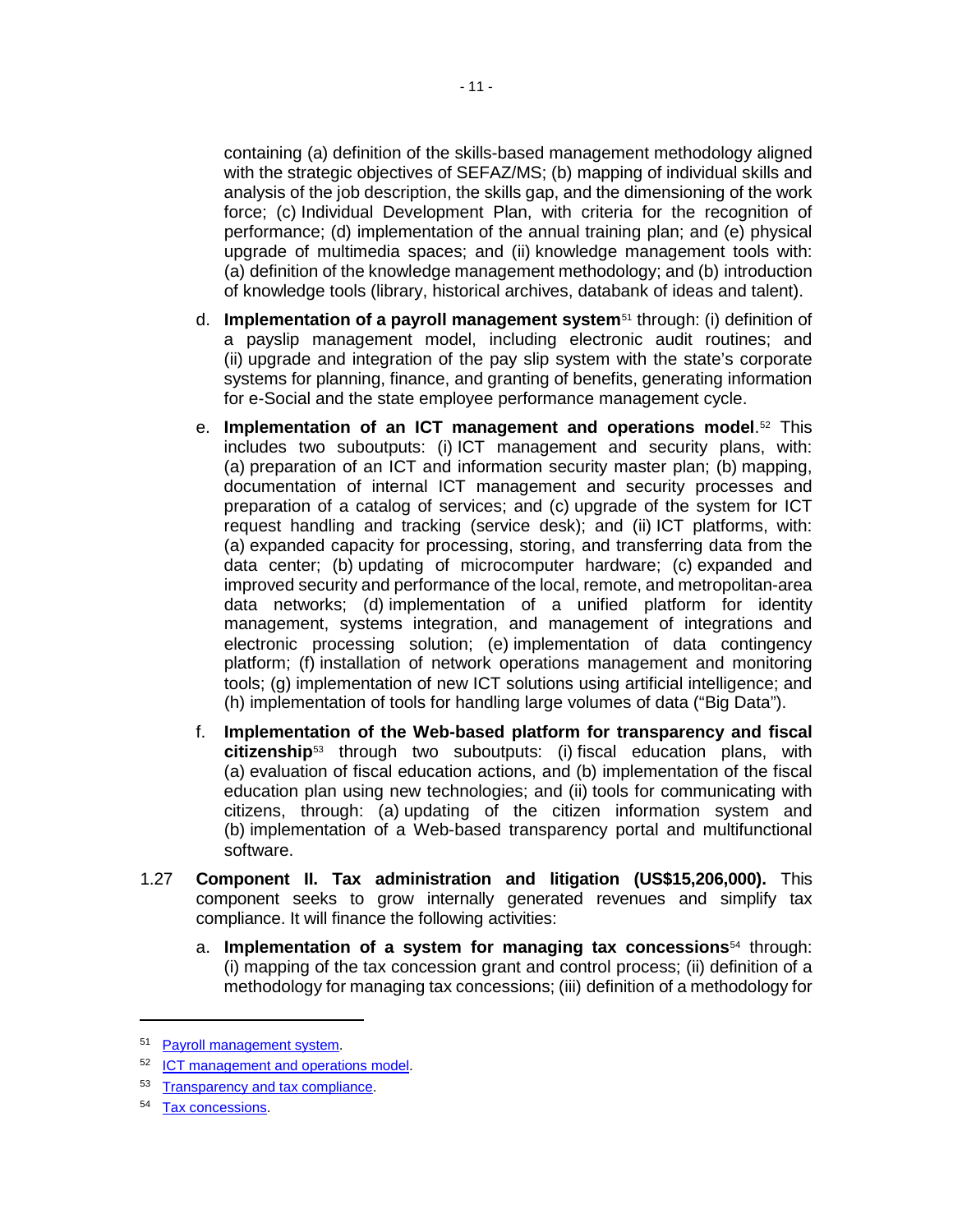analyzing tax concessions and their economic impact; (iv) introduction of a system for managing tax concessions with management reports; and (v) implementation of a virtual development agency for interaction between government and the private sector.[55](#page-17-0)

- b. **Implementation of simplified tax obligations systems (mandatory outputs)**[56](#page-17-1) through (i) a single taxpayer registry, covering: (a) update and adjustment of state agencies' taxpayers registries to reflect the needs of the various user systems; (b) adaptation of the registration system for immediate state registration (or denial of registration, if warranted); and (c) a technological solution for automatic cancellation of state registration simultaneous with removal from the commercial registry; (ii) consolidation of SPED/EFD ancillary tax obligations, including: modules for analyzing data from the "Information and calculation guide: Tax substitution" and "Information and calculation guide: Tax concession in the EFD from the ICMS; and (iii) integration into the international trade single window, including implementation of the export and import control system.
- c. **Implementation of systems for inspection and tax intelligence**.[57](#page-17-2) This includes: (i) an inspections management system, with (a) mapping and redesign of inspection planning, execution, and control processes; and (b) development of an integrated inspections management system using artificial intelligence and automated learning mechanisms; (ii) a system for inspecting goods in transit based on risk analysis through: (a) implementation of a central system of virtual inspection in transit; (b) development of an inspection methodology based on risk analysis; and (c) upgrade of the technological and physical infrastructure of inspection units; and (iii) a tax intelligence system, including: (a) mapping and redesign of processes; (b) implementation of an operations monitoring and control system; and (c) implementation of a module for sharing economic/fiscal information with external agencies.
- d. **Implementation of a tax litigation management system**[58](#page-17-3) through: (i) mapping and redesign of processes at SEFAZ/MS and the State of Mato Grosso do Sul Attorney General's Office (PGE/MS); and (ii) solution for automating the tax litigation process, integrated into the corporate systems and available for consultation by taxpayers, with electronic storage of existing processes.
- e. **Implementation of a model for comprehensive services to taxpayers**[59](#page-17-4) through: (i) mapping and standardization of taxpayer service procedures; (ii) introduction of virtual self-help services; (iii) introduction of a system for managing and monitoring taxpayer service processes (services via the Web,

<span id="page-17-0"></span><sup>&</sup>lt;sup>55</sup> The virtual agency will provide investors in industry, commerce and services with socioeconomic, environmental and tax information on the State for attracting new businesses.

<span id="page-17-1"></span><sup>56</sup> Tax [obligations.](https://idbg.sharepoint.com/teams/EZ-BR-LON/BR-L1501/_layouts/15/DocIdRedir.aspx?ID=EZSHARE-108688034-36)

<span id="page-17-2"></span><sup>&</sup>lt;sup>57</sup> [Inspection and tax intelligence.](https://idbg.sharepoint.com/teams/EZ-BR-LON/BR-L1501/_layouts/15/DocIdRedir.aspx?ID=EZSHARE-108688034-31)

<span id="page-17-3"></span><sup>58</sup> [Tax litigation management.](https://idbg.sharepoint.com/teams/EZ-BR-LON/BR-L1511/_layouts/15/DocIdRedir.aspx?ID=EZSHARE-911096986-63)

<span id="page-17-4"></span><sup>59</sup> [Services to taxpayers.](https://idbg.sharepoint.com/teams/EZ-BR-LON/BR-L1511/_layouts/15/DocIdRedir.aspx?ID=EZSHARE-911096986-54)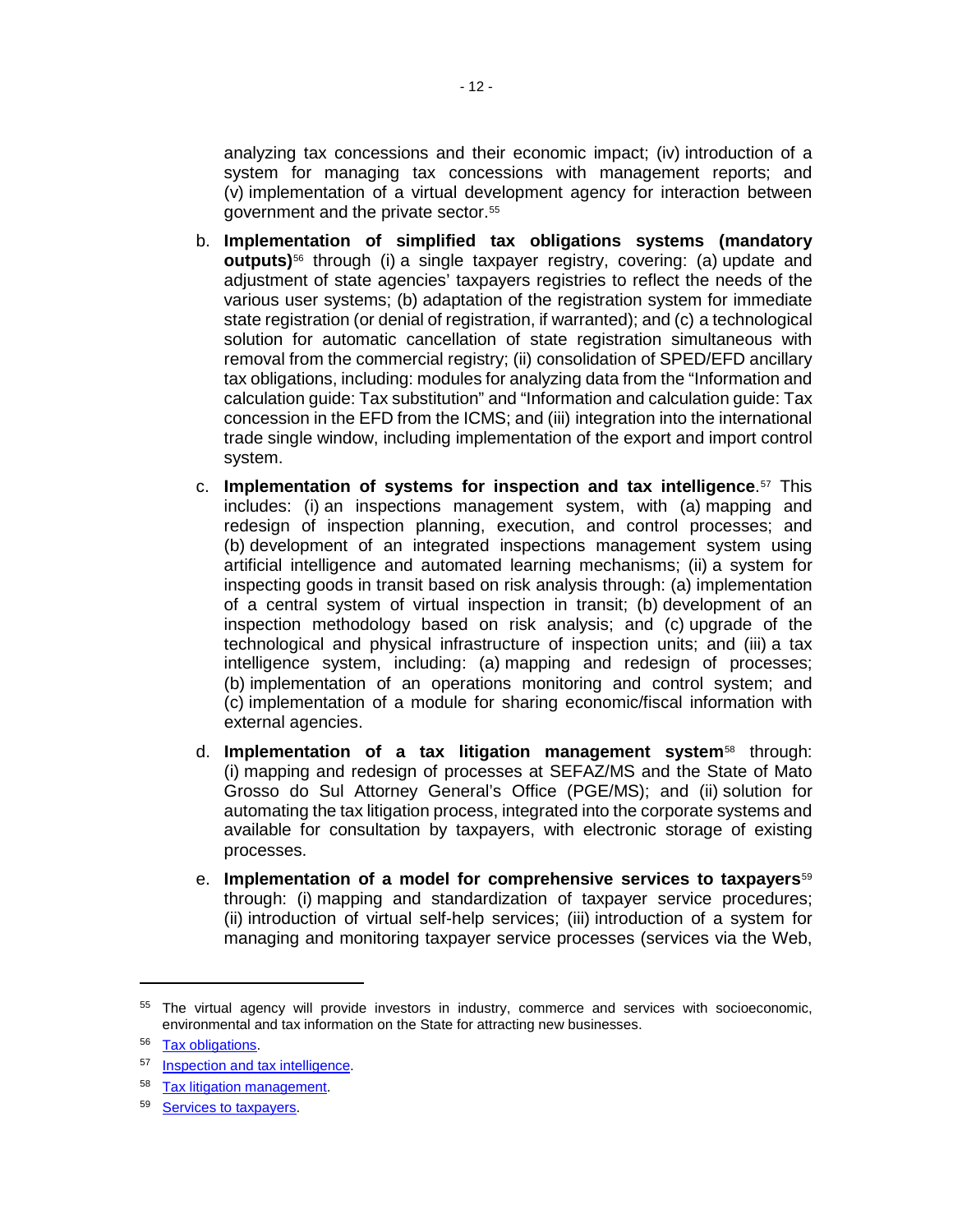telephone, or in person), with ongoing evaluation; and (iv) an automated system for managing legislation and smart search tool.

- f. **Implementation of a collection and recovery model**[60](#page-18-0) through: (i) mapping and redesign of processes for assessment and collection of tax owed, return of tax payments, and tax claims; (ii) implementation of a collection system that issues management reports; (iii) implementation of a system for return of tax payments; (iv) implementation of a system for managing the assessment of tax owed, available to taxpayers; and (v) implementation of a system for managing tax claims.
- 1.28 **Component III. Financial administration and public expenditure (US\$8,424,500).** This component seeks to increase the efficiency of financial planning and execution and improve the quality of expenditure. It will finance the following outputs:
	- a. **Implementation of a budgetary,[61](#page-18-1) financial, accounting, and asset planning and management system**. This includes: (i) identification of a methodology for the strategic forecasting process, priority setting and allocation of resources over the medium term; (ii) preparation of procedural manuals for planning, budget, finance, accounts and assets, respecting the accounting standards applicable to the public sector; (iii) defining a methodology for managing the debt, including fiscal risk analysis; and (iv) introducing an integrated system with modules for planning; budgetary, accounting, financial and asset execution, with accounting conformity and the production of electronic accounts; financial management, with cash flow, control of balances, banking reconciliations, forecasting and monitoring of government transfers, control over accounts payable, management of the public debt, and assets management.
	- b. **Implementation of a procurement and contracts management system, [62](#page-18-2)** through: (i) evaluation of procurement macroprocess procedures and consolidation of processes (standardized documents, procurement by sector); (ii) definition of a methodology for managing and enforcing contracts and agreements, integrated into corporate systems; and (iii) a training plan for procurement managers.
	- c. **Implementation of a pension management system**[63](#page-18-3) through: (i) development of a single database of pension information; (ii) an integrated pension management system with the following modules: administrative and accounting/financial for the granting of benefits, payslips for retirees and pension recipients, investment portfolio, services, and public input; (iii) development of an intelligence platform; (iv) a census of pension recipients and registry revision; and (v) training in pensions management.

<span id="page-18-0"></span><sup>60</sup> [Collection and recovery.](https://idbg.sharepoint.com/teams/EZ-BR-LON/BR-L1501/_layouts/15/DocIdRedir.aspx?ID=EZSHARE-108688034-32)

<span id="page-18-1"></span><sup>&</sup>lt;sup>61</sup> Planning, budgetary, financial, [accounting and assets management.](https://idbg.sharepoint.com/teams/EZ-BR-LON/BR-L1501/_layouts/15/DocIdRedir.aspx?ID=EZSHARE-108688034-33)

<span id="page-18-2"></span><sup>62</sup> [Procurement and contract management.](https://idbg.sharepoint.com/teams/EZ-BR-LON/BR-L1501/_layouts/15/DocIdRedir.aspx?ID=EZSHARE-108688034-34)

<span id="page-18-3"></span><sup>&</sup>lt;sup>63</sup> [Pension management.](http://idbdocs.iadb.org/wsdocs/getDocument.aspx?DOCNUM=EZSHARE-566127059-15)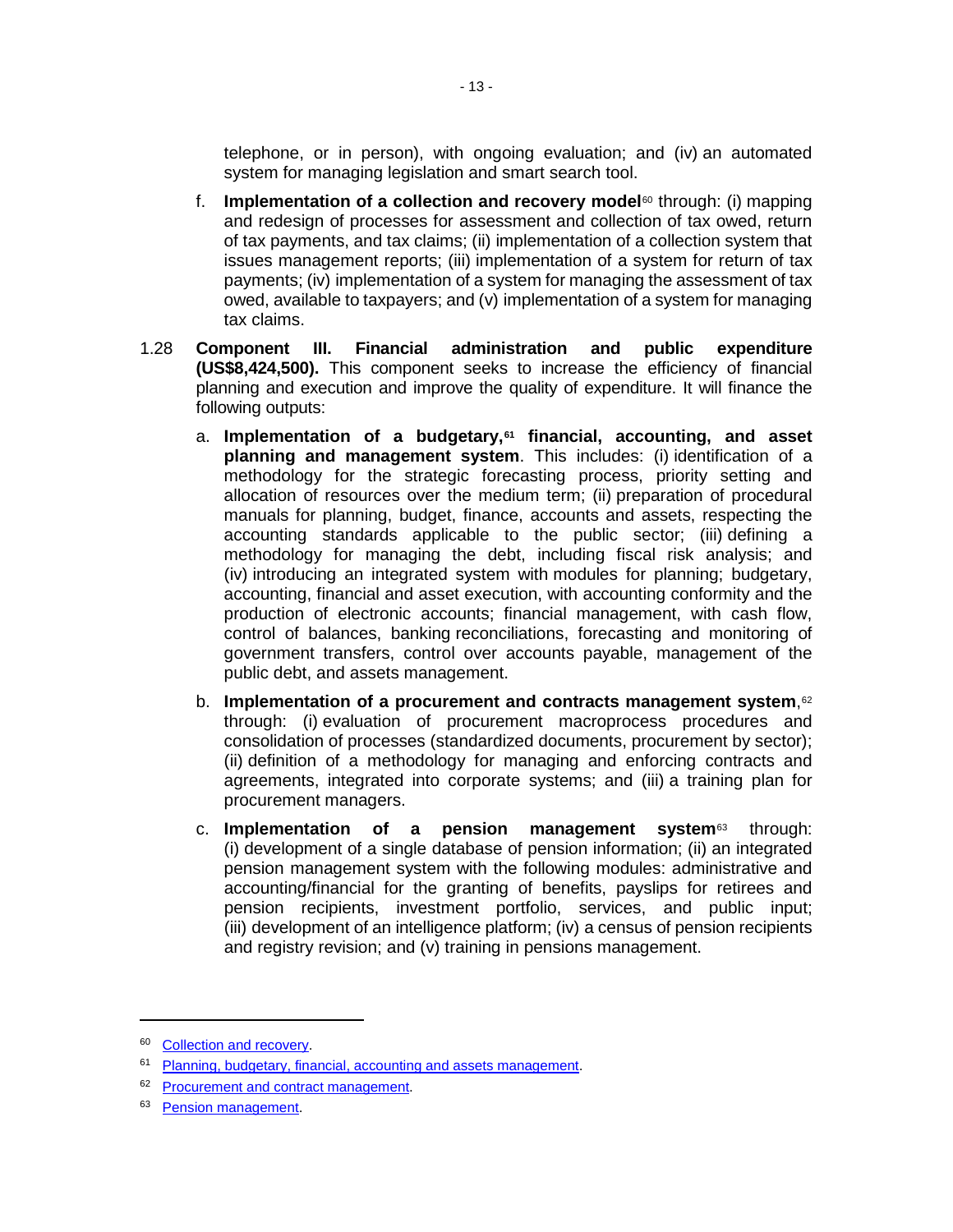- d. **Implementation of a public expenditure management model**[64](#page-19-0) through: (i) a preinvestment methodology with: (a) definition of the model for managing the public investment cycle; (b) introduction of the preinvestment phase, including procedures, sector studies, support tools, and indicators; (c) review of the legal framework governing investments with public-private partnerships; and (d) implementation of an investment portal; and (ii) a methodology for public cost management with: (a) definition of a conceptual model; (b) implementation of a cost information system; and (c) introduction of a methodology for verifying costs for a given sector.
- 1.29 For all the components, the project will finance consulting services (individual consultants and firms) for US\$4.2 million, nonconsulting services for US\$16.2 million; goods for US\$23.3 million; training for US\$2.5 million; and civil works for US\$5 million, consisting of remodeling of the existing physical premises of SEFAZ/MS units).

## **C. Key results indicators**

- 1.30 **Expected impact and outcomes**. The expected impacts are: (i) a decrease in the ratio of the state's primary fiscal deficit to GDP; (ii) an increase in the ratio of the state's tax revenue intake to GDP; and (iii) a decrease in the ratio of the state's net current debt to GDP. The expected outcomes are: (i) an increase in the ratio of strategic planning goals met to total planned goals; (ii) a decrease in the ratio of cost of tax collection to tax revenue intake; and (iii) a narrowing of the gap between the budget as planned and as executed.
- 1.31 **Economic evaluation**. An [economic analysis](https://idbg.sharepoint.com/teams/EZ-BR-LON/BR-L1511/_layouts/15/DocIdRedir.aspx?ID=EZSHARE-745577444-12) of the project looked at the economic/financial costs and benefits, yielding the following conclusions: (i) tax revenues will rise with introduction of a new model for inspection of goods in transit and a new collection model, which will reduce opportunities for evasion and increase the recovery of taxes owed; (ii) taxpayers will benefit from lower costs of compliance with tax obligations, and fewer freight transportation vehicles required to stop at tax inspection posts; and (iii) the state will save resources with the introduction of various process automation and systems integration solutions, especially the payroll management system, the procurement system, and the pensions system. In addition, the integration of systems and redesign of processes will enhance the business climate, with time and cost savings for taxpayers in meeting their tax obligations. At year-end 2027 (10 years), project investments have a net present value of US\$37 million, with an internal rate of return of 50.6%. The results were robust to the sensitivity analysis.

# **II. FINANCING STRUCTURE AND MAIN RISKS**

# **A. Financing instruments**

2.1 **Compliance with the eligibility conditions for the PROFISCO II CCLIP (BR**-**X1039).** This individual loan operation with the State of Mato Grosso do Sul (MS) is the sixth individual loan operation for specific projects under the PROFISCO II CCLIP (BR-X1039), approved by the Board of Executive Directors pursuant to

<span id="page-19-0"></span><sup>64</sup> [Public expenditure management.](https://idbg.sharepoint.com/teams/EZ-BR-LON/BR-L1511/_layouts/15/DocIdRedir.aspx?ID=EZSHARE-911096986-61)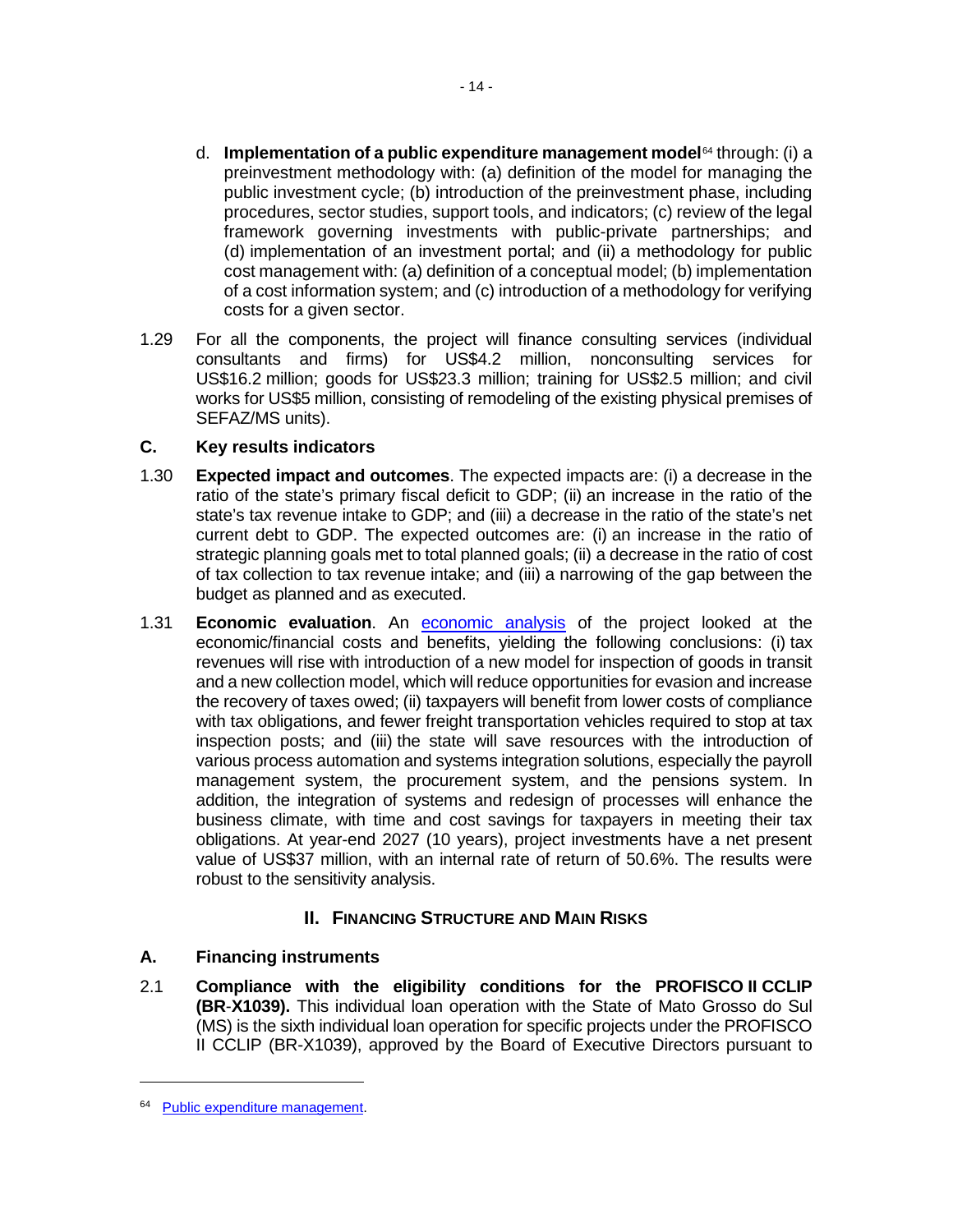Resolution DE-113/17. The individual loan project meets the eligibility criteria of the CCLIP policy (paragraph 1.21 of document GN-2246-9) and its operational guidelines (document GN-2246-11), given that: (i) the project falls under one of the sectors and components defined under the PROFISCO II CCLIP; (ii) the project is included in the 2018 country program with Brazil; $65$  (iii) the state will implement the operation through the State of Mato Grosso do Sul Department of the Treasury (SEFAZ/MS), which was the same executing agency as for the PROFISCO I – MS individual operation (2327/OC-BR), concluded in October 2016 with 100% of the resources disbursed; and (iv) the findings of the institutional analysis show that the performance level of SEFAZ/MS has not deteriorated, and the same project execution and monitoring tools will be used for this new operation as for the previous one. The project coordination unit (PCU) staff will be the same. The final [progress](http://idbdocs.iadb.org/wsdocs/getDocument.aspx?DOCNUM=EZSHARE-1921123612-4)  report for the PROFISCO I – [MS individual operation \(2327/OC-BR\)](http://idbdocs.iadb.org/wsdocs/getDocument.aspx?DOCNUM=EZSHARE-1921123612-4) showed that the objectives were satisfactorily achieved, the requirements of the loan contract and the Bank's disbursement policies were met, and the accounts were audited and presented as required in a timely manner and to an acceptable quality standard.

2.2 The project involves an investment loan for specific projects with a total cost of US\$53 million. The Bank will finance US\$47.4 million of that amount (90% of the project cost) from the Ordinary Capital resources, and the local counterpart will be US\$5.3 million (10% of the total project cost), as shown in Table 1.

|              | <b>Categories</b>                                                        | <b>IDB</b> | Local     | <b>Total</b> | $\frac{0}{0}$ |
|--------------|--------------------------------------------------------------------------|------------|-----------|--------------|---------------|
| А.           | <b>Direct costs</b>                                                      | 44,805,700 | 5,300,000 | 50,105,700   | 94.54         |
|              | <b>Component I.</b> Fiscal management<br>and transparency                | 23,100,000 | 3,375,200 | 26,475,200   | 49.95         |
|              | <b>Component II.</b> Tax administration and<br>litigation                | 15,206,000 |           | 15,206,000   | 28.69         |
|              | <b>Component III. Financial</b><br>administration and public expenditure | 6,499,700  | 1,924,800 | 8,424,500    | 15.90         |
| В.           | <b>Project management</b>                                                | 1,128,800  |           | 1,128,800    | 2.13          |
|              | 1. Monitoring                                                            | 878,800    |           | 878,800      | 1.66          |
|              | 2. Evaluation                                                            | 250,000    |           | 250,000      | 0.47          |
|              | C. Contingencies                                                         | 1,765,500  |           | 1,765,500    | 3.33          |
| <b>Total</b> |                                                                          | 47,700,000 | 5,300,000 | 53,000,000   | 100.00        |
| $\%$         |                                                                          | 90         | 10        | 100          |               |

**Table 1. Total budget (US\$)**

2.3 **Disbursement schedule**. Disbursements will be made over a five-year period, as shown in Table 2.

<span id="page-20-0"></span><sup>&</sup>lt;sup>65</sup> 2018 Operational Program Report (document GN-2915).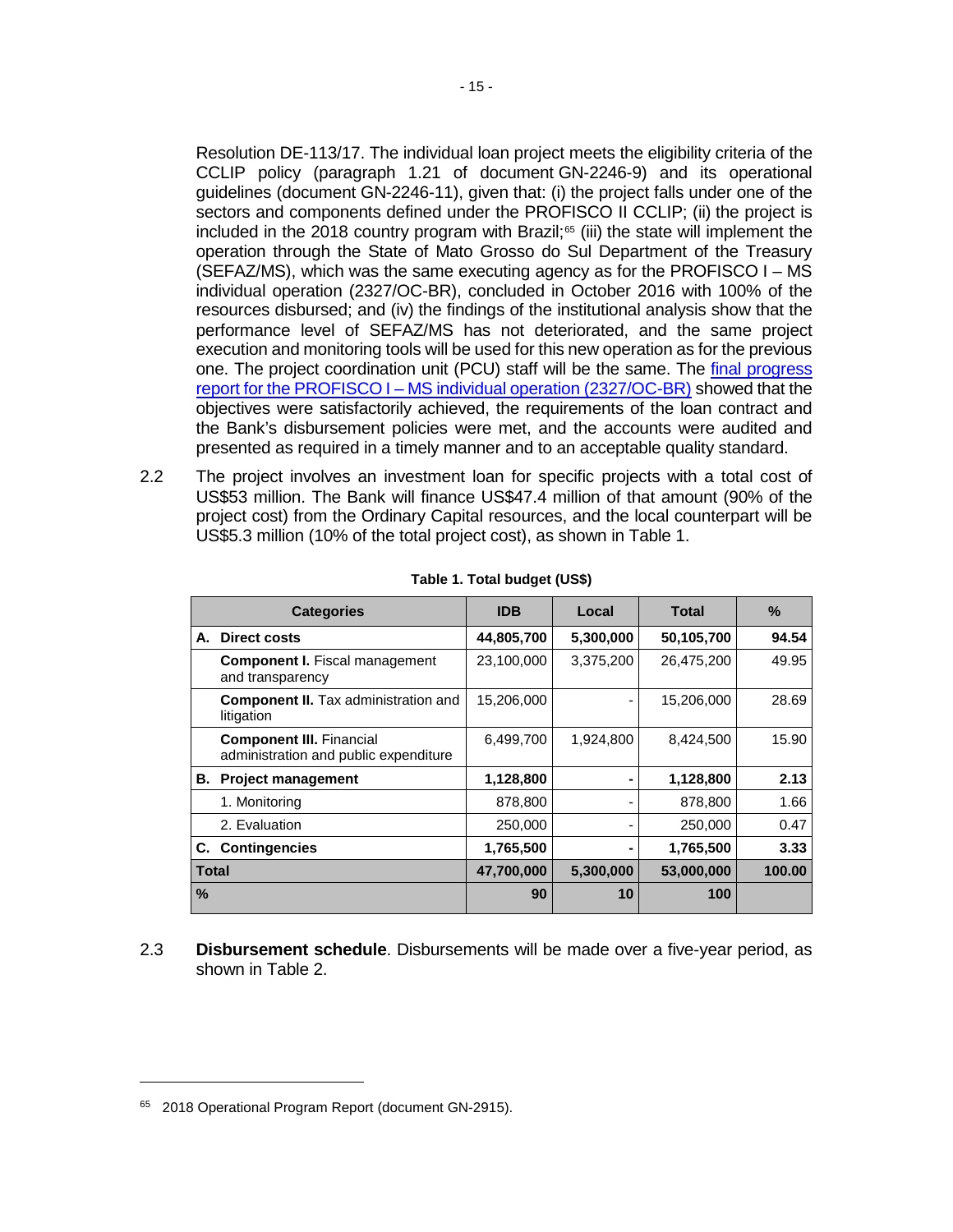| <b>Source</b> | Year 1    | Year 2    | Year 3     | Year 4     | <b>Year 5</b> | <b>Total</b> |
|---------------|-----------|-----------|------------|------------|---------------|--------------|
| <b>IDB</b>    | 4,221,900 | 6,876,500 | 15,740,000 | 11,813,000 | 9,048,600     | 47,700,000   |
| Local         | 265,000   | 795,000   | 1,855,000  | 1,590,000  | 795,000       | 5,300,000    |
| Total         | 4,486,900 | 7,671,500 | 17,595,000 | 13,403,000 | 9,843,600     | 53,000,000   |
| $\%$          | 8         | 15        | 33         | 25         | 19            | 100          |

**Table 2. Disbursement schedule (US\$)**

## **B. Environmental and social safeguard risks**

2.4 In accordance with the Bank's Environment and Safeguards Compliance Policy (Operational Policy OP-703), and the results of the safeguard policy filter, the project is classified as category "C." The project will support the strengthening of taxation and financial processes, with the development of systems and institutionstrengthening, so no social or environmental risks are envisaged.

#### **C. Fiduciary risks**

2.5 A medium level of fiduciary risk was identified in relation to possible delays in goods and services procurement and contracting processes. This risk will be mitigated through: (i) engagement of individual consultants (specialists and facilitators) to support the technical areas in preparing terms of reference, technical specifications, evaluation criteria, and bidding documents; (ii) creation of a Special Bidding Committee (CEL) devoted exclusively to the PROFISCO II – MS; (iii) definition of the roles, responsibilities, response times, and flow of the State of Mato Grosso do Sul Department of Administration (SAD/MS) procurement process with the internal phases of analysis and approval at SEFAZ/MS and the State of Mato Grosso do Sul Attorney General's Office (PGE/MS); (iv) implementation of a simplified, fasttracking process for the PROFISCO II – MS operation with the state treasury; and (v) identification of a focal point at PGE/MS for matters relating to PROFISCO II – MS.

## **D. Other key risks and issues**

- 2.6 A risk management workshop was held, following the Bank's methodology, and it was determined that the operation carries medium risk. The risks are as follows:
	- a. **Fiscal sustainability (medium risk).** The country may not continue on the sustainable growth path, which could affect the economic and fiscal performance of MS. The main mitigation actions relate to legislation or administrative rules having to do with: (i) [control of public expenditure;](http://www.spdo.ms.gov.br/diariodoe/Index/Download/DO9392_19_04_2017) (ii) increasing the [contribution of civil servants \(active and retired\) to the state](http://www.spdo.ms.gov.br/diariodoe/Index/Download/DO9545_04_12_2017)  [social security system;](http://www.spdo.ms.gov.br/diariodoe/Index/Download/DO9545_04_12_2017) (iii) creation of a Support Fund for the Economic [Development and Fiscal Balance of the State](http://www.spdo.ms.gov.br/diariodoe/Index/Download/DO9518_24_10_2017) of Mato Grosso do Sul  $(FADEFE/MS);$ <sup>[66](#page-21-0)</sup> (iv) adherence to the support plan and stimulus measures to restore fiscal balance offered to the states by the finance ministry

<span id="page-21-0"></span><sup>&</sup>lt;sup>66</sup> [FADEFE/MS](https://na01.safelinks.protection.outlook.com/?url=http%3A%2F%2Fconsulta.projleis.al.ms.gov.br%3A8080%2Fsistema_legislativo%2Fanexos%2F4626-17.pdf&data=01%7C01%7CANAPA%40iadb.org%7C6b0ed7e4597a4c26b41608d5b03989ba%7C9dfb1a055f1d449a896062abcb479e7d%7C0&sdata=fqU4aJagVDrxXsUlrm3L4qiWQgjs%2Bm%2FMl7RU7XG%2FRFA%3D&reserved=0) is constituted by nonmandatory, temporary contributions from firms for the fiscal balance of the state. Its revenue is not of a tax nature, and the PROFISCO II – MS operation will not finance FADEFE/MS activities.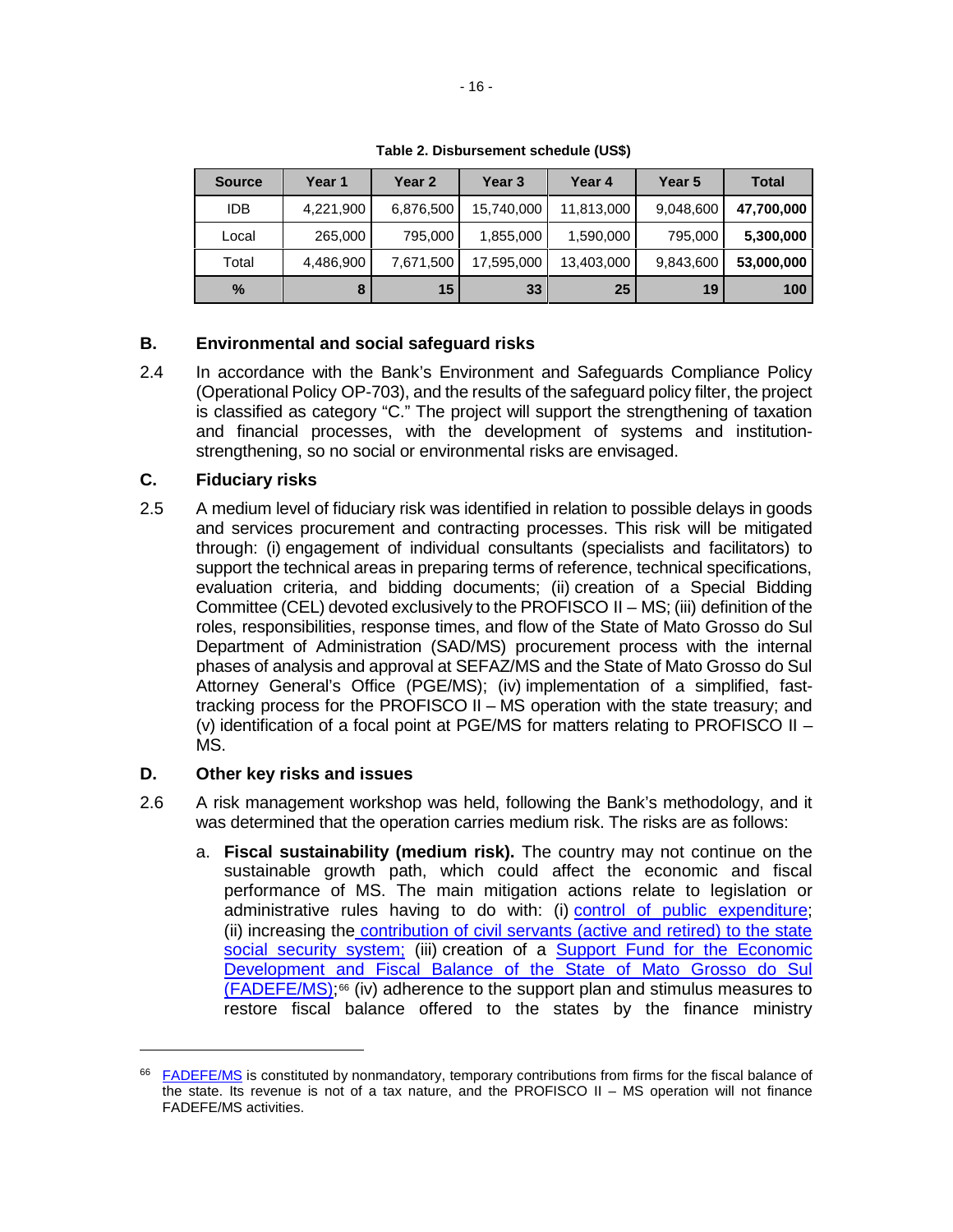[\(Supplementary](http://www.planalto.gov.br/ccivil_03/Leis/LCP/Lcp156.htm) Law 156/2016) through renegotiation and lengthening of the maturities of their debt with the federal government; and (v) administrative [restructuring of the state government](http://www.spdo.ms.gov.br/diariodoe/Index/Download/DO8828_26_12_2014) to reduce the number of agencies.

- b. **Public management and governance (medium risk).** The state elections in October 2018 may result in a shift of priorities or objectives as new senior officials take over the agencies in charge of the project. This risk will be mitigated by assigning permanent technical staff of the state to the PCU, and entering into a management contract with the departments involved in project execution, to establish communication immediately with the new government team.
- c. **Development (medium and high risk).** The following risks were rated as medium: (i) delays in the delivery of outputs under the responsibility of the state agencies involved in the project execution; this risk will be mitigated through the signature of cooperation agreements between SEFAZ/MS and SEGOV/MS, SAD/MS, CGE/MS, and PGE/MS, designating focal points at the PCU; and (ii) management and compliance monitoring of contracts lacking in support tools or a technical team to validate outputs; this risk will be mitigated through the priority contracting of a contract management and compliance monitoring methodology and the respective management system. The following risks were rated as high: delays in the development of project processes and systems due to the limited responsiveness of the SEFAZ/MS IT area in defining the technical requirements. This risk will be mitigated through the technical audit of IT solutions, especially the planning and finance system and the public procurement system; the automation of state processes; and the appointment of an IT specialist to the PCU team.
- 2.7 **Program sustainability**. In addition to the measures already being taken by the government (see paragraph 2.6.a), the project includes measures that will foster fiscal sustainability in the medium and long term, such as reduced expenditure and tax evasion, which will result in greater revenues. To guarantee that the capacitybuilding from the project is sustainable after execution ends, PROFISCO II – MS includes actions to reduce personnel expenditure and cut procurement and service delivery costs, as well as raise revenues through improved tax enforcement and recovery of tax claims. The related outputs include: payroll management integrated into the planning and finance system; pension management, unification of tax rolls and simplification of tax obligations; management of tax concessions; use of new technologies for tax compliance and tax intelligence (see ["Economic analysis"](https://idbg.sharepoint.com/teams/EZ-BR-LON/BR-L1511/_layouts/15/DocIdRedir.aspx?ID=EZSHARE-745577444-12)). For investments in information and communication technologies (ICT), SEFAZ/MS will mainly use its own personnel, supported by consultants, for in-house development. The project will also finance the ICT and Information Security Master Plan, which specifies responsibilities and resources for maintaining and updating the IT infrastructure.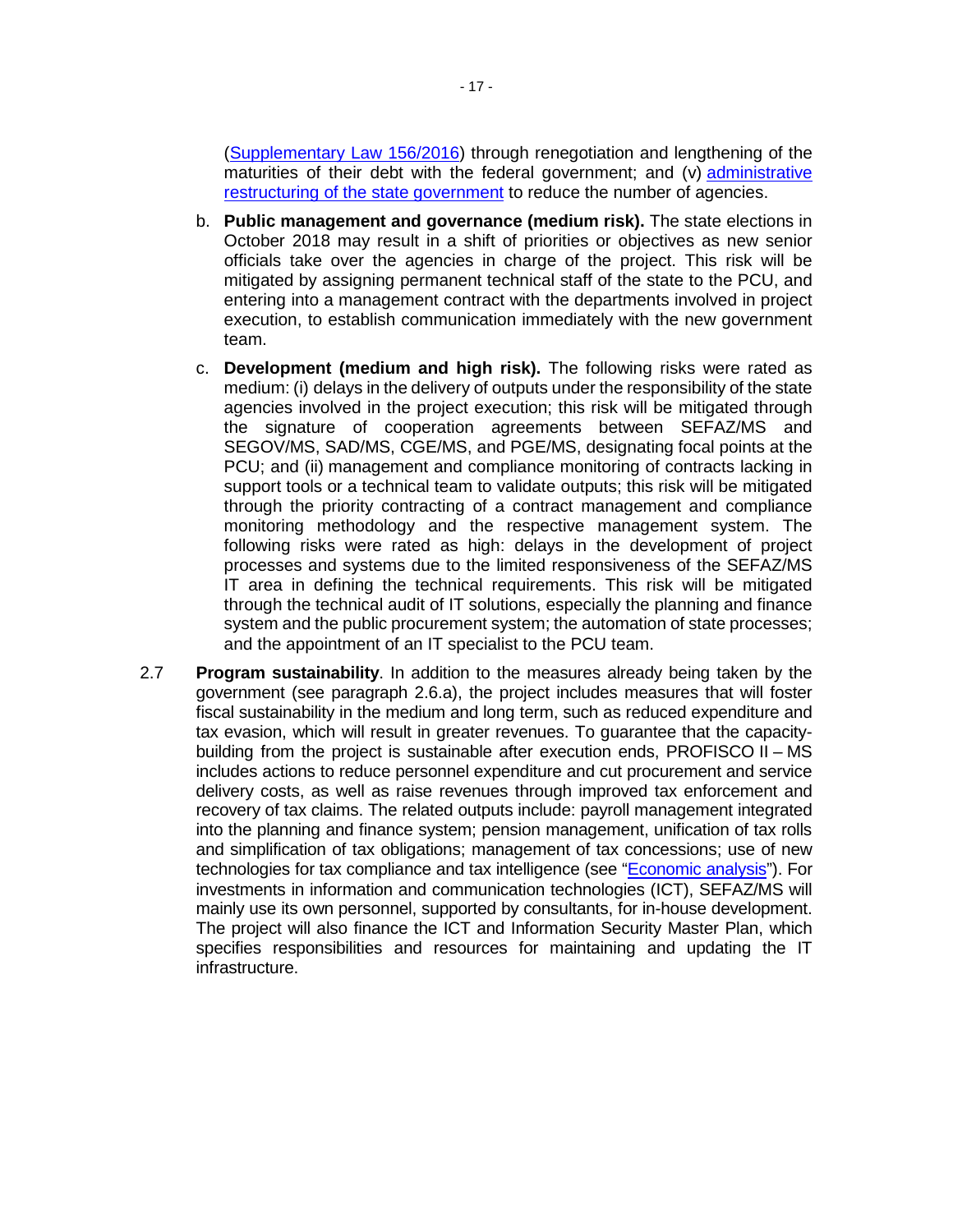## **III. IMPLEMENTATION AND MANAGEMENT PLAN**

#### **A. Summary of implementation arrangements**

- 3.1 The borrower is the State of Mato Grosso do Sul  $(MS)$ ,  $67$  which will execute the operation through its Department of the Treasury (SEFAZ/MS). The Federative Republic of Brazil will be the guarantor of the borrower's financial obligations, in accordance with the policy on guarantees required from borrowers (document GP-104-2). A project coordination unit (PCU) will be established for project execution. The PCU will have a coordinator, a procurement specialist, an ICT specialist, an administrative/financial specialist, and a planning and monitoring specialist. The PCU will coordinate the activities related to monitoring, evaluation, and auditing, in order to monitor that the project is executed properly, and its objectives met.
- 3.2 The main functions of the PCU will include: (i) planning the execution of activities; (ii) implementing and updating the project's operational tools: [project execution plan,](https://idbg.sharepoint.com/teams/EZ-BR-LON/BR-L1511/_layouts/15/DocIdRedir.aspx?ID=EZSHARE-745577444-3) [annual work plan,](https://idbg.sharepoint.com/teams/EZ-BR-LON/BR-L1511/_layouts/15/DocIdRedir.aspx?ID=EZSHARE-745577444-3) and [procurement plan;](https://idbg.sharepoint.com/teams/EZ-BR-LON/BR-L1511/_layouts/15/DocIdRedir.aspx?ID=EZSHARE-745577444-10) (iii) supervising execution and submitting status reports; (iv) conducting the processes for the preparation of terms of reference, procurement of goods, and selection and contracting of services; (v) submitting supporting documentation and disbursement requests to the Bank; (vi) preparing financial statements; and (vii) delivering the project evaluation. The borrower will comply with the program [Operating Regulations](https://idbg.sharepoint.com/teams/EZ-BR-LON/BR-L1500/_layouts/15/DocIdRedir.aspx?ID=EZSHARE-1869036552-23) approved by the Bank for the PROFISCO II CCLIP, which establish: (i) eligibility criteria for projects and outputs eligible for financing; (ii) project execution roles, procedures, and rules; and (iii) operational and contractual relationships between the parties involved in the project.
- 3.3 **Coordination mechanism**. SEFAZ/MS will cooperate with the State of Mato Grosso do Sul Attorney General's Office (PGE/MS), Department of the Interior and Strategic Management (SEGOV/MS), Department of Administration (SAD/MS), and Comptroller General's Office (CGE/MS) for execution of the activities benefiting them. Leaders will be appointed for the corresponding outputs at those institutions, who will coordinate their actions with the PCU and supervise their technical development and implementation. For the coordination of these activities related to public governance, public oversight and transparency, tax litigation, procurement and public expenditure, payroll management and pension expenditure, and primarily for their respective procurements, information flows and processes will be mapped and defined among the beneficiaries, the PCU, and the Special Bidding Committee (CEL), clarifying roles, responsibilities and time frames that will be built into the institutional structure through cooperation instruments (see paragraph 3.5).
- 3.4 **Special contractual conditions precedent to the first disbursement of the loan proceeds: (i) the borrower will adhere to the program** [Operating Regulations](https://idbg.sharepoint.com/teams/EZ-BR-LON/BR-L1500/_layouts/15/DocIdRedir.aspx?ID=EZSHARE-1869036552-23) **previously approved by the Bank for all individual operations under the PROFISCO II CCLIP; and (ii) the project coordination unit (PCU) will be**

<span id="page-23-0"></span><sup>&</sup>lt;sup>67</sup> The analysis of the [financial condition of the state of MS](https://idbg.sharepoint.com/:w:/r/teams/EZ-BR-LON/BR-L1511/_layouts/15/Doc.aspx?sourcedoc=%7BE8B8164C-F077-4789-86A5-C5E4F2155F1B%7D&file=BR-L1511.%20Nota%20t%C3%A9cnica%20-%20Capacidade%20de%20Pagamento%20MS.docx&action=default&mobileredirect=true) confirms its payment capacity to meet the debt service obligations undertaken with this loan, which represents 0.015% of state GDP and 0.14% of net current revenues in 2016. In addition, the state is meeting the requirements of the Fiscal Responsibility Law and the conditions of the [MS Fiscal Adjustment and Restructuring Program.](https://idbg.sharepoint.com/teams/EZ-BR-LON/BR-L1511/15%20LifeCycle%20Milestones/BR-L1511-%20PAF%20MS.pdf)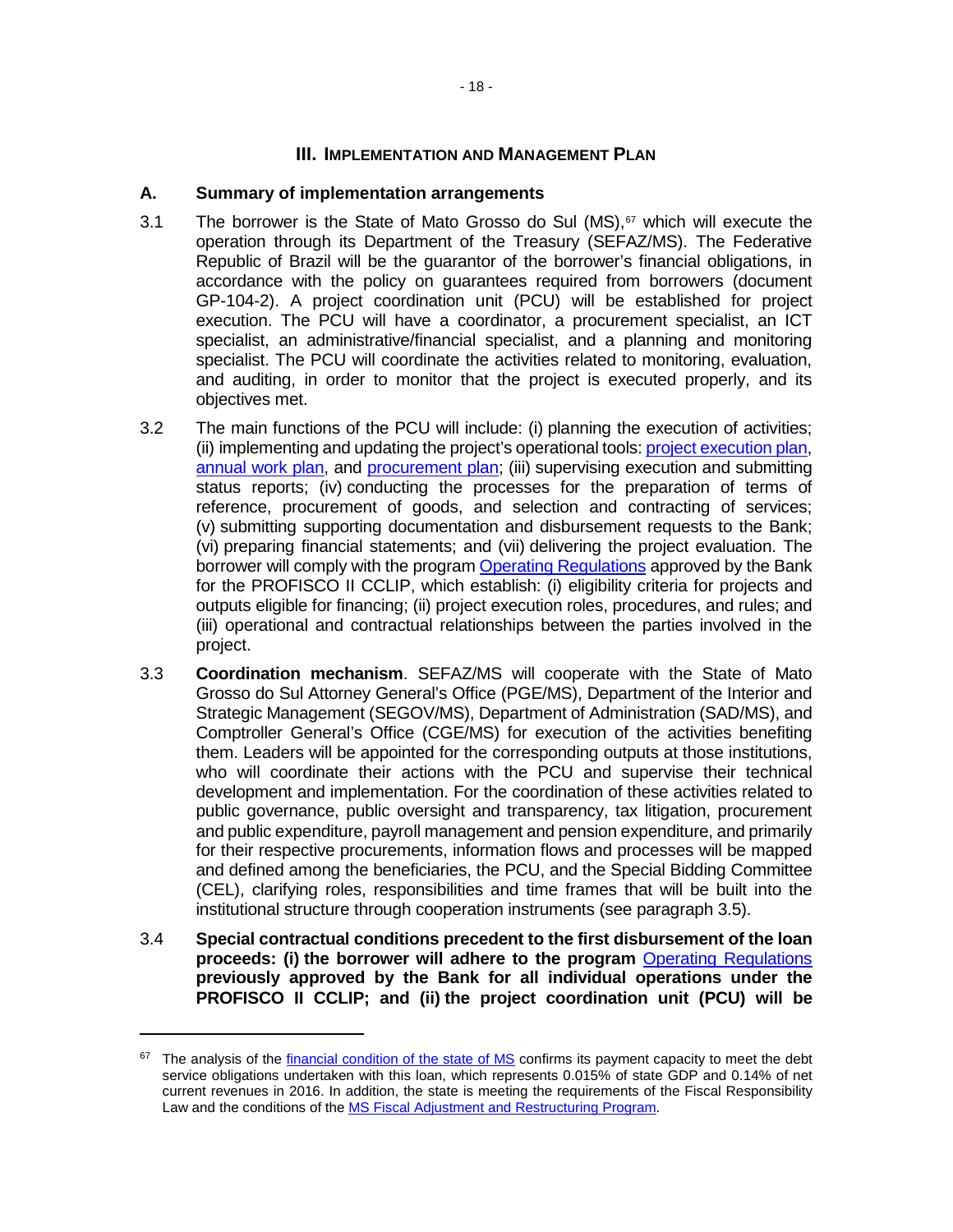**established, and its members appointed.** These conditions are essential for guaranteeing that the executing agency has detailed regulations covering operational and fiduciary aspects, and for mitigating the risks of delay in project execution. This practice was adopted in PROFISCO I and proved to be successful in allowing the coordination and guidance issues relevant to the executing agencies to be consolidated into the program Operating Regulations and ensuring that the responsibilities of the PCU members were distributed more efficiently according to technical area, financial area, procurement, and monitoring and planning.<sup>[68](#page-24-0)</sup>

- 3.5 **Special contractual condition for execution**. Prior to the start of activities whose beneficiaries will be the State of Mato Grosso do Sul Department of the Interior and Strategic Management (SEGOV/MS), Department of Administration (SAD/MS), Comptroller General's Office (CGE/MS), and Attorney General's Office (PGE/MS), the executing agency will sign cooperation agreements with those entities to establish the roles and responsibilities of the parties as part of program execution. The activities will be coordinated with: (i) SEGOV/MS: public governance, under Component I, and quality of public management, under Component III; (ii) CGE/MS: public control and transparency, under Component I; (iii) SAD/MS: payroll management, under Component I, and procurement management and pension expenditure, under Component III; and (iv) PGE/MS: tax litigation, under Component II. This condition was adopted with success in PROFISCO I and allowed specific responsibilities to be identified by entity, considering the implementation of the planned outputs under the components. Adopting this practice again is justified to guarantee the mechanism for coordination among these entities, which are independent of SEFAZ/MS, and to mitigate the risk of outputs being delayed during execution (see paragraph 2.6.c).
- 3.6 **Procurement**. Project procurement and contracting will comply with the Policies for the Procurement of Goods and Works Financed by the IDB (document GN-2349-9) and Policies for the Selection and Contracting of Consulting Services Financed by the IDB (document GN-2350-9), together with the provisions of the [procurement](https://idbg.sharepoint.com/teams/EZ-BR-LON/BR-L1511/_layouts/15/DocIdRedir.aspx?ID=EZSHARE-745577444-10)  [plan.](https://idbg.sharepoint.com/teams/EZ-BR-LON/BR-L1511/_layouts/15/DocIdRedir.aspx?ID=EZSHARE-745577444-10)
- 3.7 **Single-source selection**.[69](#page-24-1) Under condition 3.10(d) of the Policies for the Selection and Contracting of Consulting Services Financed by the IDB (document GN-2350-9), "when only one firm is qualified or has experience of exceptional worth for the assignment," the following will be engaged via singlesource selection: (i) training schools, data processing companies, universities, and government research centers (eligible under paragraph 1.11(c) of the policies), which have extensive experience and adequate infrastructure to train public officials and provide technical assistance, chiefly in the use of new IT solutions;<sup>[70](#page-24-2)</sup>

<span id="page-24-0"></span><sup>68</sup> [Report on PROFISCO I PCUs, 2015.](https://idbg.sharepoint.com/_layouts/15/DocIdRedir.aspx?ID=EZSHARE-673533251-3)

<span id="page-24-1"></span><sup>69</sup> For more detail, see Annex III, Chapter V.

<span id="page-24-2"></span><sup>70</sup> These entities are: (i) Escola de Administração Fazendária [School of Finance Administration] (ESAF); (ii) Escola Nacional de Administração Pública [National School of Public Administration] (ENAP) of the Ministry of Planning, Development, and Management (MPDG); (iii) schools of the state government; (iv) data processing companies; (v) federal and state universities; (vi) Instituto de Pesquisa Econômica Aplicada [Institute of Applied Economic Research] (IPEA); and (vii) Instituto de Estudios Fiscales [Institute of Fiscal Studies] (IEF).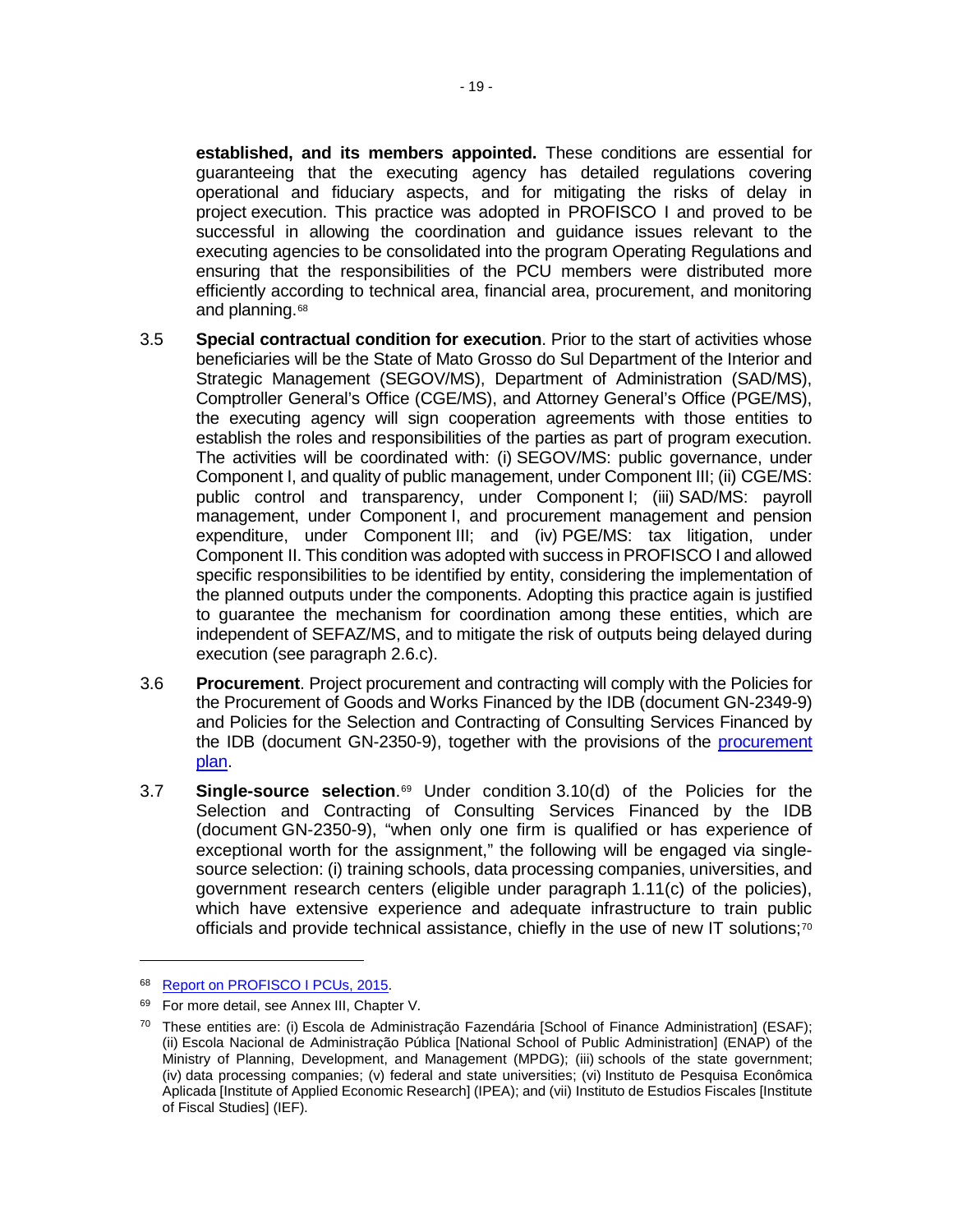and (ii) the Inter-American Center of Tax Administrations (CIAT), an international agency, given its specialization in technical assistance for the modernization of tax administrations in the region.

3.8 **Audited financial reports**. The borrower will deliver audited financial reports to the Bank annually within 120 days after the close of each fiscal year of SEFAZ/MS. The external audit will be performed by an external audit firm acceptable to the Bank, or by the State of Mato Grosso do Sul Audit Office (TCE/MS).<sup>[71](#page-25-0)</sup> SEFAZ/MS will contract the audits for the entire project using terms of reference will require the Bank's no objection.

#### **B. Summary of arrangements for monitoring results**

- 3.9 **Monitoring.** Monitoring will be based on: (i) [the PEP and the AWP,](https://idbg.sharepoint.com/teams/EZ-BR-LON/BR-L1511/_layouts/15/DocIdRedir.aspx?ID=EZSHARE-745577444-3) (ii) the procurement plan, (iii) the Results Matrix, (iv) the [monitoring and evaluation plan](https://idbg.sharepoint.com/teams/EZ-BR-LON/BR-L1511/_layouts/15/DocIdRedir.aspx?ID=EZSHARE-745577444-9)  [\(MEP\),](https://idbg.sharepoint.com/teams/EZ-BR-LON/BR-L1511/_layouts/15/DocIdRedir.aspx?ID=EZSHARE-745577444-9) and (v) the progress monitoring report (PMR). The PCU will prepare sixmonthly reports on progress toward the outcome, output, and financial targets for the Bank's approval. The Bank will conduct inspection visits and ex post reviews as part of project monitoring.
- 3.10 **Evaluation.** The project will be evaluated against the annual targets and indicators for impacts and outcomes in the project's Results Matrix, through a before-and-after comparison of results. The MEP calls for an independent midterm evaluation, 90 days after the close of the third year of project execution, and a final evaluation, 90 days after 95% of the loan proceeds have been disbursed. The evaluation reports will serve as input for the program completion report for the PROFISCO II CCLIP.

<span id="page-25-0"></span> $71$  TCE/MS and the Bank have signed a [memorandum of understanding](https://idbg.sharepoint.com/teams/EZ-BR-LON/BR-L1511/_layouts/15/DocIdRedir.aspx?ID=EZSHARE-911096986-35) for audits of loan and technical cooperation contracts in the state.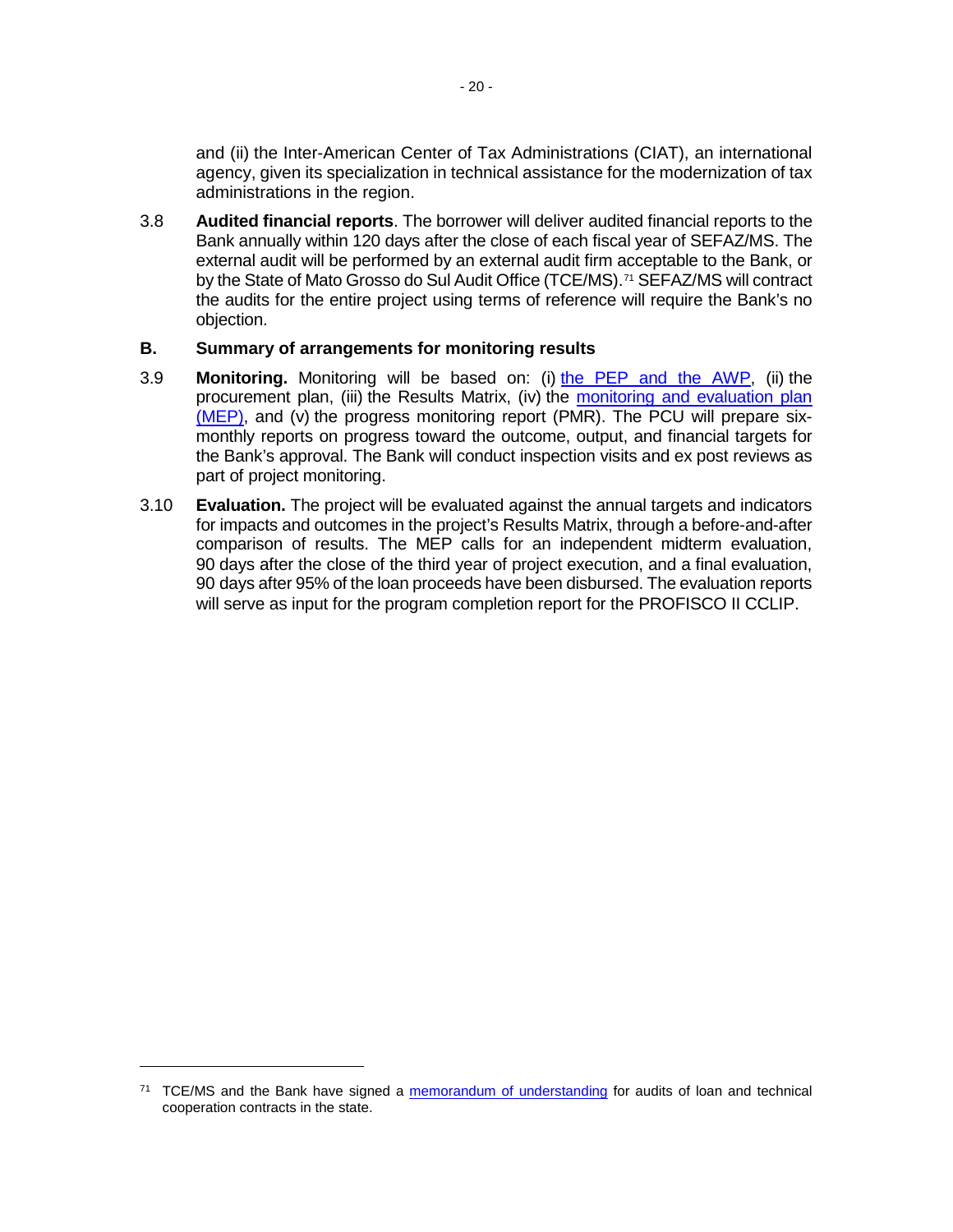| <b>Development Effectiveness Matrix</b>                                                                                                                                     |                                                                                                                                                                                                                                                                                                                                                               |                                                                                                                                                        |  |  |  |  |  |  |  |
|-----------------------------------------------------------------------------------------------------------------------------------------------------------------------------|---------------------------------------------------------------------------------------------------------------------------------------------------------------------------------------------------------------------------------------------------------------------------------------------------------------------------------------------------------------|--------------------------------------------------------------------------------------------------------------------------------------------------------|--|--|--|--|--|--|--|
| <b>Summary</b>                                                                                                                                                              |                                                                                                                                                                                                                                                                                                                                                               |                                                                                                                                                        |  |  |  |  |  |  |  |
| <b>Corporate and Country Priorities</b>                                                                                                                                     |                                                                                                                                                                                                                                                                                                                                                               |                                                                                                                                                        |  |  |  |  |  |  |  |
| . IDB Development Objectives                                                                                                                                                |                                                                                                                                                                                                                                                                                                                                                               | Yes                                                                                                                                                    |  |  |  |  |  |  |  |
| Development Challenges & Cross-cutting Themes                                                                                                                               | Productivity and Innovation<br>Institutional Capacity and the Rule of Law                                                                                                                                                                                                                                                                                     |                                                                                                                                                        |  |  |  |  |  |  |  |
| <b>Country Development Results Indicators</b>                                                                                                                               | -Percent of GDP collected in taxes (%)<br>-Government agencies benefited by projects that strengthen technological and<br>managerial tools to improve public service delivery (#)*<br>-Subnational governments benefited by decentralization, fiscal management and<br>institutional capacity projects (#)*<br>-Accountability institutions strengthened (#)* |                                                                                                                                                        |  |  |  |  |  |  |  |
| 2. Country Development Objectives                                                                                                                                           |                                                                                                                                                                                                                                                                                                                                                               | Yes                                                                                                                                                    |  |  |  |  |  |  |  |
| <b>Country Strategy Results Matrix</b>                                                                                                                                      | GN-2850                                                                                                                                                                                                                                                                                                                                                       | Promote the improvement of the business climate and<br>improve efficiency in the management of public resources.                                       |  |  |  |  |  |  |  |
| <b>Country Program Results Matrix</b>                                                                                                                                       | GN-2915                                                                                                                                                                                                                                                                                                                                                       | The intervention is included in the 2018 Operational<br>Program.                                                                                       |  |  |  |  |  |  |  |
| Relevance of this project to country development challenges (If not aligned to<br>country strategy or country program)                                                      |                                                                                                                                                                                                                                                                                                                                                               |                                                                                                                                                        |  |  |  |  |  |  |  |
| <b>Development Outcomes - Evaluability</b>                                                                                                                                  |                                                                                                                                                                                                                                                                                                                                                               | <b>Evaluable</b>                                                                                                                                       |  |  |  |  |  |  |  |
| <b>Evidence-based Assessment &amp; Solution</b>                                                                                                                             |                                                                                                                                                                                                                                                                                                                                                               | 9.6                                                                                                                                                    |  |  |  |  |  |  |  |
| 3.1 Program Diagnosis                                                                                                                                                       |                                                                                                                                                                                                                                                                                                                                                               | 3.0                                                                                                                                                    |  |  |  |  |  |  |  |
| 3.2 Proposed Interventions or Solutions                                                                                                                                     |                                                                                                                                                                                                                                                                                                                                                               | 3.6                                                                                                                                                    |  |  |  |  |  |  |  |
| 3.3 Results Matrix Quality                                                                                                                                                  |                                                                                                                                                                                                                                                                                                                                                               | 3.0                                                                                                                                                    |  |  |  |  |  |  |  |
| <b>Ex ante Economic Analysis</b>                                                                                                                                            | 9.0                                                                                                                                                                                                                                                                                                                                                           |                                                                                                                                                        |  |  |  |  |  |  |  |
| 4.1 Program has an ERR/NPV, or key outcomes identified for CEA                                                                                                              | 3.0                                                                                                                                                                                                                                                                                                                                                           |                                                                                                                                                        |  |  |  |  |  |  |  |
| 4.2 Identified and Quantified Benefits and Costs                                                                                                                            | 3.0                                                                                                                                                                                                                                                                                                                                                           |                                                                                                                                                        |  |  |  |  |  |  |  |
| 4.3 Reasonable Assumptions<br>4.4 Sensitivity Analysis                                                                                                                      | 1.0                                                                                                                                                                                                                                                                                                                                                           |                                                                                                                                                        |  |  |  |  |  |  |  |
| 4.5 Consistency with results matrix                                                                                                                                         | 2.0<br>0.0                                                                                                                                                                                                                                                                                                                                                    |                                                                                                                                                        |  |  |  |  |  |  |  |
| <b>Monitoring and Evaluation</b>                                                                                                                                            |                                                                                                                                                                                                                                                                                                                                                               | 8.0                                                                                                                                                    |  |  |  |  |  |  |  |
| 5.1 Monitoring Mechanisms                                                                                                                                                   |                                                                                                                                                                                                                                                                                                                                                               | 2.5                                                                                                                                                    |  |  |  |  |  |  |  |
| 5.2 Evaluation Plan                                                                                                                                                         |                                                                                                                                                                                                                                                                                                                                                               | 5.5                                                                                                                                                    |  |  |  |  |  |  |  |
| III. Risks & Mitigation Monitoring Matrix                                                                                                                                   |                                                                                                                                                                                                                                                                                                                                                               |                                                                                                                                                        |  |  |  |  |  |  |  |
| Overall risks rate = magnitude of risks*likelihood                                                                                                                          |                                                                                                                                                                                                                                                                                                                                                               | <b>Medium</b>                                                                                                                                          |  |  |  |  |  |  |  |
| Identified risks have been rated for magnitude and likelihood                                                                                                               |                                                                                                                                                                                                                                                                                                                                                               | Yes                                                                                                                                                    |  |  |  |  |  |  |  |
| Mitigation measures have been identified for major risks                                                                                                                    |                                                                                                                                                                                                                                                                                                                                                               | Yes                                                                                                                                                    |  |  |  |  |  |  |  |
| Mitigation measures have indicators for tracking their implementation                                                                                                       |                                                                                                                                                                                                                                                                                                                                                               | Yes                                                                                                                                                    |  |  |  |  |  |  |  |
| Environmental & social risk classification                                                                                                                                  |                                                                                                                                                                                                                                                                                                                                                               | C.                                                                                                                                                     |  |  |  |  |  |  |  |
| IV. IDB's Role - Additionality                                                                                                                                              |                                                                                                                                                                                                                                                                                                                                                               |                                                                                                                                                        |  |  |  |  |  |  |  |
| The project relies on the use of country systems                                                                                                                            |                                                                                                                                                                                                                                                                                                                                                               |                                                                                                                                                        |  |  |  |  |  |  |  |
| Fiduciary (VPC/FMP Criteria)                                                                                                                                                | Yes                                                                                                                                                                                                                                                                                                                                                           | Financial Management: Budget, Treasury, Accounting and<br>Reporting, External Control, Internal Audit.<br>Procurement: Information System, Comparison. |  |  |  |  |  |  |  |
|                                                                                                                                                                             |                                                                                                                                                                                                                                                                                                                                                               | <b>Strategic Planning National System, Statistics National</b>                                                                                         |  |  |  |  |  |  |  |
| Non-Fiduciary                                                                                                                                                               | Yes                                                                                                                                                                                                                                                                                                                                                           | System.                                                                                                                                                |  |  |  |  |  |  |  |
| The IDB's involvement promotes additional improvements of the intended beneficiaries<br>and/or public sector entity in the following dimensions:                            |                                                                                                                                                                                                                                                                                                                                                               |                                                                                                                                                        |  |  |  |  |  |  |  |
| Additional (to project preparation) technical assistance was provided to the public<br>sector entity prior to approval to increase the likelihood of success of the project | Yes                                                                                                                                                                                                                                                                                                                                                           |                                                                                                                                                        |  |  |  |  |  |  |  |

Note: (\*) Indicates contribution to the corresponding CRF's Country Development Results Indicator.

#### **Evaluability Assessment Note:**

**The main goal of the operation is to contribute to the fiscal sustainability of the State of Mato Grosso Do Sul. To achieve this end, the proposal defines three specific areas on**  which the project will intervene. The first area is fiscal management and transparency. The second area is tax administration and litigation. The third area is financial<br>administration of public expenditure. Each of these **these three areas. The project is the child of a series of operations under the Conditional Credit Line for Investment Projects (CCLIP) parent BX-L1502.**

**The project proposal diagnoses a primary balance as a share of the State PIB of 0.04 percent in 2016, and a Current Net Debt as a share of the State PIB of 7.49 Percent (SEFAZ, 2016). The diagnosis is based on the MD-GEFIS tool which analyzes processes in the three main areas which define the components. The Ministry of Finance provides a**  diagnosis for a total of seventeen sub areas. Each diagnosis identified the main restrictions for the Ministry to increase tax revenue, decrease running costs or improve<br>efficiency in expenditures, and improve service deli **legal documents), deficits in personnel management and training, and gaps in capital investments (resulting in outdated technological infrastructure, limited availability of information, and lack of mechanisms to communicate with citizens). The quantification of these needs is disaggregated for 16 processes.** 

**The economic analysis provides a quantification of efficiency gains to government services and savings to taxpayers. Efficiency gains are derived from seven areas which**  include savings by better control of payroll, reductions in cost to monitor merchandises in transit, and reductions in costs derived from an improved shopping system. The<br>costs include investment in technology and maintena

Monitoring relies on reports by multiple government agencies with a majority of indicators provided by the Ministry of Finance. The ex post evaluation plan includes a before-<br>after comparison and an ex-post economic analys **However, the methodology proposed is not appropriate to identify program effects.**

**There is only one risk out of six classified as high. The main risk identified for the program to succeed are delays in the development of processes and systems. These delays could result from a weak capacity by the information technology department. The mitigation measures include an independent contract to evaluate scenarios, the ex-ante definition of processes, and the designation of an IT specialist in the executing unit.**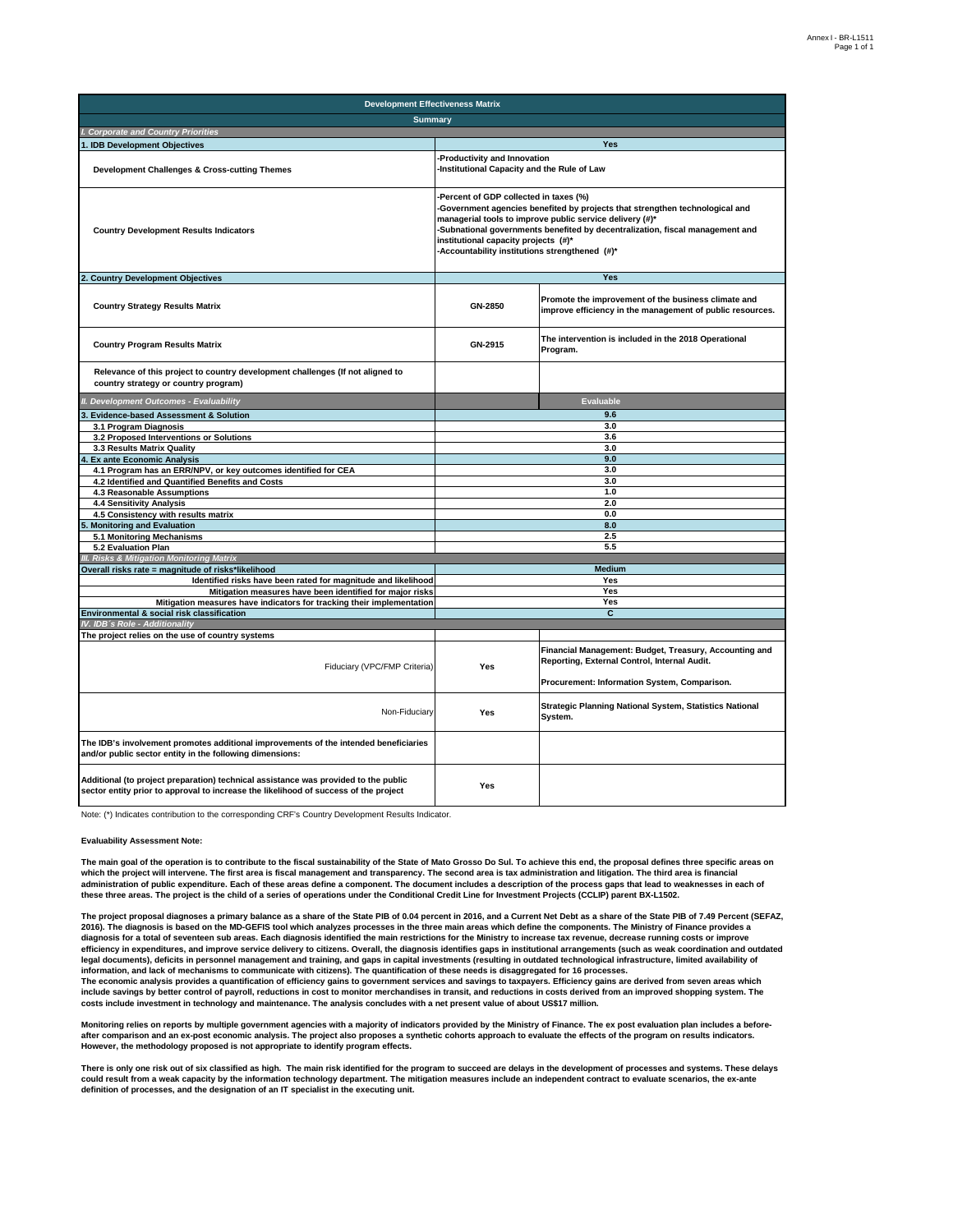## **RESULTS MATRIX**

| Project objective: The project objective is to contribute to the state's fiscal sustainability through: (i) modernization of fiscal management; (ii) improvement of tax |
|-------------------------------------------------------------------------------------------------------------------------------------------------------------------------|
| I administration; and (iii) improvement of public expenditure management.                                                                                               |

| <b>Indicators</b>                                                  | Unit of<br>measure                                       | <b>Baseline</b> | <b>Base year</b> | Year 1 | Year 2 | Year <sub>3</sub> | Year 4 | Year 5 | <b>Final</b><br>target | Means of<br>verification                          | <b>Comments</b> |
|--------------------------------------------------------------------|----------------------------------------------------------|-----------------|------------------|--------|--------|-------------------|--------|--------|------------------------|---------------------------------------------------|-----------------|
| Impact 1: Decrease in the state's primary fiscal deficit/GDP ratio |                                                          |                 |                  |        |        |                   |        |        |                        |                                                   |                 |
| Primary<br>balance / GDP-MS                                        | %                                                        | $-1.60$         | 2017             | 0.02   | 0.05   | 0.07              | 0.08   | 0.10   | 0.10                   | <b>Budget</b><br>Execution<br>Report,<br>SEFAZ/MS | See MEP         |
| Impact 2: Increase in the state's tax revenue/GDP ratio            |                                                          |                 |                  |        |        |                   |        |        |                        |                                                   |                 |
| Tax revenue / GDP-MS                                               | $\%$                                                     | 10.16           | 2017             | 10.26  | 10.35  | 10.44             | 10.53  | 10.61  | 10.61                  | Tax<br>Administration<br>Report,<br>SEFAZ/MS      | See MEP         |
|                                                                    | Impact 3: Decrease in state's net current debt/GDP ratio |                 |                  |        |        |                   |        |        |                        |                                                   |                 |
| Net current<br>debt / GDP-MS                                       | %                                                        | 7.96            | 2017             | 7.88   | 7.80   | 7.69              | 7.56   | 7.56   | 7.56                   | Treasury Report,<br>SEFAZ/MS                      | See MEP         |

# **EXPECTED IMPACT**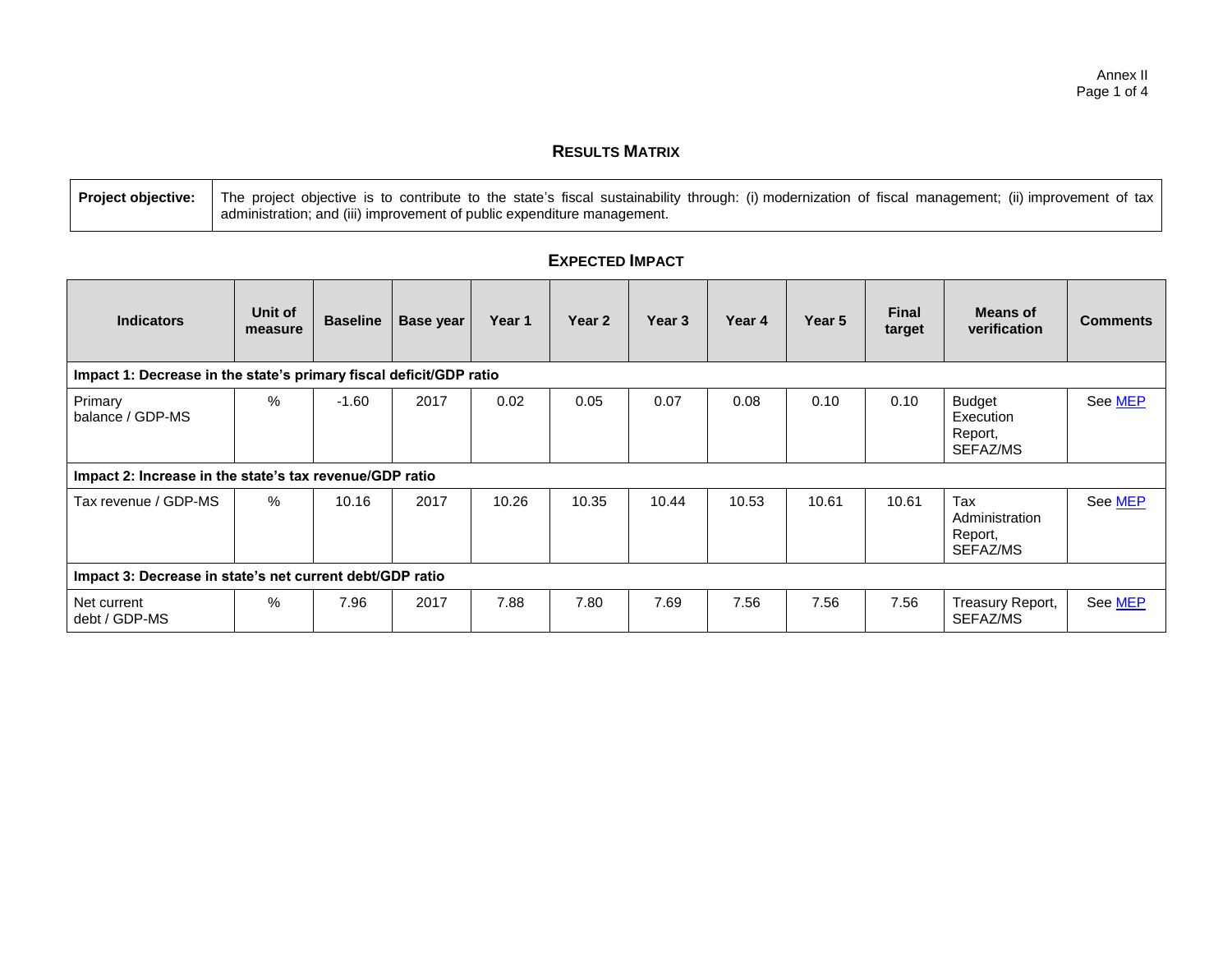# **EXPECTED OUTCOMES**<sup>1</sup>

| <b>Outcome</b><br>indicators                                                                | Unit of<br>measure                                                            | <b>Baseline</b> | Year<br>baseline | Year 1 | Year 2 | Year 3 | Year 4 | Year 5 | <b>Final</b><br>target | <b>Target</b><br>year | <b>Means of</b><br>verification                             | <b>Comments</b> |
|---------------------------------------------------------------------------------------------|-------------------------------------------------------------------------------|-----------------|------------------|--------|--------|--------|--------|--------|------------------------|-----------------------|-------------------------------------------------------------|-----------------|
| Outcome 1: Increase in the ratio of strategic planning targets met to total planned targets |                                                                               |                 |                  |        |        |        |        |        |                        |                       |                                                             |                 |
| Number of targets<br>met / Total planned<br>targets                                         | $\%$                                                                          | 66.4            | 2017             | 72.4   | 74.5   | 76.9   | 79.5   | 82.3   | 82.3                   | 2023                  | Management<br>Contract<br>Evaluation<br>Report,<br>SEGOV/MS | See MEP         |
| Outcome 2: Decrease in the ratio of cost of tax collection to tax revenue intake            |                                                                               |                 |                  |        |        |        |        |        |                        |                       |                                                             |                 |
| SEFAZ operating<br>budget / Tax<br>revenue intake                                           | $\%$                                                                          | 4.12            | 2017             | 4.05   | 4.0    | 3.97   | 3.94   | 3.90   | 3.90                   | 2023                  | Financial Report,<br>SEFAZ/MS<br>State balance<br>sheet     | See MEP         |
|                                                                                             | Outcome 3: Narrowing of the gap between the budget as planned and as executed |                 |                  |        |        |        |        |        |                        |                       |                                                             |                 |
| Budget as planned /<br>Budget as executed                                                   | %                                                                             | $-3.55$         | 2017             | 11.5   | 11.0   | 10.5   | 10.0   | 9.5    | 9.5                    | 2023                  | State balance<br>sheet                                      | See MEP         |

<sup>1</sup> The expected outcomes are cumulative.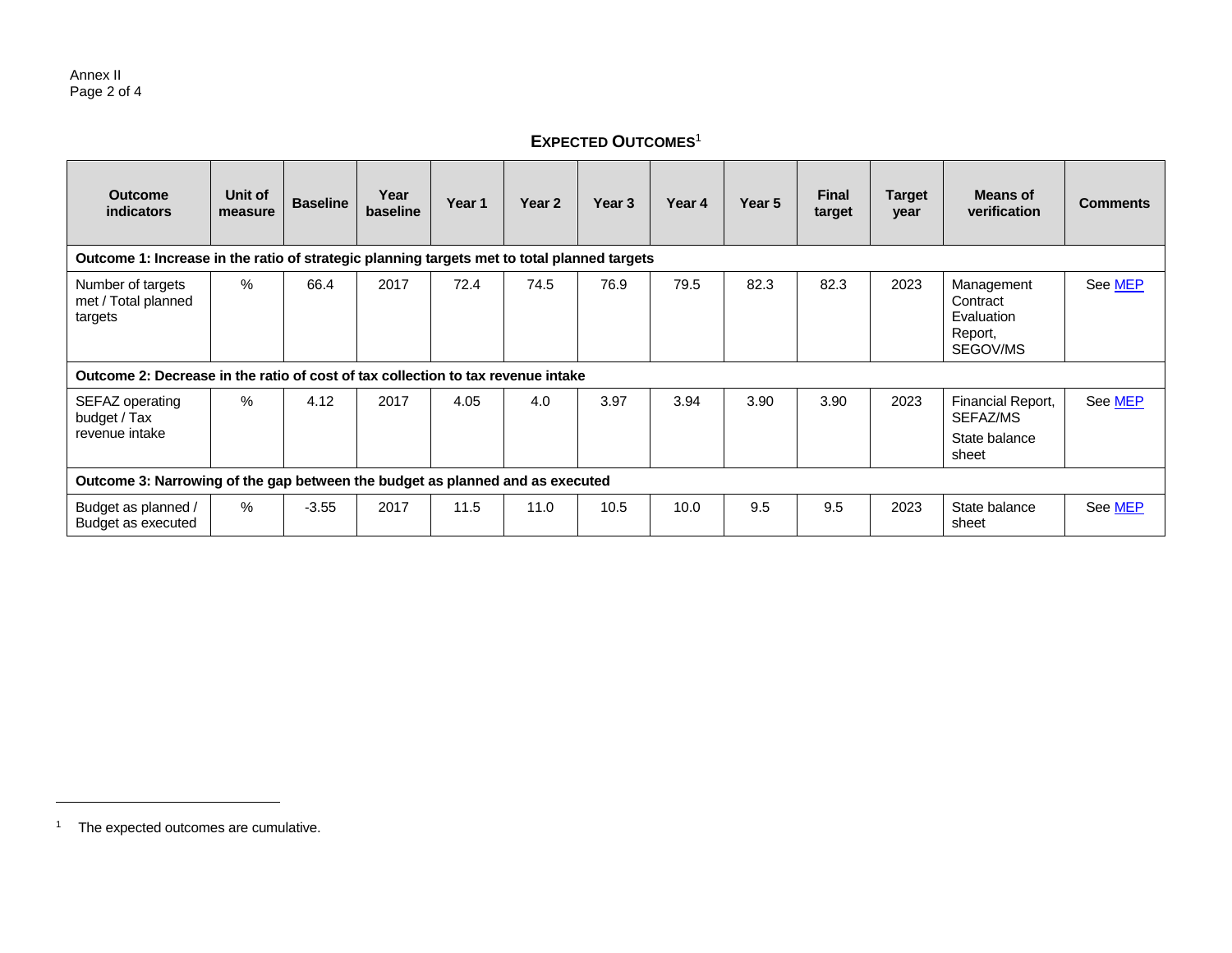#### **OUTPUTS<sup>2</sup> Outputs Unit of measure Baseline Year baseline Year 1 Year 2 Year 3 Year 4 Year 5 Final target Means of verification Comments Component 1: Fiscal management and transparency** Model | 0 | 2017 | 0 | 0 | 0 | 0 | 1 | 1 | Management Report, SEGOV/MS Se[e MEP](https://idbg.sharepoint.com/teams/EZ-BR-LON/BR-L1501/_layouts/15/DocIdRedir.aspx?ID=EZSHARE-745577444-9) Model | 0 | 2017 | 0 | 0 | 0 | 0 | 1 | 1 | Management Report, CGE/MS Se[e MEP](https://idbg.sharepoint.com/teams/EZ-BR-LON/BR-L1501/_layouts/15/DocIdRedir.aspx?ID=EZSHARE-745577444-9) Model | 0 | 2017 | 0 | 0 | 0 | 0 | 1 | 1 | Human Resources Se[e MEP](https://idbg.sharepoint.com/teams/EZ-BR-LON/BR-L1501/_layouts/15/DocIdRedir.aspx?ID=EZSHARE-745577444-9)

1.1 Public governance model<sup>3</sup> implemented

1.2 State comptroller model implemented

1.3 Model for skills-based personnel management

1.4 Software system<sup>4</sup> for payroll management implemented

1.5 ICT management and operations model implemented

1.6 Web-based platform for transparency and fiscal citizenship implemented Web-based platform

implemented

Software 0 2017 0 0 0 0 0 1 1 1 Treasury Report-

Model | 0 | 2017 | 0 | 0 | 0 | 0 | 1 | 1 | ICT Management

0 2017 0 0 0 0 0 0 1 1 1 Access to website and

Se[e MEP](https://idbg.sharepoint.com/teams/EZ-BR-LON/BR-L1501/_layouts/15/DocIdRedir.aspx?ID=EZSHARE-745577444-9)

Se[e MEP](https://idbg.sharepoint.com/teams/EZ-BR-LON/BR-L1501/_layouts/15/DocIdRedir.aspx?ID=EZSHARE-745577444-9)

Se[e MEP](https://idbg.sharepoint.com/teams/EZ-BR-LON/BR-L1501/_layouts/15/DocIdRedir.aspx?ID=EZSHARE-745577444-9)

Management Report,

Report, SEFAZ/MS

PCU status report

SEFAZ/MS

SEFAZ/MS

<sup>2</sup> The results are annual.

<sup>&</sup>lt;sup>3</sup> Model includes: (i) procedures and business rules defining its functioning; (ii) software application or IT system supporting its operationalization; (iii) training in software operation and procedures; and (iv) in many cases, the necessary expansion in processing capacity with more servers, user PCs, storage devices (given the increase in data volumes), and improved communications for remote users.

<sup>&</sup>lt;sup>4</sup> The software application or IT system implementing a set of rules to support the operationalization of the conceptual business model.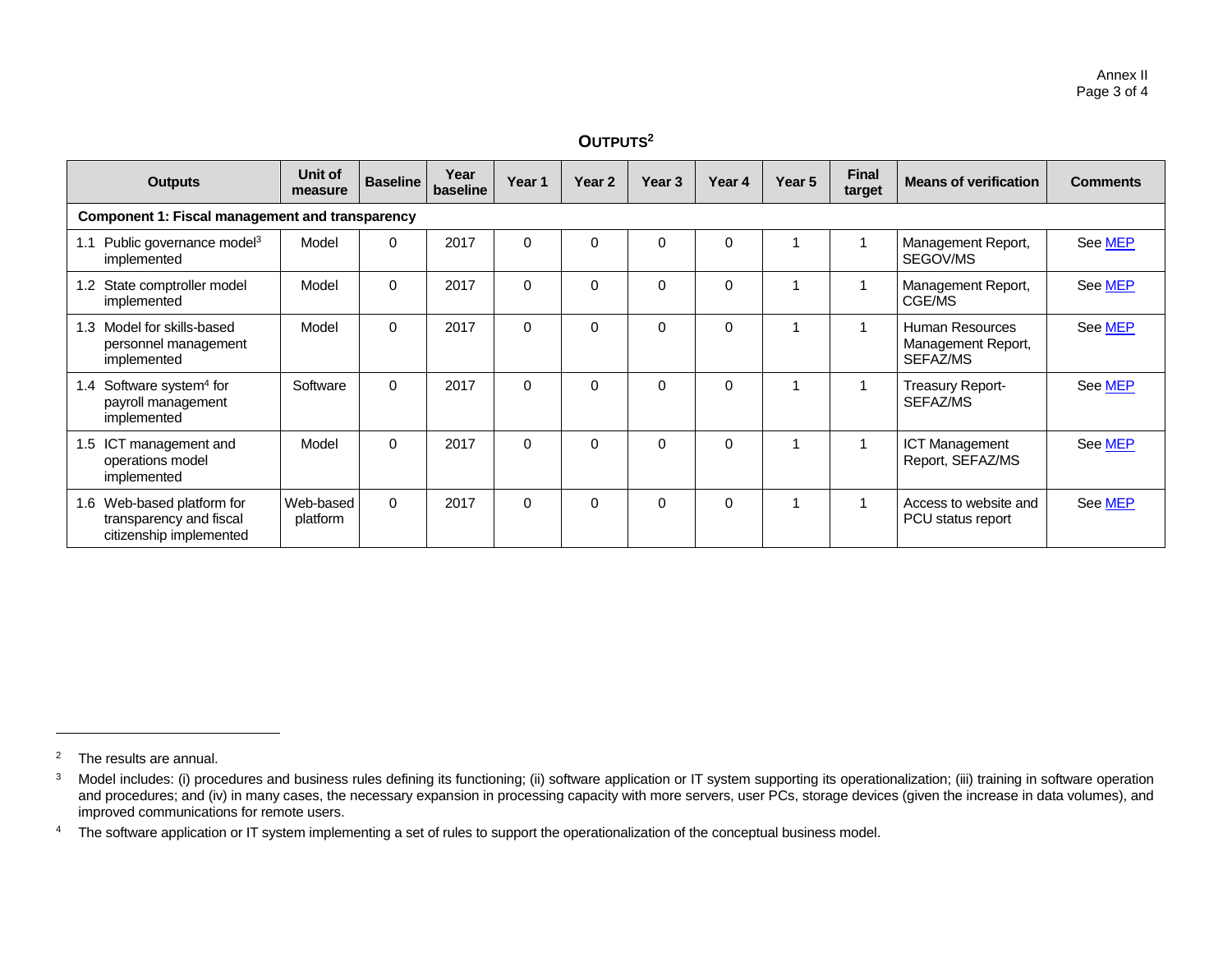| <b>Outputs</b>                                                                                                             | Unit of<br>measure | <b>Baseline</b> | Year<br>baseline | Year <sub>1</sub> | Year <sub>2</sub> | Year <sub>3</sub> | Year 4       | Year <sub>5</sub> | <b>Final</b><br>target | <b>Means of verification</b>                            | <b>Comments</b> |  |
|----------------------------------------------------------------------------------------------------------------------------|--------------------|-----------------|------------------|-------------------|-------------------|-------------------|--------------|-------------------|------------------------|---------------------------------------------------------|-----------------|--|
| Component 2: Tax administration and litigation                                                                             |                    |                 |                  |                   |                   |                   |              |                   |                        |                                                         |                 |  |
| 2.1 Software system for<br>managing tax concessions<br>implemented                                                         | Software           | $\mathbf 0$     | 2017             | $\Omega$          | $\Omega$          | $\Omega$          | 0            | 1                 | $\mathbf{1}$           | SEFAZ/MS Tax Action<br>Management Report                | See MEP         |  |
| 2.2 Simplified software systems<br>for tax obligations<br>(mandatory outputs)                                              | Software           | $\mathbf 0$     | 2017             | $\Omega$          | $\Omega$          | $\mathbf{1}$      | $\mathbf{1}$ | $\overline{1}$    | 3                      | SEFAZ/MS Tax Action<br><b>Management Report</b>         | See MEP         |  |
| 2.3 Software systems for<br>inspection and tax<br>intelligence implemented                                                 | Software           | $\mathbf 0$     | 2017             | $\Omega$          | $\Omega$          | $\mathbf 0$       |              | $\overline{2}$    | 3                      | SEFAZ/MS Tax Action<br><b>Management Report</b>         | See MEP         |  |
| 2.4 Software systems for tax<br>litigation management<br>implemented                                                       | Software           | $\Omega$        | 2017             | $\Omega$          | $\Omega$          | $\mathbf{1}$      | $\Omega$     | $\Omega$          | $\mathbf{1}$           | <b>Tax Litigation</b><br>Management Report,<br>SEFAZ/MS | See MEP         |  |
| 2.5 Model for comprehensive<br>services to taxpayers<br>implemented                                                        | Model              | $\mathbf 0$     | 2017             | $\Omega$          | $\Omega$          | $\Omega$          | $\Omega$     | 1                 | 1                      | Management Report,<br>SEFAZ/MS                          | See MEP         |  |
| 2.6 Collection and recovery<br>model implemented                                                                           | Model              | $\Omega$        | 2017             | $\Omega$          | $\Omega$          | $\Omega$          | $\Omega$     | 1                 | 1                      | Compliance report<br>from the PGE/MS                    | See MEP         |  |
| Component 3: Financial administration and public expenditure                                                               |                    |                 |                  |                   |                   |                   |              |                   |                        |                                                         |                 |  |
| 3.1 Software system for<br>budgetary, financial,<br>accounting and asset<br>planning and management<br>(SIAFI) implemented | Software           | $\mathbf 0$     | 2017             | $\Omega$          | 0                 | $\mathbf 0$       | $\mathbf 0$  | 1                 | $\mathbf{1}$           | <b>SEFAZ/MS Financial</b><br>Report                     | See MEP         |  |
| 3.2 Software system for<br>procurement and contracts<br>management implemented                                             | Software           | $\mathbf 0$     | 2017             | $\Omega$          | $\Omega$          | $\mathbf 0$       | $\Omega$     | 1                 | $\mathbf{1}$           | <b>SEFAZ/MS Treasury</b><br>Report                      | See MEP         |  |
| 3.3 Software system for<br>pension management<br>implemented                                                               | Software           | $\Omega$        | 2017             | $\Omega$          | $\Omega$          | $\Omega$          | $\Omega$     | 1                 | $\mathbf{1}$           | Management Report,<br>SAD/MS                            | See MEP         |  |
| 3.4 Public expenditure quality<br>management model<br>implemented                                                          | Model              | $\mathbf 0$     | 2017             | $\Omega$          | $\Omega$          | $\mathbf 0$       | $\Omega$     | 1                 | $\mathbf{1}$           | Management Report,<br>SEGOV/MS                          | See MEP         |  |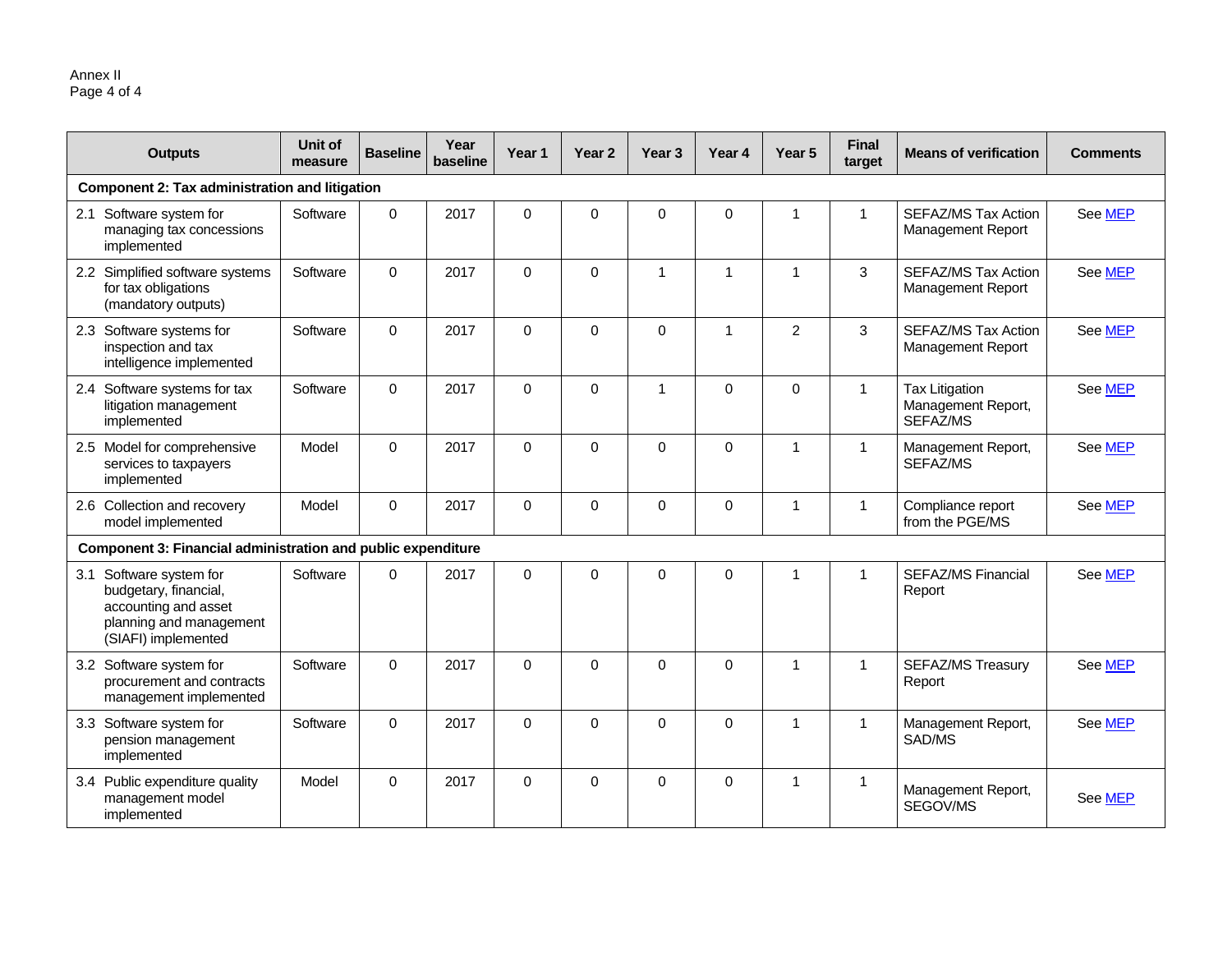#### **FIDUCIARY AGREEMENTS AND REQUIREMENTS**

| Country:                 | Federative Republic of Brazil                                                                     |
|--------------------------|---------------------------------------------------------------------------------------------------|
| <b>Project number:</b>   | <b>BR-L1511</b>                                                                                   |
| Name:                    | Fiscal Management Modernization Project for the State of<br>Mato Grosso do Sul - PROFISCO II - MS |
| <b>Executing agency:</b> | State of Mato Grosso do Sul, acting through its Department<br>of the Treasury (SEFAZ/MS)          |
| <b>Fiduciary team:</b>   | Fábia Assis Bueno and Marilia Santos (VPC/FMP)                                                    |

#### **I. EXECUTIVE SUMMARY**

- 1.1 The institutional evaluation for the project's fiduciary management was based on: (i) the country's current fiduciary context; (ii) the findings of the assessment of principal fiduciary risks; (iii) the MD-GEFIS report; (iv) the institutional analysis; (v) prior experience under PROFISCO I; and (vi) working meetings with the Project Team and SEFAZ/MS.
- 1.2 Brazil has robust country fiduciary systems that enable sound management of administrative, financial, oversight, and procurement processes, in accordance with the principles of transparency, economy, and efficiency. The executing agency's systems related to its planning and organization, execution, and control capacity have a medium level of development and represent a medium risk.
- 1.3 SEFAZ/MS has the legal capacity and experience to execute the project activities, considering that this is PROFISCO's second phase. The structure implemented and strengthened will be utilized, drawing on lessons learned from execution of the first phase.

#### **II. FIDUCIARY CONTEXT OF THE EXECUTIVE AGENCY**

- 2.1 The structure of SEFAZ/MS consists of (i) the Superintendencies of Tax Administration, Treasury, Information Management, General Accounting, Budget, Administration and Finance, Logistics and Infrastructure; and (ii) support, coordination, and advisory bodies, including the Coordination Office of the Special Unit for the Modernization of State Administration (CONEMAE).
- 2.2 Project activities will be executed by SEFAZ/MS through its program coordination unit (PCU), which is responsible for institutional and technical coordination within CONEMAE.
- 2.3 The project will benefit the executing agency and the following agencies: the State of Mato Grosso do Sul Department of the Interior and Strategic Management (SEGOV/MS), Department of Administration (SAD/MS), Comptroller General's Office (CGE/MS), and Attorney General's Office (PGE/MS).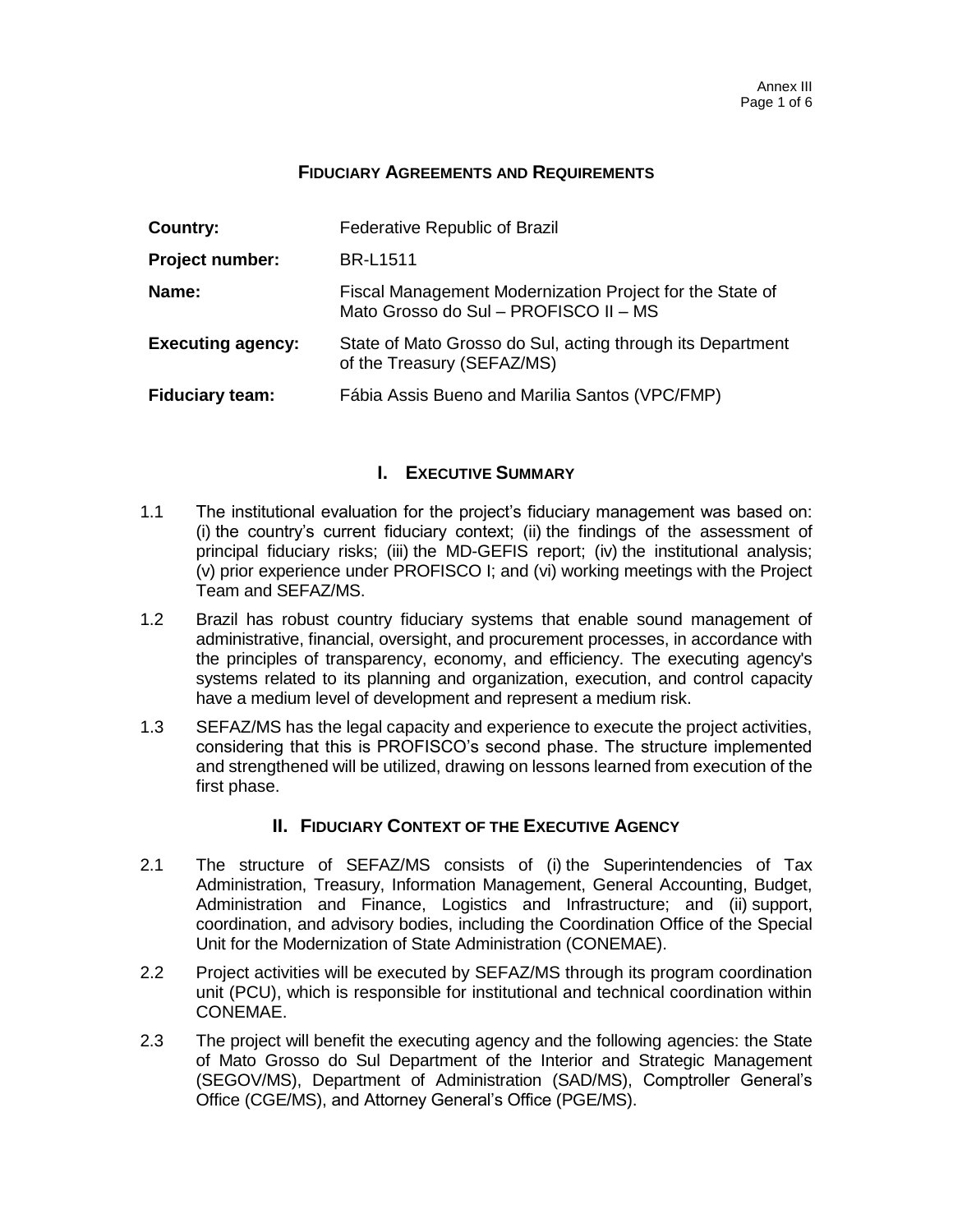- 2.4 Procurement policy is the responsibility of the Superintendency of Competitive Bidding within SAD/MS, which will conduct all procurement processes under the program.
- 2.5 The executing agency is subject to internal control by CGE/MS through its coordination offices for internal control, and external control is exercised by the State of Mato Grosso do Sul Audit Office (TCE/MS).

#### **III. INSTITUTIONAL CAPACITY ASSESSMENT, FIDUCIARY RISK, AND MITIGATION MEASURES**

- 3.1 The institutional capacity assessment and its validation with staff of SEFAZ/MS, SEGOV/MS, SAD/MS, CGE/MS, and PGE/MS concluded that the executing agency has a medium level of institutional capacity with experience in the execution of operations with the Bank.
- 3.2 TCE/MS and the Bank have signed a memorandum of understanding for audits of loan and technical cooperation contracts in the state. The project will provide resources for the training of auditors.
- 3.3 A medium level of fiduciary risk was identified in relation to possible delays in goods and services procurement and contracting processes. This risk will be mitigated through: (i) engagement of individual consultants (specialists and facilitators) to support the technical areas in preparing terms of reference, technical specifications, evaluation criteria, and bidding documents; (ii) creation of a Special Bidding Committee (CEL) devoted exclusively to the PROFISCO II – MS; (iii) definition of the roles, responsibilities, response times, and flow of the State of Mato Grosso do Sul Department of Administration (SAD/MS) procurement process with the internal phases of analysis and approval at SEFAZ/MS and the State of Mato Grosso do Sul Attorney General's Office (PGE/MS); (iv) implementation of a simplified, fast-tracking process for the PROFISCO II – MS operation with the state treasury; and (v) identification of a focal point at PGE/MS for matters relating to PROFISCO II – MS.

## **IV. CONSIDERATIONS FOR THE SPECIAL PROVISIONS OF THE LOAN CONTRACT**

4.1 **Special contractual condition precedent to first disbursement of the loan proceeds. SEFAZ/MS will provide evidence that the Special Bidding Committee (CEL) has been established.** This condition is justified in order to avoid delays and ensure that procurement processes are conducted as scheduled. This recommendation is based on the satisfactory experience of the PROFISCO I project PCUs, which fast-tracked the proposed bidding documents and had a team dealing specifically with the relevant Bank policies.<sup>1</sup>

<sup>&</sup>lt;sup>1</sup> [Report on PROFISCO I](https://idbg.sharepoint.com/_layouts/15/DocIdRedir.aspx?ID=EZSHARE-673533251-3) PCUs, 2015.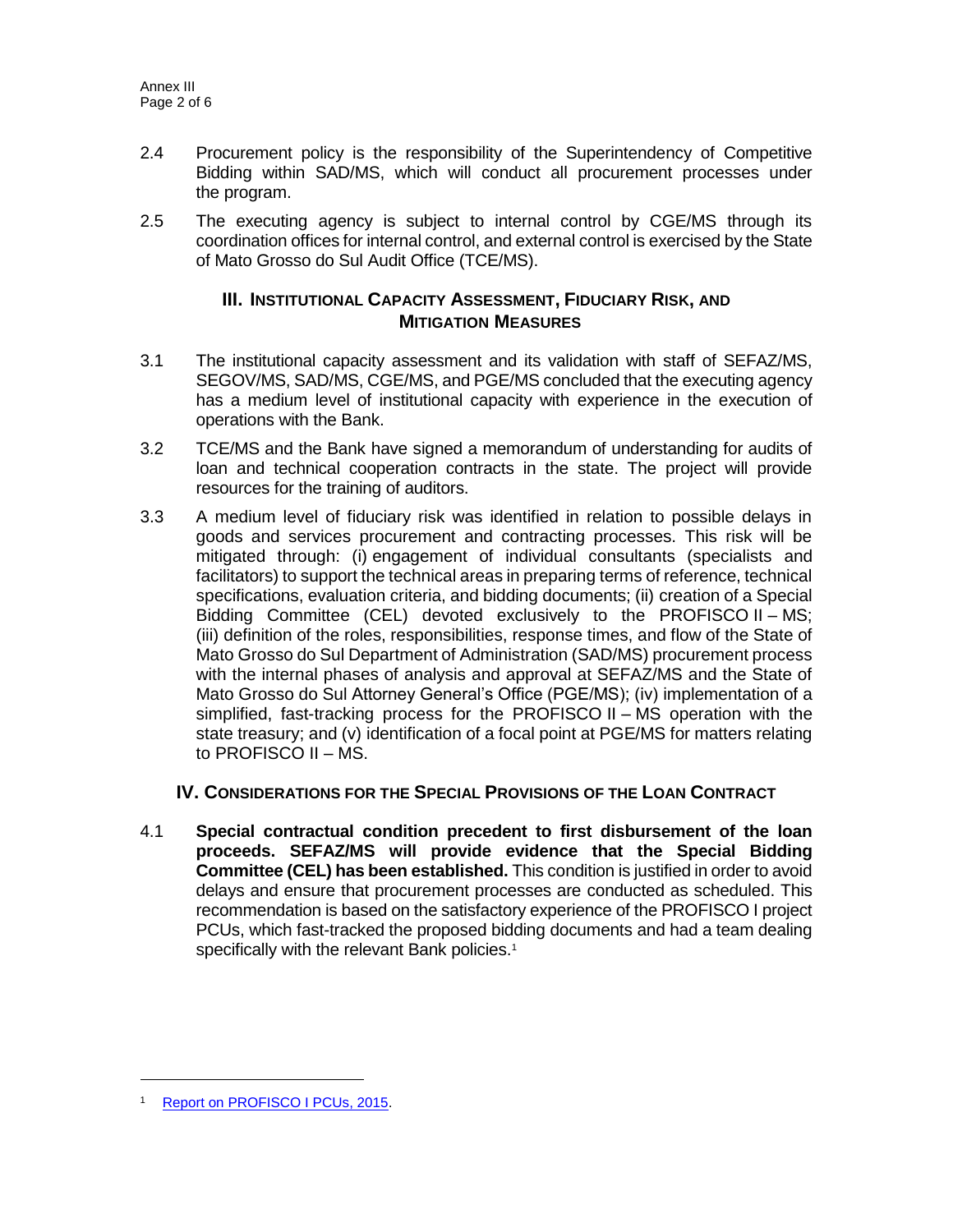## **V. AGREEMENTS AND REQUIREMENTS FOR PROCUREMENT EXECUTION**

5.1 The fiduciary agreements for procurement establish the provisions applicable to execution of all planned procurements for the project.

## **A. Procurement execution**

- 5.2 **Procurement of works, goods, and nonconsulting services.** The contracts will be subject to international competitive bidding (ICB) and will be executed using the standard bidding documents (SBDs) issued by the Bank. Bidding processes subject to national competitive bidding (NCB) will be executed using the country bidding documents agreed upon with the Bank.
- 5.3 **Selection and contracting of consultants.** The contracts will be executed using the standard request for proposals (RFP) issued by the Bank. The sector specialist will be responsible for reviewing terms of reference for the contracting of consulting services. Consultants will be selected and contracted in accordance with the Policies for the Selection and Contracting of Consultants Financed by the Inter-American Development Bank (document GN-2350-9).
- 5.4 **Use of country procurement system.** The *Pregão Eletrônico* electronic reverse auction system, which is the country procurement (sub)system approved by the Bank, will be used for the procurement of off-the-shelf goods up to an amount of US\$5 million. Any system or subsystem subsequently approved will be applicable to the operation. The procurement plan and its updates will state which procurement processes will be executed using the approved country systems.
- 5.5 **Advance procurement / retroactive financing.** No advance procurement or retroactive financing is envisaged.

#### **B. Single-source selection**

- 5.6 Under the condition of the Policies for the Selection and Contracting of Consulting Services Financed by the IDB (document GN-2350-9), "when only one firm is qualified or has experience of exceptional worth for the assignment," the following will be engaged via single-source selection:
- 5.7 **Schools and government agencies.** Given the way treasury and finance departments are organized in Brazil, outside entities are responsible for knowledge and skills development: (i) Escola de Administração Fazendária [School of Finance Administration] (ESAF); (ii) Escola Nacional de Administração Pública [National School of Public Administration] (ENAP) of the Ministry of Planning, Development, and Management (MPDG); (iii) government schools for the training of public officials; (iv) data processing companies, responsible for IT development in the states; and (v) federal and state universities that provide technical assistance for new IT solutions. To ensure the sustainability of the outputs developed and financed by the project, single-source selection will be used to engage federal and state entities devoted to the training of public officials and IT development, under paragraphs 1.11.c and 3.10 of document GN-2350-9.
- 5.8 **Specialized international agencies.** The Inter-American Center of Tax Administrations (CIAT), an international agency, will also be engaged under paragraphs 3.10 and 3.15 of document GN-2350-9, given its specialization in technical assistance for the modernization of tax administrations.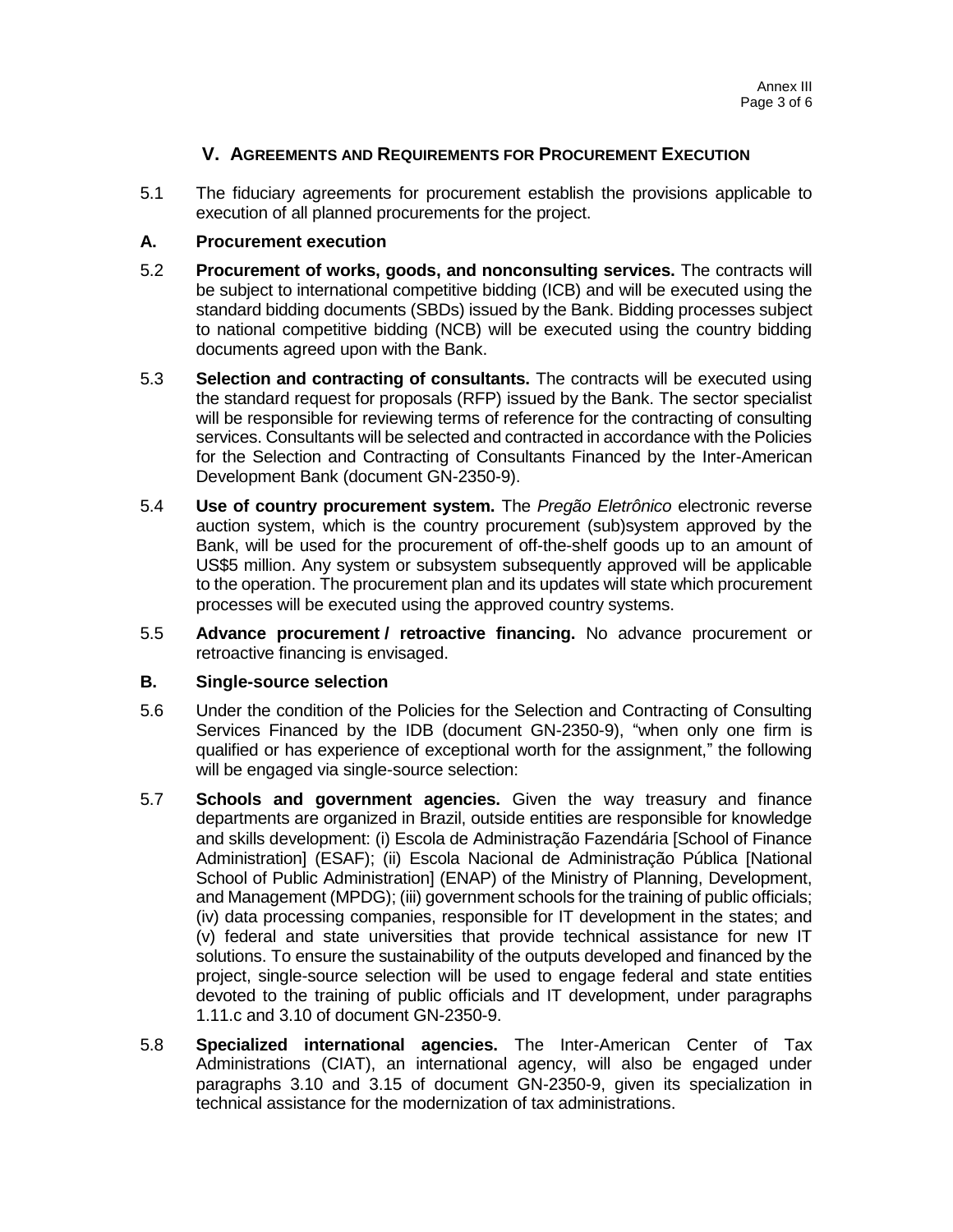5.9 **Research and study institutes.** Instituto de Pesquisa Econômica Aplicada [Institute of Applied Economic Research] (IPEA) and Instituto de Estudios Fiscales [Institute of Fiscal Studies] (IEF) will be engaged under paragraph 3.10.d of document GN-2350-9. IPEA is Brazil's leading research center in Brazil with an international reputation in the production of scientific data and studies. IEF is part of Spain's Ministry of Finance and Public Administration and promotes training activities for civil servants to improve their skills for the performance of their duties.

| <b>Method</b>    | <b>ICB Works</b> | <b>ICB Goods and</b><br>nonconsulting services | International short list<br>for consulting services |
|------------------|------------------|------------------------------------------------|-----------------------------------------------------|
| <b>Threshold</b> | US\$25 million   | US\$5 million                                  | US\$1 million                                       |

**Table 2. Main procurements**

| <b>Contract purpose</b>                                | <b>Selection</b><br>method | <b>Estimated</b><br>date | <b>Estimated</b><br>amount<br>(US\$ million) |  |
|--------------------------------------------------------|----------------------------|--------------------------|----------------------------------------------|--|
| Goods and nonconsulting services                       |                            |                          |                                              |  |
| Purchase of "safe room"                                | Country system             | Q3/2019                  | 4.85                                         |  |
| Purchase of servers, storage, and related<br>software  | Country system             | Q1/2019                  | 4.70                                         |  |
| Implementation of Planning and Finance<br>System (SPF) | Country system             | Q4/2019                  | 4.01                                         |  |

| Table 1. Thresholds for ICB and international short list |  |  |
|----------------------------------------------------------|--|--|
|                                                          |  |  |

\* Click [here](https://idbg.sharepoint.com/teams/EZ-BR-LON/BR-L1511/_layouts/15/DocIdRedir.aspx?ID=EZSHARE-911096986-36) to access the 18-month procurement plan.

#### **C. Procurement supervision**

- 5.10 The supervision method will be ex post, except where ex ante supervision, and single-source selection, is justified. When the country system is used for procurement, the country system will also be used for supervision.
- 5.11 The supervision method must be identified for each selection process. Ex post reviews will be conducted every twelve months in accordance with the project supervision plan. The ex post review reports will include at least one physical inspection visit, selected from among the procurement processes subject to ex post review.

| <b>Works</b>     | Goods                     | <b>Consulting services</b> |
|------------------|---------------------------|----------------------------|
| NCB and Shopping | NCP and Pregão Eletrônico | Less than US\$1 million    |

## **D. Records and files**

5.12 The PCU will be responsible for process documentation and will retain the necessary documentation for supervision and auditing purposes.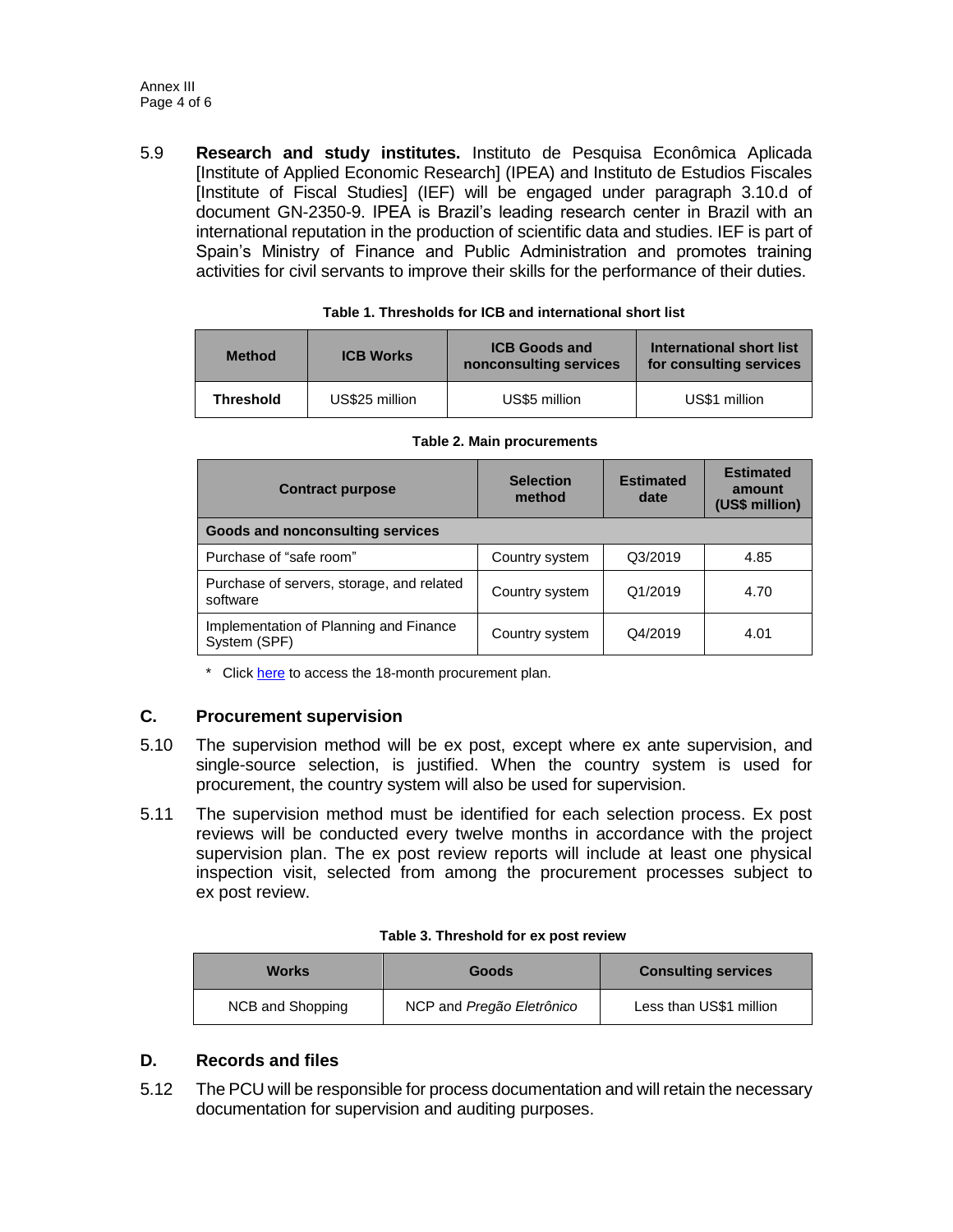## **VI. FINANCIAL MANAGEMENT**

- 6.1 **Programming and budget**. SEFAZ/MS, acting through the PCU, will coordinate with SEGOV/MS on the entire process of planning for the execution of activities as set out in the project execution plan (PEP) and in the annual work plan (AWP). State entities use the following planning instruments: Multiyear Plan (PPA), Budgetary Guidelines Law (LDO), which lays down budget directives, and Annual Budget Law (LOA). The project budget will form part of the LOA.
- 6.2 The PCU will ensure that the budgetary resources for the project, Bank, and local contribution are budgeted annually and earmarked for execution in accordance with the project schedule. Budgetary resources must be recorded in the year of execution in the Sistema de Planejamento e Finanças [Planning and Finance System] (SPF) as an external source. The LOA must include the funds necessary for implementation, including both the external loan and the local counterpart.
- 6.3 **Accounting and information systems**. In Mato Grosso do Sul, public entities work with the SPF, which was used in PROFISCO I. The SPF performs all financial, accounting, and financial planning execution for state operations. The SPF is not integrated with other corporate systems. In PROFISCO I, MS-Access was used to issue project disbursements, audited financial reports, and statements.
- 6.4 The state is in the process of converting to International Accounting Standards, which will entail the preparation of financial manuals and review of workflows.
- 6.5 **Disbursements and cash flow**. The project will use the country cash management system of the state. Expenditures will be subject to the budgetary and financial implementation processes and duly recorded in the SPF system.
- 6.6 As under PROFISCO I, the Bank resources will be administered through an exclusive account so that the loan proceeds can be identified and reconciled. This includes deposits and payments.
- 6.7 Disbursements will be made in U.S. dollars under the advance of funds modality. Advances will be based on a projection of financial resources for up to 120 days. Future advances will require accounting for at least 80% of the cumulative total amount for which supporting documentation has not been provided.
- 6.8 Expenses deemed ineligible by the Bank must be repaid from local contribution resources or other resources, at the Bank's discretion, depending on the nature of the ineligibility.
- 6.9 The exchange rate agreed upon with the executing agency for the purpose of accounting for expenditures paid with resources from the advances of funds under the loan will be the "internalization rate." To determine the equivalency of expenditures incurred from the local counterpart or the reimbursement of expenditures chargeable against the loan, the agreed exchange rate will be the rate on the date the expenditure is paid.
- 6.10 **Internal control and internal audit**. The state's internal control is exercised by the State of Mato Grosso do Sul Comptroller General's Office (CGE/MS), which is the hub of the internal control system of the executive branch. CGE/MS was established in 2016, and performs the functions of internal control, government audit, public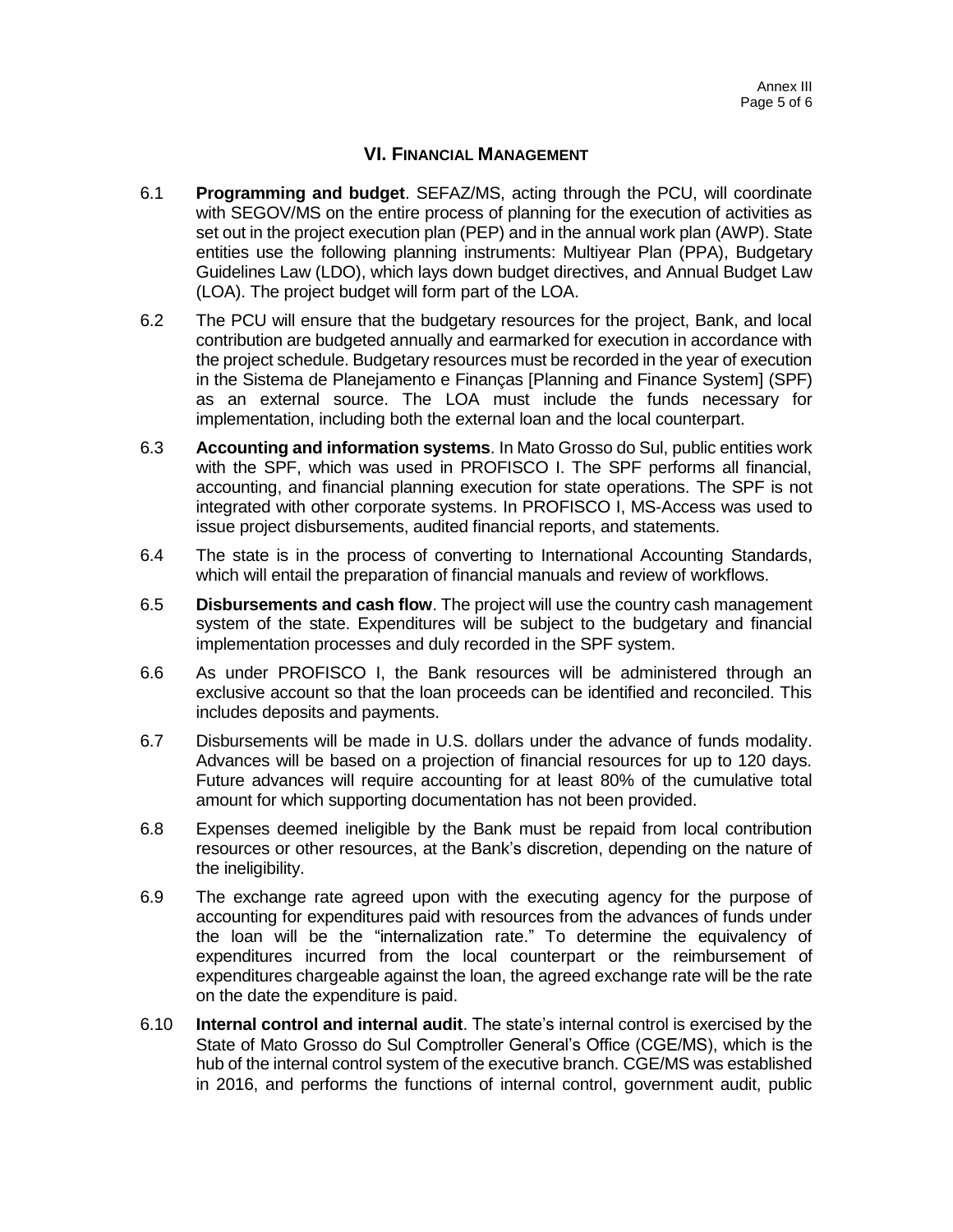hearings, public transparency, and societal oversight. Project activities will come under its control.

- 6.11 **External control and reports**. External control is exercised by the State of Mato Grosso do Sul Audit Office (TCE/MS). The external audit of PROFISCO II will be performed by TCE/MS or a firm of external auditors eligible for the Bank.
- 6.12 The audited financial reports will be delivered, in accordance with terms of reference agreed with the Bank, by TCE/MS or a firm of external auditors eligible for the Bank, within 120 days after the close of each fiscal year.
- 6.13 **Financial supervision plan**. This plan may be amended during execution to reflect changes in risk levels or the need for additional oversight.

|                                                    |                  | <b>Responsibility</b>       |                                    |
|----------------------------------------------------|------------------|-----------------------------|------------------------------------|
| <b>Nature and scope</b>                            | <b>Frequency</b> | <b>Bank</b>                 | <b>Executing agency</b>            |
| Ex post review of disbursements<br>and procurement | Annual           | Fiduciary team              | PCU - External<br>Auditor - TCE/MS |
| Annual audit                                       | Annual           | Fiduciary team              | PCU - External<br>Auditor - TCE/MS |
| Review of disbursement requests                    | Periodic         | Fiduciary team              |                                    |
| Supervision visit                                  | Annual           | <b>Fiduciary specialist</b> |                                    |

#### **Table 4. Supervision plan**